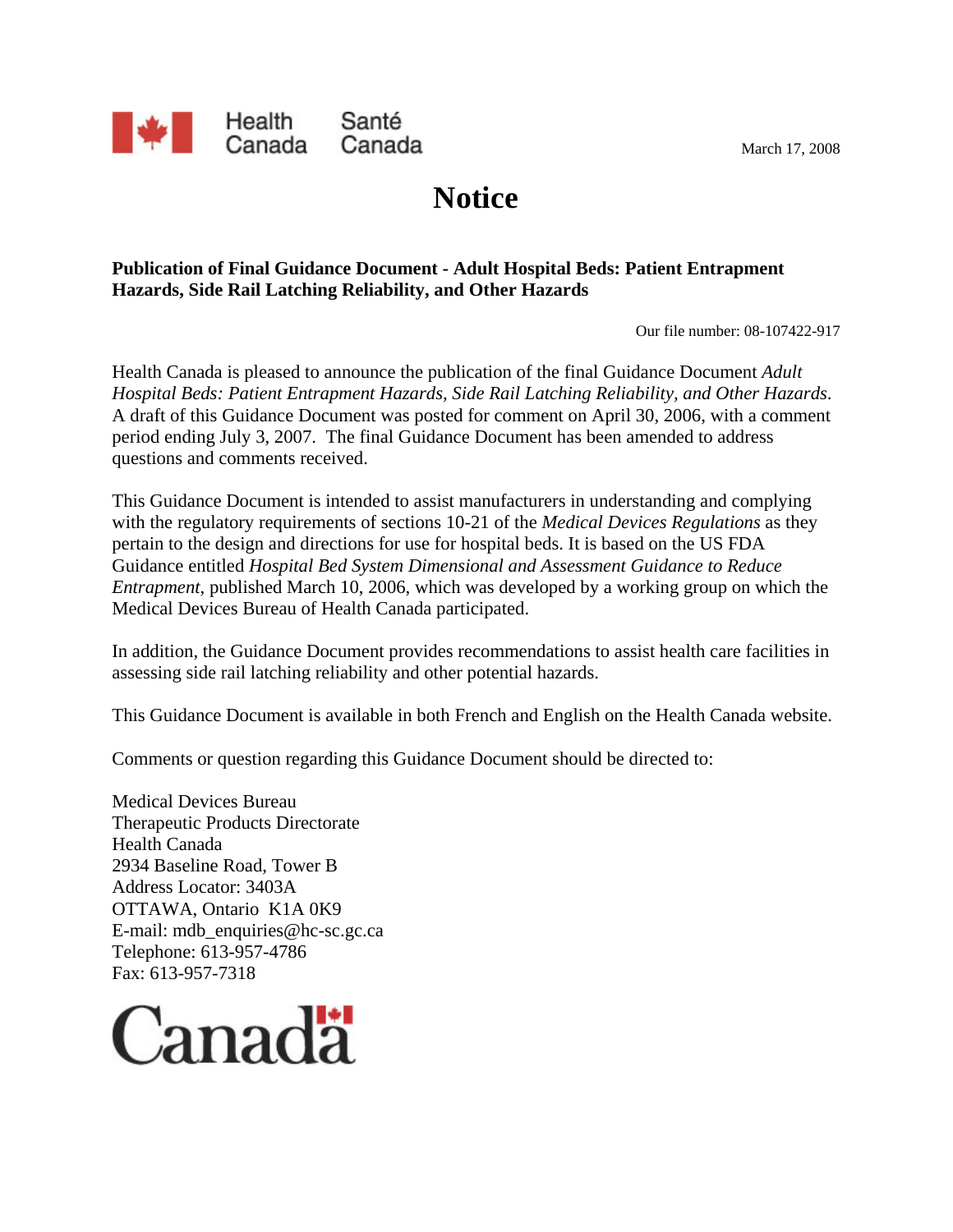

# **GUIDANCE DOCUMENT**

Adult Hospital Beds: Patient Entrapment Hazards, Side Rail Latching Reliability, and Other Hazards

> Published by authority of the Minister of Health

| Date Adopted          | 2006/12/20 |
|-----------------------|------------|
| <b>Revised Date</b>   | 2008/02/29 |
| <b>Effective Date</b> | 2008/03/17 |

**Health Products and Food Branch** 

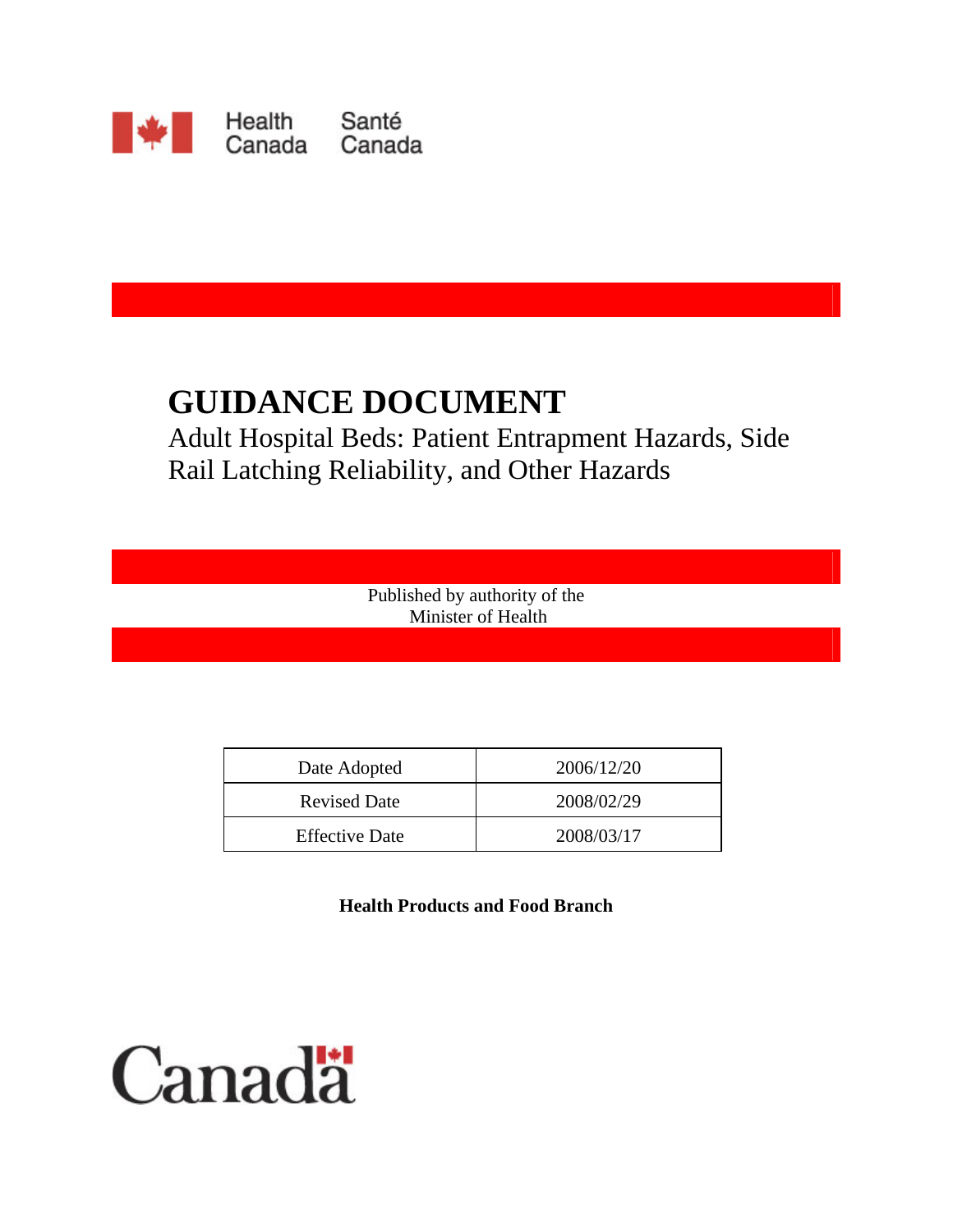| Our mission is to help the people of Canada<br>maintain and improve their health.<br>Health Canada | HPFB's Mandate is to take an integrated approach to<br>managing the health-related risks and benefits of health<br>products and food by:<br>minimizing health risk factors to Canadians<br>while maximizing the safety provided by the<br>regulatory system for health products and food;<br>and.<br>promoting conditions that enable Canadians to<br>make healthy choices and providing information<br>so that they can make informed decisions about<br>their health.<br><b>Health Products and Food Branch</b> |
|----------------------------------------------------------------------------------------------------|-------------------------------------------------------------------------------------------------------------------------------------------------------------------------------------------------------------------------------------------------------------------------------------------------------------------------------------------------------------------------------------------------------------------------------------------------------------------------------------------------------------------|
|----------------------------------------------------------------------------------------------------|-------------------------------------------------------------------------------------------------------------------------------------------------------------------------------------------------------------------------------------------------------------------------------------------------------------------------------------------------------------------------------------------------------------------------------------------------------------------------------------------------------------------|

© Minister of Public Works and Government Services Canada 2006

*Également disponible en français sous le titre* : Les lits d'hôpitaux pour adultes : Risque de piégeage des patients, fiabilité du verrouillage des barrières et autre risques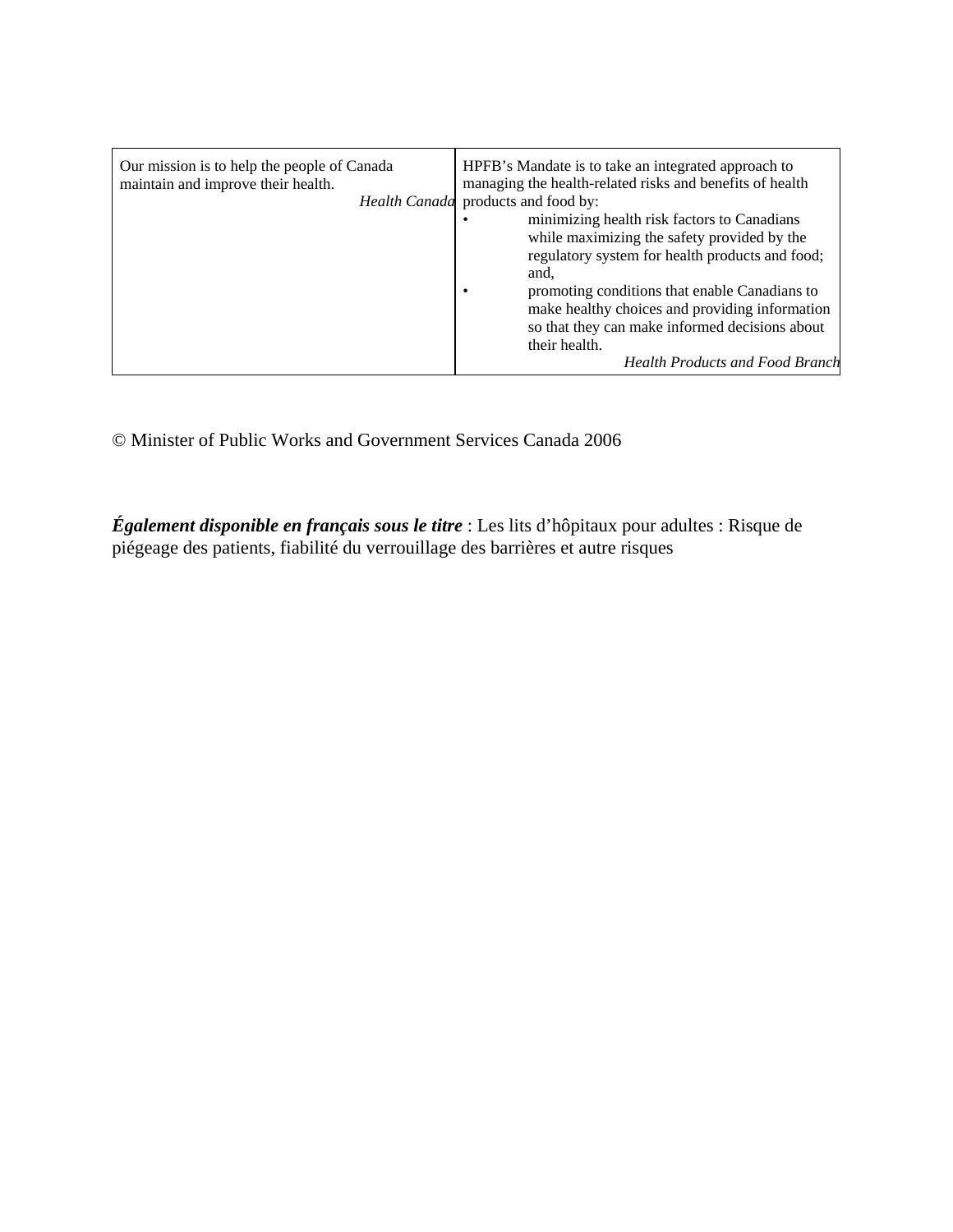# **FOREWORD**

Guidance documents are meant to provide assistance to industry and health care professionals on **how** to comply with governing statutes and regulations. Guidance documents also provide assistance to staff on how Health Canada mandates and objectives should be implemented in a manner that is fair, consistent and effective.

Guidance documents are administrative instruments not having force of law and, as such, allow for flexibility in approach. Alternate approaches to the principles and practices described in this document *may be* acceptable provided they are supported by adequate justification. Alternate approaches should be discussed in advance with the relevant program area to avoid the possible finding that applicable statutory or regulatory requirements have not been met.

As a corollary to the above, it is equally important to note that Health Canada reserves the right to request information or material, or define conditions not specifically described in this document, in order to allow the Department to adequately assess the safety, efficacy or quality of a therapeutic product. Health Canada is committed to ensuring that such requests are justifiable and that decisions are clearly documented.

This document should be read in conjunction with the accompanying notice and the relevant sections of other applicable guidance documents.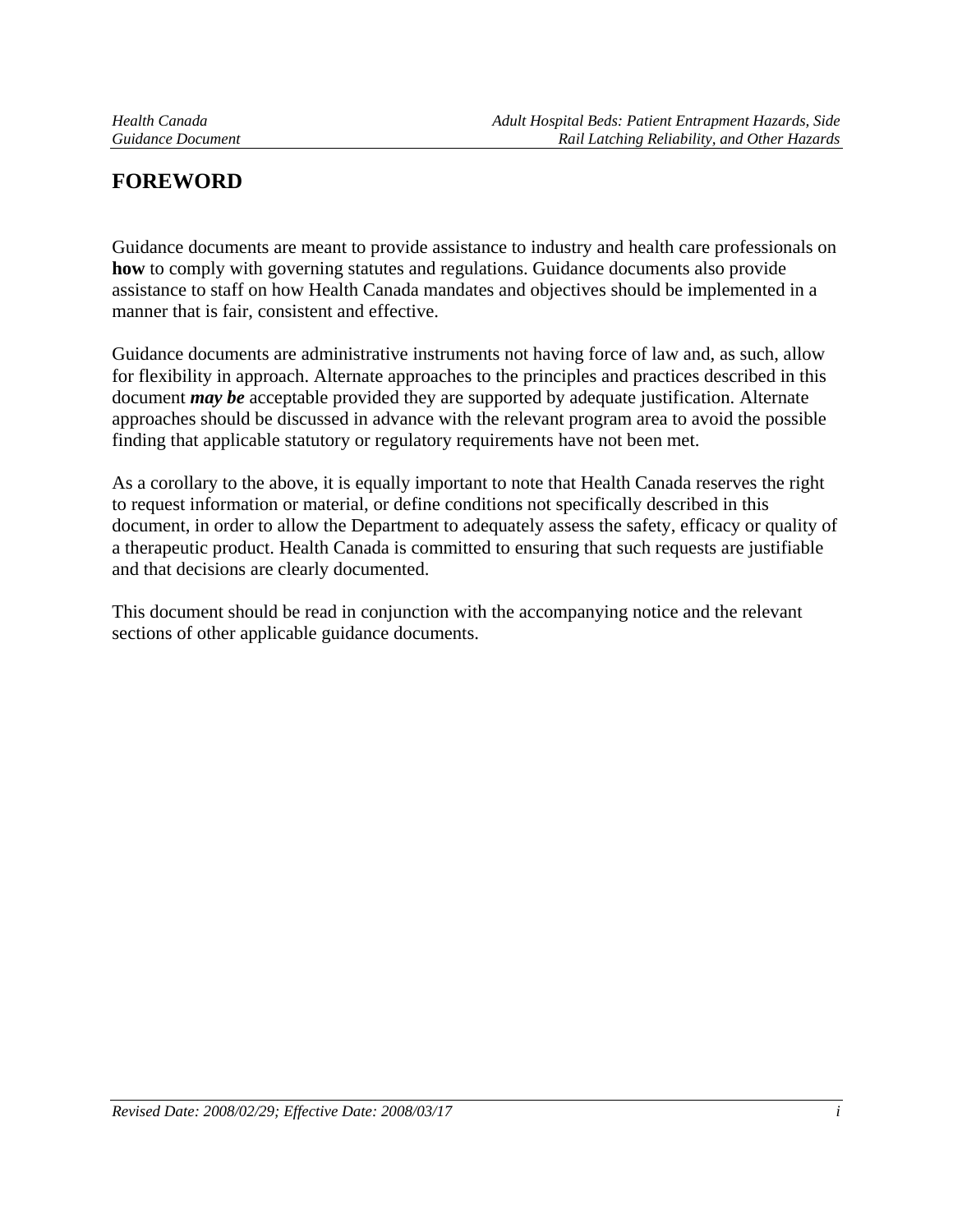# **TABLE OF CONTENTS**

| 1.1                                                                                          |  |
|----------------------------------------------------------------------------------------------|--|
| 1.2                                                                                          |  |
| 1.3                                                                                          |  |
| 1.4                                                                                          |  |
|                                                                                              |  |
| $\overline{2}$                                                                               |  |
| 2.1                                                                                          |  |
| $2.2\,$                                                                                      |  |
| 2.2.1                                                                                        |  |
| 2.2.2                                                                                        |  |
|                                                                                              |  |
| 2.3                                                                                          |  |
| 2.3.1                                                                                        |  |
| 2.3.2                                                                                        |  |
| 2.4                                                                                          |  |
| 2.4.1                                                                                        |  |
| 2.4.2                                                                                        |  |
| 2.4.3                                                                                        |  |
| 2.5                                                                                          |  |
| 2.6                                                                                          |  |
| 2.7                                                                                          |  |
| 2.7.1                                                                                        |  |
| Zone 2 - Under the Rail, Between the Rail Supports or Next to a Single Rail Support<br>2.7.2 |  |
| 21                                                                                           |  |
| 2.7.3                                                                                        |  |
| 2.7.4                                                                                        |  |
| 2.7.5                                                                                        |  |
| Zone 6 - Between the End of the Rail and the Side Edge of the Headboard or<br>2.7.6          |  |
|                                                                                              |  |
| Zone 7 - Between the Headboard or Footboard and the End of the Mattress  26<br>2.7.7         |  |
| 2.7.8                                                                                        |  |
| 2.7.9 Entrapment Between Components of Bed System and Accessories 27                         |  |
| 2.8                                                                                          |  |
| 2.9                                                                                          |  |
| 2.10                                                                                         |  |
| 2.11                                                                                         |  |
| APPENDIX A List of Hospital Bed Safety Workgroup (HBSW) Participating Organizations 34       |  |
|                                                                                              |  |
| APPENDIX C References for National and International Entrapment Standards  38                |  |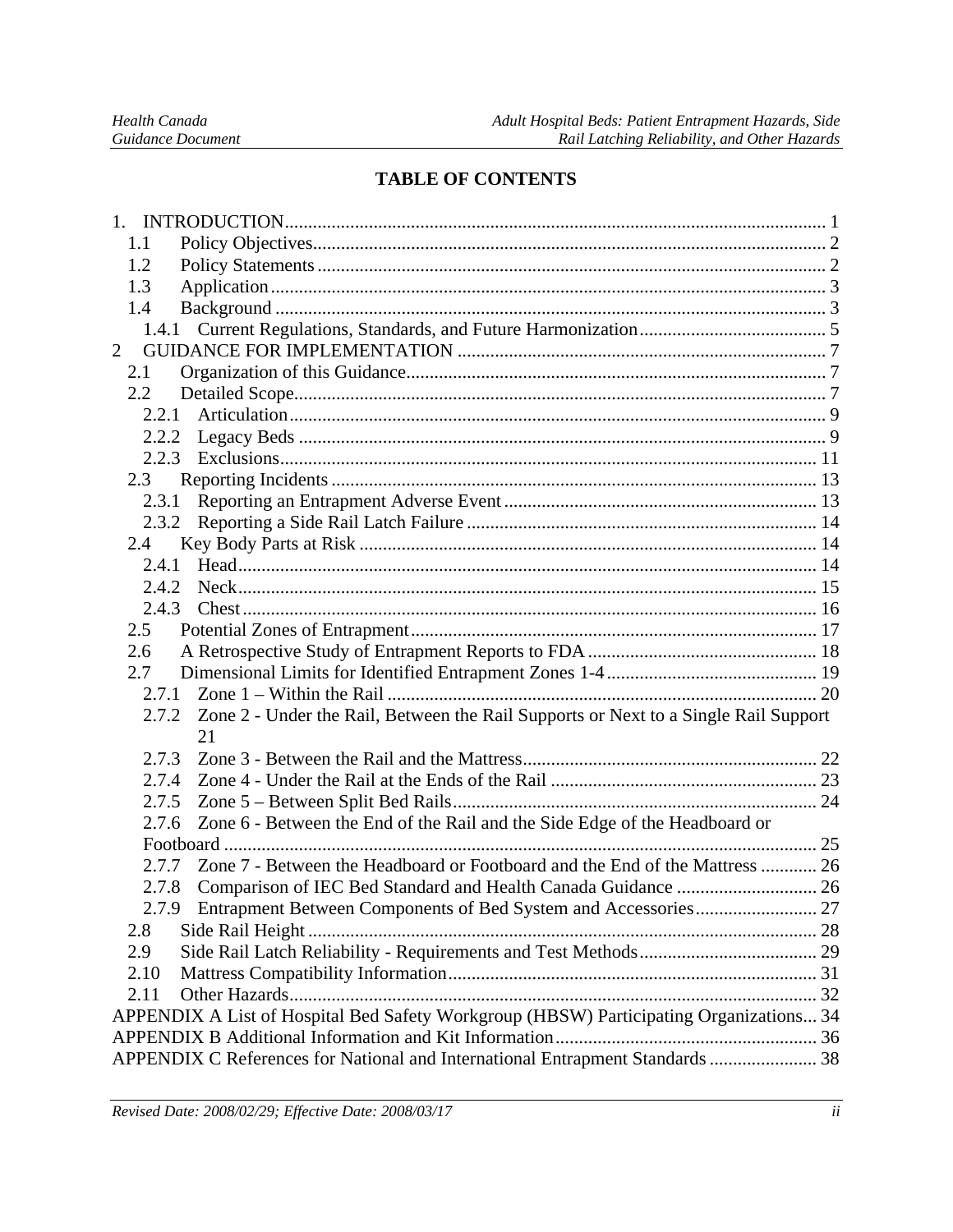| Health Canada            |  |
|--------------------------|--|
| <b>Guidance Document</b> |  |

| 2.                                                                                  |  |
|-------------------------------------------------------------------------------------|--|
| 3.1                                                                                 |  |
| 3.2                                                                                 |  |
| 3.3                                                                                 |  |
| 4.                                                                                  |  |
| .5                                                                                  |  |
| 5.1                                                                                 |  |
| 5.2                                                                                 |  |
| 5.3                                                                                 |  |
| 5.4                                                                                 |  |
| Appendix to HBSW Dimensional Test Methods for Bed Systems Testing Tips and Frequent |  |
|                                                                                     |  |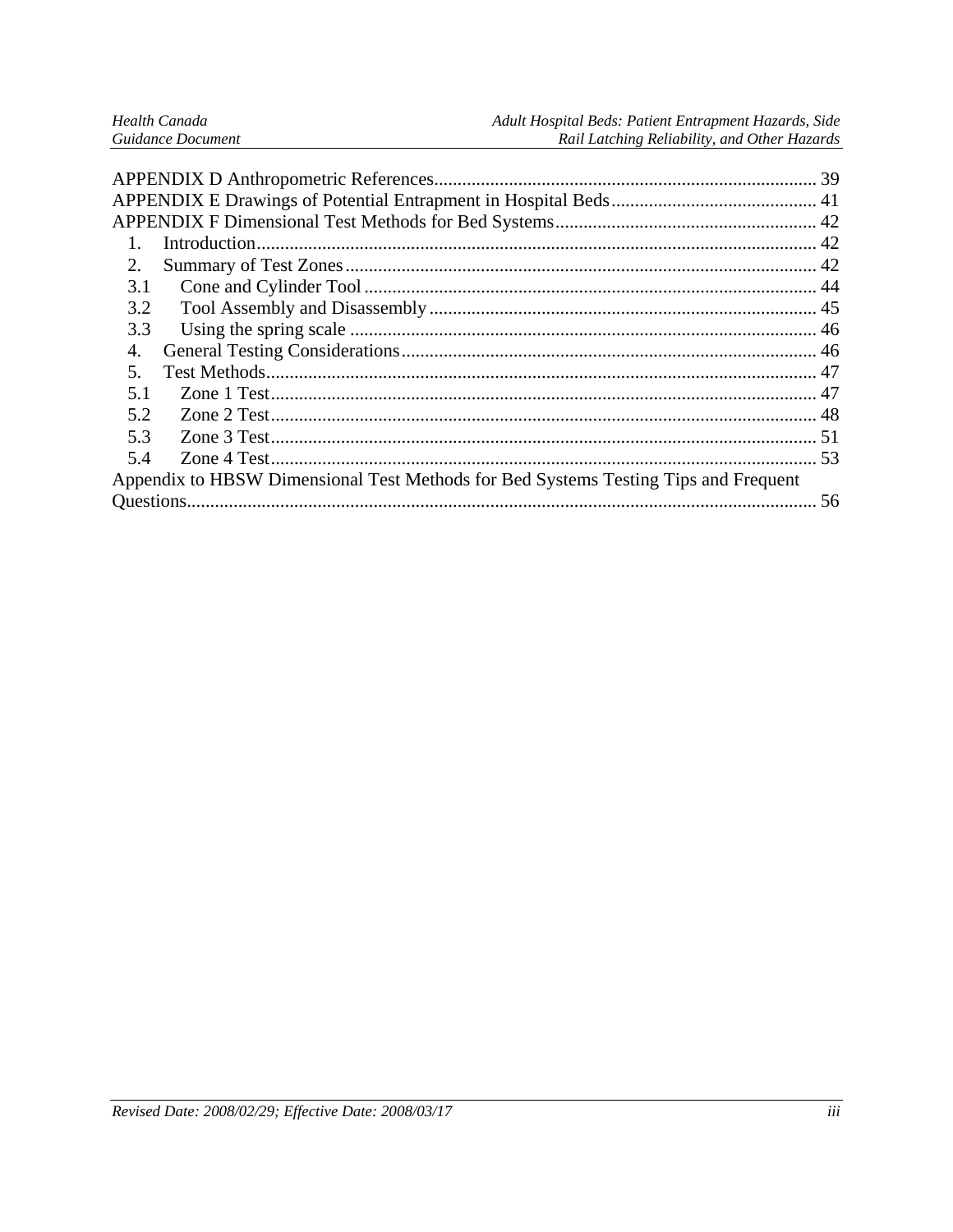# **1. INTRODUCTION**

This guidance document (guidance) is intended to assist manufacturers in understanding and complying with the regulatory requirements of sections 10-21 of the *Medical Devices Regulations* (*Regulations*) as they pertain to the design and directions for use for hospital beds. This guidance document should be used in conjunction with the *Guidance Document Recognition and Use of Standards under the Medical Devices Regulations*.

This guidance provides recommendations relating to hospital beds<sup>1</sup> and hospital bed accessories and these recommendations are intended to reduce life-threatening entrapments associated with hospital bed systems<sup>2</sup>. It characterizes the body parts at risk for entrapment, identifies the locations of hospital bed openings that are potential entrapment areas, and recommends dimensional criteria for these devices.

Additionally, this guidance makes reference to a document which provides recommendations on how to mitigate the risk posed by beds which do not meet the recommendations designed to reduce life-threatening entrapments. This document is entitled *A Guide for Modifying Bed Systems and Using Accessories to Reduce the Risk of Entrapment*, and is available as a link from the U.S. Food and Drug Administration (FDA) website.

Finally, the guidance provides recommendations on how to assess side rail latching reliability, as accidental lowering of side rails occurs frequently, either as a result of improper latching, or the latch failing.

Manufacturers may use this guidance when designing new beds to help ensure compliance with applicable *Acts* and *Regulations*<sup>3</sup>, to provide adequate labelling and instructions for use, and to assist in ensuring that their devices are safe when used as labelled. Health Canada encourages manufacturers to provide information to medical device distributors, clinicians, patients<sup>4</sup> and families regarding mattress dimensions, compatible components, and issues of entrapment. In addition, the recommendations in this guidance may be useful in evaluating and reducing the entrapment risk presented by hospital beds that have been placed into use, also known as legacy beds.

<sup>&</sup>lt;u>1</u> <sup>1</sup> The terms "medical bed" and "hospital bed" are used interchangeably throughout this document and include adult medical beds with siderails. See discussion in Detailed Scope, section 2.2. 2

As used in this guidance, "hospital bed system" encompasses the bed frame and its components, including the mattress, bed side rails, head and foot board, and any accessories added to the bed.

<sup>3</sup> *Food and Drugs Act*, *Medical Devices Regulations*.

<sup>4</sup> The term "patients" includes residents or other types of individuals that use hospital beds in a variety of health care settings.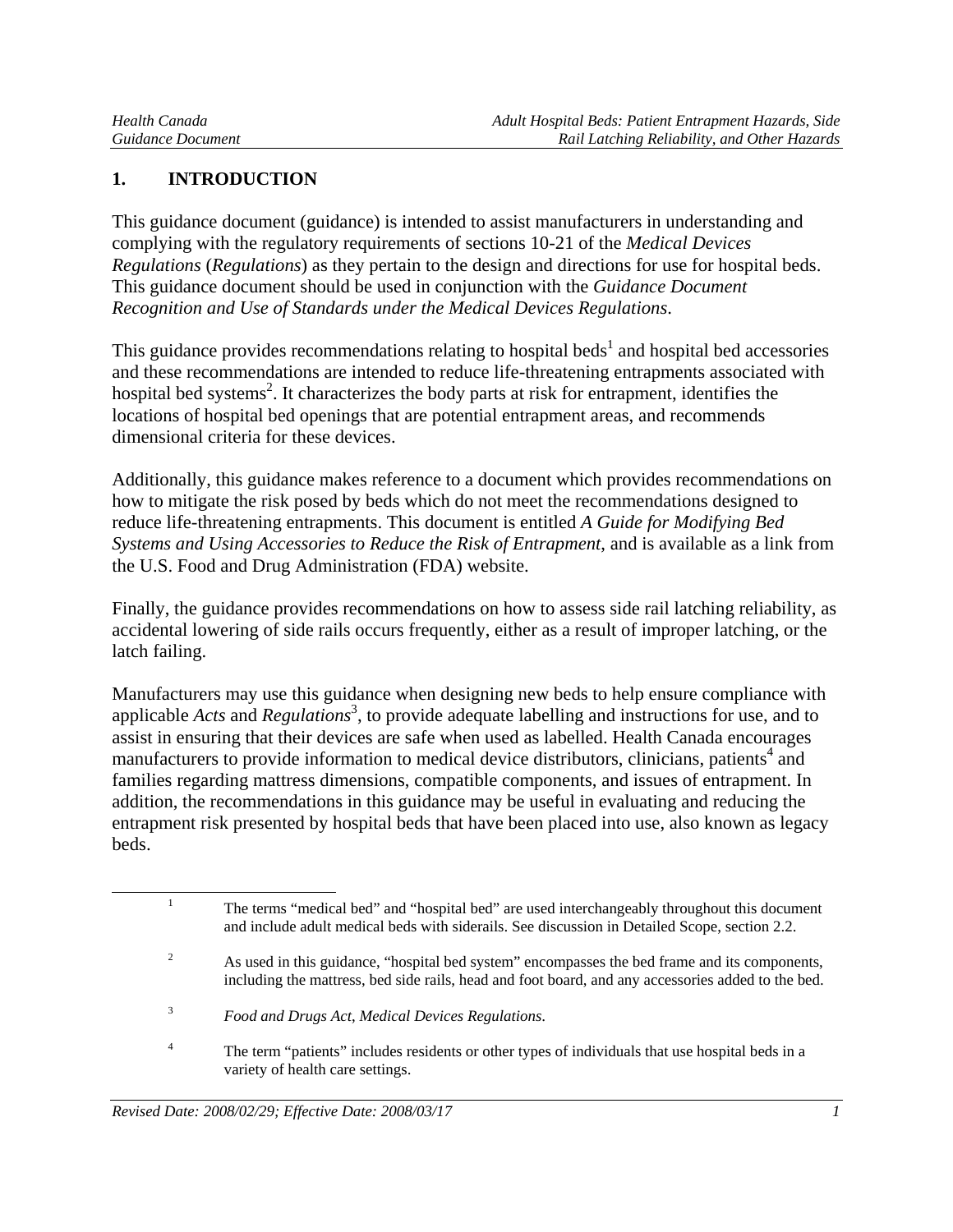Not all patients are at risk for an entrapment, and not all hospital beds pose a risk of entrapment. It is suggested that facilities determine the level of risk for entrapment and take steps to mitigate the risk. Additionally, the manufacturer may assist in this process during the selection of equipment for purchase (or lease) by the facility or during the equipment's lease period to the facility. Evaluating the dimensional limits of the gaps in hospital beds is one component of an overall assessment and mitigation strategy to reduce entrapment. As a result, healthcare facilities may use this guidance as part of a bed safety program to help identify entrapment risks that may exist with current hospital bed systems. Other educational documents are available to assist health care facilities in making decisions towards the goal of achieving a safe and comfortable sleeping environment for their patients.

Health Canada's guidance documents, including this guidance, do not establish legally enforceable responsibilities. Instead, guidances describe the Department's current thinking on a topic and should be viewed only as recommendations (see Foreword). The use of the word should in the guidance means that something is suggested or recommended, but not required.

While most beds in Canada are Class I devices and therefore not subject to licensing, they are nevertheless medical devices and subject to the requirements of the *Medical Devices Regulations*. As such, any post-market issues with beds will be evaluated by Health Canada in light of these *Regulations* and this guidance. Manufacturers are encouraged to ensure that the beds they sell in Canada, meet the recommendations set out in this guidance.

Health Canada believes the least burdensome approach in all areas of medical device regulation should be considered. This guidance reflects Health Canada's careful review of the relevant scientific and legal requirements and what the Department believes is the least burdensome way for manufacturers to comply with those requirements. However, if it is believed that an alternative approach would be less burdensome, a manufacturer may contact Health Canada to allow the Department to consider this point of view.

# **1.1 Policy Objectives**

To reduce the risks associated with the use of hospital beds by providing manufacturers with guidance on how to design and label these beds such that life-threatening patient entrapment hazards, side rail latch failures, and other hazards are minimized.

# **1.2 Policy Statements**

All manufacturers of hospital beds are expected to design and label their hospital beds to minimize a) the potential for the patient to become entrapped in a life-threatening situation, b) the potential for side rail latch failure, and c) other hazards as identified in this guidance.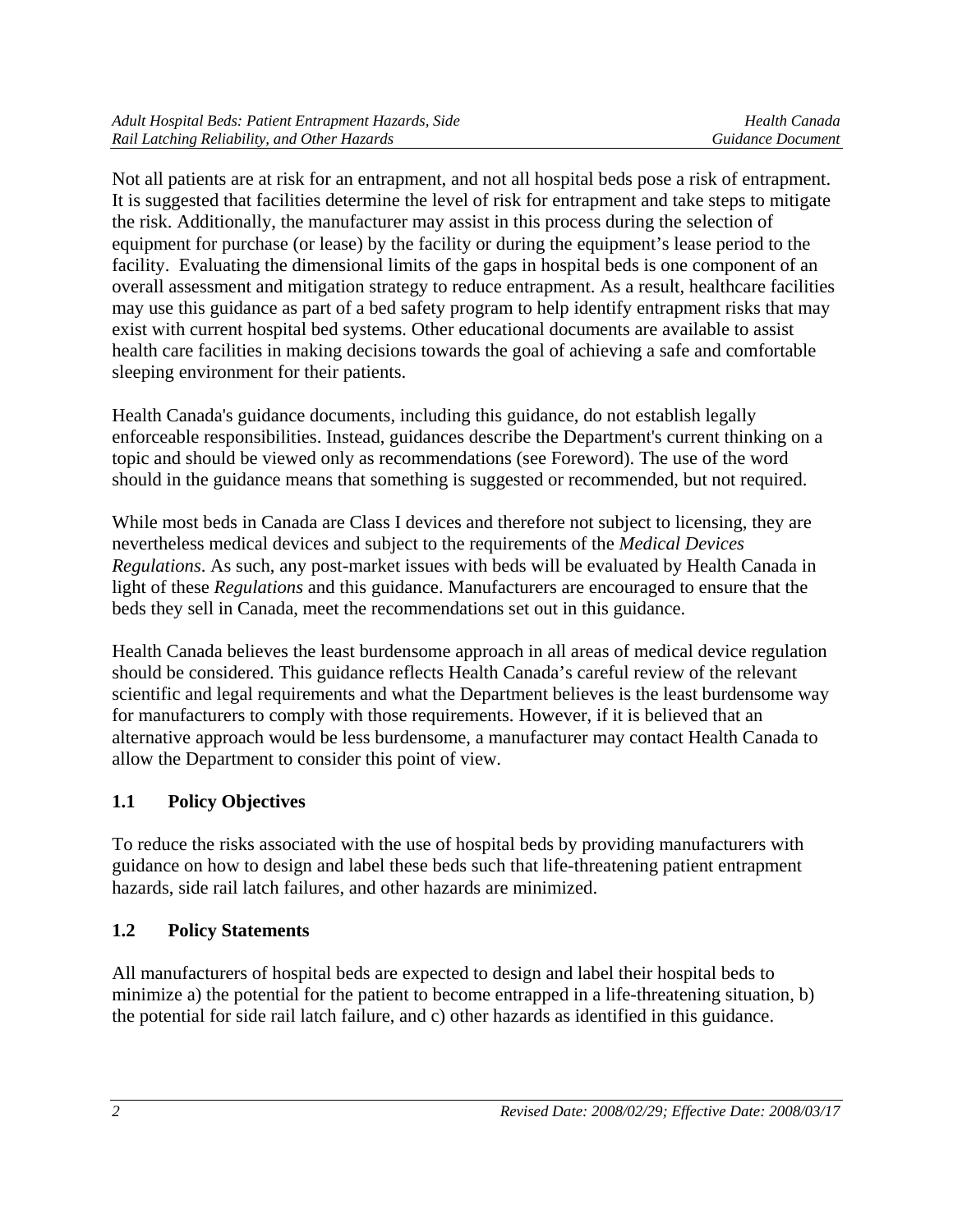| Health Canada     | Adult Hospital Beds: Patient Entrapment Hazards, Side |
|-------------------|-------------------------------------------------------|
| Guidance Document | Rail Latching Reliability, and Other Hazards          |

This guidance provides recommendations on how to design and test beds that will present minimal entrapment or side rail latch failure hazards. Alternately, the manufacturer may provide Health Canada with evidence showing that their bed designs, through some other means, comply with the recommendations of this guidance.

# **1.3 Application**

This guidance document applies to all manufacturers of hospital beds, as noted in Table 1 and as noted in the listed exceptions. See the "Detailed Scope" in section 2.2 for further detail.

# **1.4 Background**

For more than 20 years, Health Canada has received reports<sup>5,0</sup> in which vulnerable patients<sup>7,8</sup> have become entrapped in hospital beds while undergoing care and treatment in health care facilities. The term "entrapment" describes an event in which a patient/resident is caught, trapped, or entangled in the space in or about the bed rail<sup>9</sup>, mattress, or hospital bed frame. Patient entrapments may result in deaths and serious injuries.

Health Canada has received, between 1980 and April 2006, 51 reported incidents of lifethreatening bed entrapments in Canada, 26 of which led to deaths. Entrapment events account for almost one fifth (18.3 %) of all types of reported problems and 63% of all deaths (41) that have

| 5 | Health Canada Medical Devices Alert No. 107, "Hazard with Hospital Bed Split Side Rails",<br>August 10, 1995.                                                                                                                                                                                                                                                                                                                                                                                                                                                                                                                                                                                                                                                                                               |
|---|-------------------------------------------------------------------------------------------------------------------------------------------------------------------------------------------------------------------------------------------------------------------------------------------------------------------------------------------------------------------------------------------------------------------------------------------------------------------------------------------------------------------------------------------------------------------------------------------------------------------------------------------------------------------------------------------------------------------------------------------------------------------------------------------------------------|
| 6 | Roy, Denis, "Beds and Side Rails: How Safe Are They?", Dimensions in Health Service, May<br>1990.                                                                                                                                                                                                                                                                                                                                                                                                                                                                                                                                                                                                                                                                                                           |
| 7 | U. S. Food and Drug Administration. FDA Safety Alert: Entrapment Hazards with Hospital Bed<br>Side Rails (August 23, 1995), U.S. Department of Health and Human Services.                                                                                                                                                                                                                                                                                                                                                                                                                                                                                                                                                                                                                                   |
| 8 | "Vulnerable patients" are defined in "A Guide to Bed Safety," developed by the Hospital Bed<br>Safety Workgroup (described in section 1.4), as: "Patients who have problems with memory,<br>sleeping, incontinence, pain, uncontrolled body movement or who get out of bed and walk<br>unsafely without assistance. These patients most often have been frail, elderly or confused."                                                                                                                                                                                                                                                                                                                                                                                                                        |
| 9 | Health Canada uses the term "bed rails" frequently throughout this document. Commonly used<br>synonymous terms are side rails, bed side rails, grab bars and safety rails. Bed rails are rigid bars<br>that are attached to the bed and are available in a variety of sizes and configurations from full<br>length to half, one-quarter, and one-eighth length and are used as restraints, reminders, or as<br>assistive devices. Additionally they help prevent the patient from rolling or falling out of bed<br>when unattended. An historical review can be found in Braun & Capezuti, "The Legal and Medial<br>Aspects of Physical Restraints and Bed Side rails and Their Relationship to Falls and Fall-Related<br>Injuries in Nursing Homes," DePaul Journal of Health Care Law, vol. 4, Fall 2000. |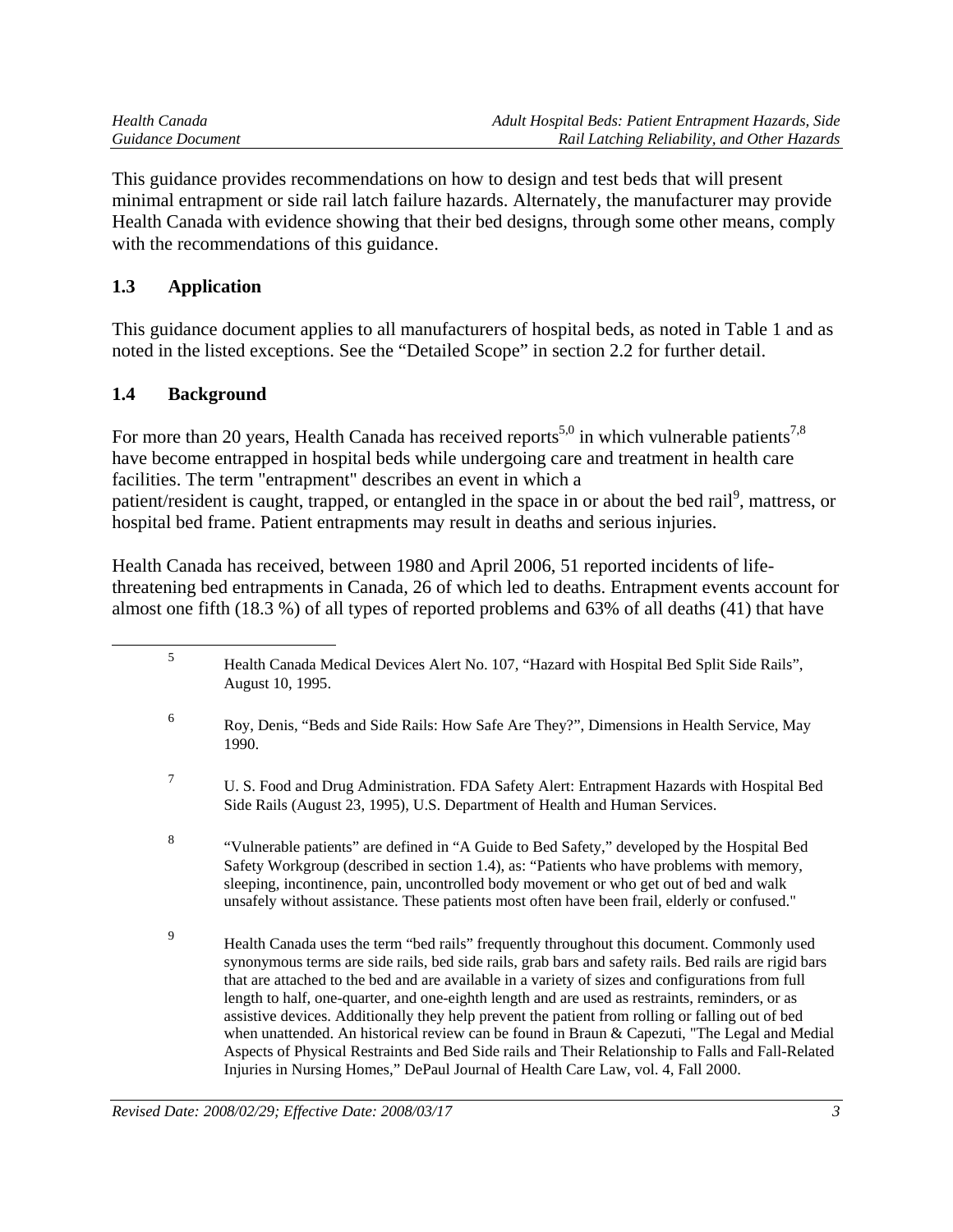been reported with the use of beds. There have been at least 17 coroners' inquests or investigations into deaths related to beds and side rails; many of these deaths are included in the above statistics. Additionally, there have been nearly as many incidents related to side rail latch failures.

There is an incident reported almost every 3 months in Canada where a patient entrapment or rail latch failure occurs. Since device incidents generally tend to be under-reported, the number of actual entrapment deaths or rail latch failures could be much higher. Most of these might have been prevented with improved bed and side rail designs.

In the United States, the U.S. Food and Drug Administration (FDA) has, for its part, received approximately 691 entrapment reports over a period of 21 years from January 1, 1985, to January  $1, 2006<sup>10</sup>$ . In these reports, 413 people died, 120 were injured, and 158 were near-miss events with no serious injury as a result of intervention.

Despite many published articles on the inherent risks posed by these devices, there has not been a marked reduction of incidents over the years.

These entrapment events have occurred in openings within the bed rails, between the bed rails and mattresses, under bed rails, between split rails, and between the bed rails and headboard or footboard. The population most vulnerable to entrapment are elderly patients and residents, especially those who are frail, confused, restless, or who have uncontrolled body movement. Entrapments have occurred in a variety of patient care settings, including hospitals, nursing homes, and private homes. Long-term care facilities reported the majority of the entrapments.

In response to continued reports of patient entrapment, the FDA, in partnership with the U.S. Department of Veterans Affairs, Health Canada's Medical Devices Bureau, and representatives from national health care organizations and provider groups, patient advocacy groups, and medical bed and equipment manufacturers, formed a working group in 1999 known as the Hospital Bed Safety Workgroup (HBSW). Appendix A contains a list of HBSW participating organizations. The HBSW also worked in cooperation with the Joint Commission on Accreditation of Healthcare Organizations, the U.S. Centers for Medicare and Medicaid Services, and the U.S. Consumer Product Safety Commission to improve patient safety associated with the use of hospital beds.

 <sup>10</sup> FDA acknowledges several limitations of these adverse event report data. First, many adverse events may not be reported to the FDA, thus the true number of adverse events may be unknown. Second, the number of reported events does not represent incident rates for a given problem in the absence of a defined denominator - the number of individuals at risk for a given adverse event. Finally, many reports lack a complete and detailed description of the adverse event or are not verified. Despite these limitations, adverse event reports can suggest a profile of the areas or locations on a hospital bed that present a risk of entrapment, as well as the parts of the body that are at risk of entrapment.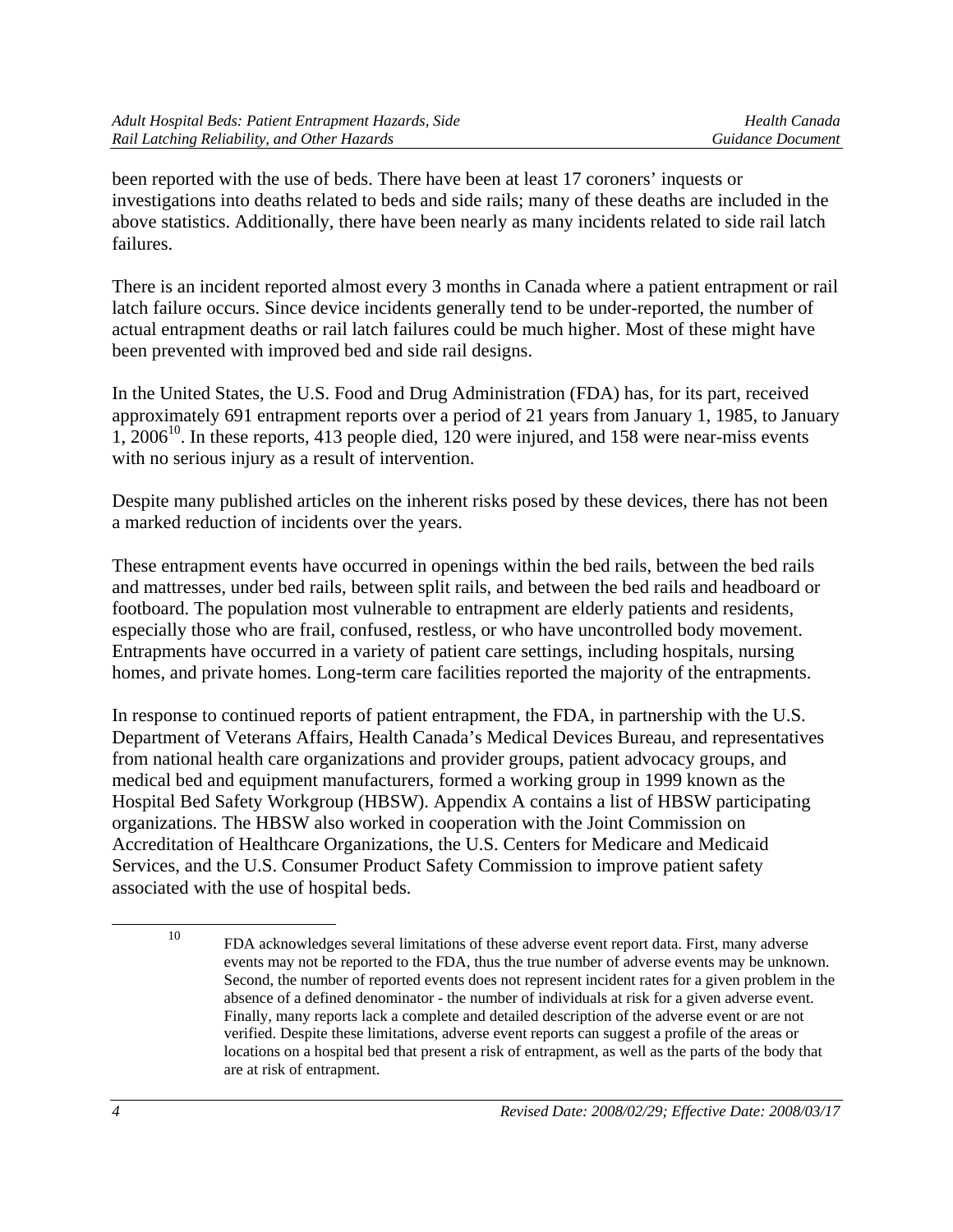The HBSW identified seven potential entrapment zones (see Potential Zones of Entrapment, section 2.5) in hospital beds. The workgroup then developed (1) educational materials regarding entrapment associated with hospital beds, (2) clinical practice guidelines to reduce the occurrence of patient entrapment, (3) evidence-based dimensional guidelines for hospital beds, (4) test tools and methods to assess gaps in hospital bed systems, and (5) information to assist in mitigating entrapment risks in currently used hospital beds. See Appendix B for information on the availability of these materials.

Item (1), entitled *A Guide to Bed Safety; Bed Rails in Hospitals, Nursing Homes and Home Health Care* can be downloaded from Health Canada's website.

Item (2), entitled *Clinical Guidance for the Assessment and Implementation of Bed Rails in Hospitals, Long Term Care Facilities, and Home Care Settings* is available as a link from the U.S. FDA website.

Items (3) and (4) are part of this guidance.

Item (5) can be used by both manufacturers and users wishing to bring legacy beds into compliance with the guidance, but it is a document probably of most use to users. It is entitled *A Guide for Modifying Bed Systems and Using Accessories to Reduce the Risk of Entrapment*, and is available as a link from the U.S. FDA website.

The HBSW submitted to FDA recommendations for hospital bed dimensional criteria for consideration as an FDA guidance document. Members of the HBSW developed, as noted above, procedures for measuring and assessing gaps in hospital bed systems in accordance with these criteria. Healthcare personnel, through participation in HBSW testing, validated the test methods and tools. The FDA considered these HBSW recommendations in preparing its own guidance (which is available as a link from the U.S. FDA website), as did Health Canada in the preparation of this guidance.

# *1.4.1 Current Regulations, Standards, and Future Harmonization*

Under the Canadian *Medical Devices Regulations*, most beds are classified as Class I devices. Class I medical devices do not require a medical device licence and, therefore, there is no pre-market review by Health Canada. However, Class I devices must comply with the safety and effectiveness requirements contained in ss 9-23 and s 25. Some specialty beds are Class II (e.g., powered patient rotation beds, and powered flotation therapy beds), and a few are Class III (e.g., breathing assist rocking beds) but the vast majority fall within Class I. The Therapeutic Products Directorate (TPD) does not review safety data or instructions for use of most Class II devices. There are no criteria to adequately review the design for hospital beds. At present, there are no national standards or regulations specific to beds or side rails in either Canada or the United States.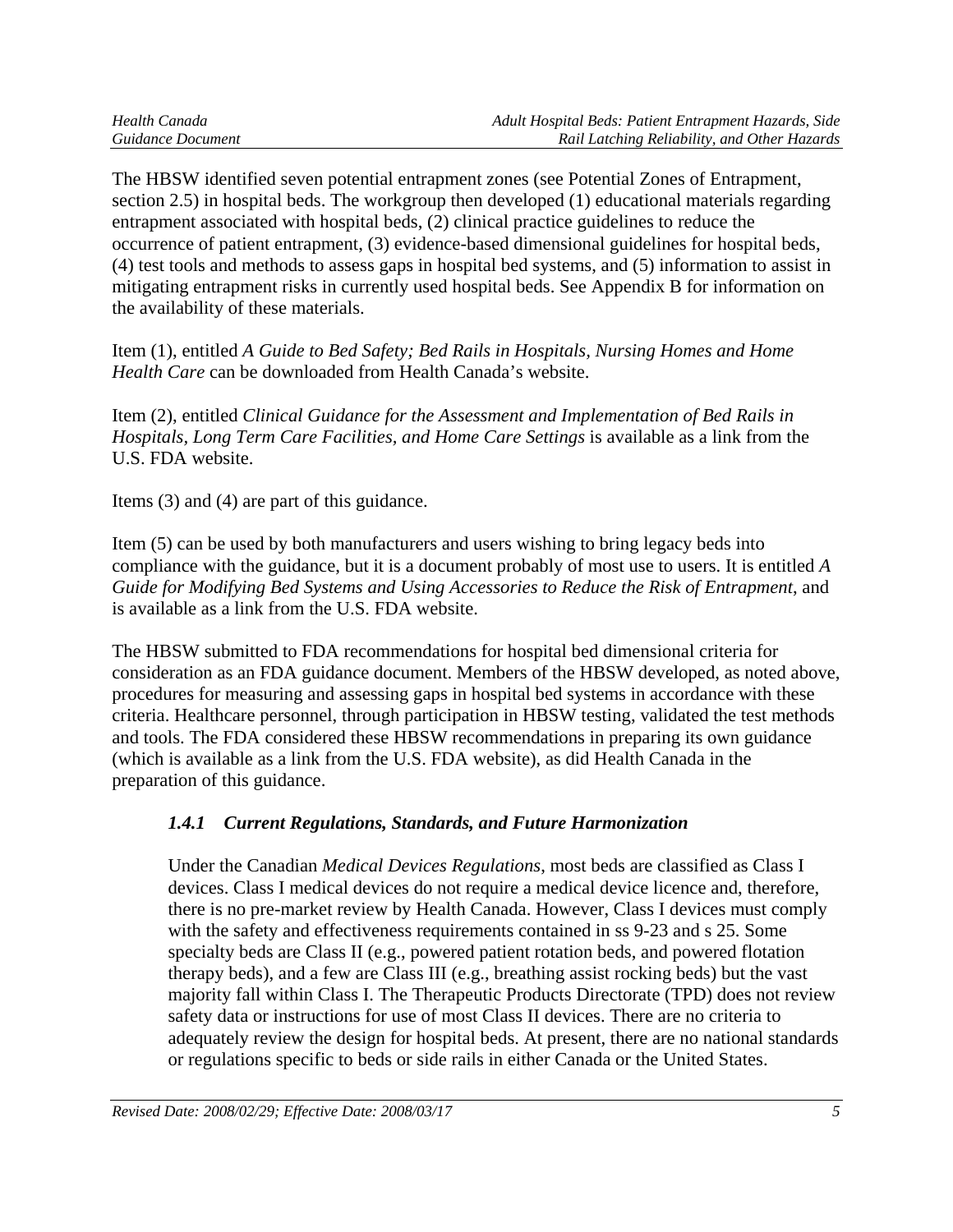The International Electrotechnical Commission (IEC) issued an internationally recognized standard that applies to a certain segment of the products addressed in this guidance, products labelled as "electrically-operated hospital beds." This standard is IEC  $60601-2-38$ , including Amendment  $1^{11}$ . The current IEC standard recognizes that the bed frame, deck, and rails are the major elements involved in entrapment, but does not include the mattress as a contributor or mitigator and sets dimensions for new beds only. The standard also does not address safety issues associated with the use of non-electric hospital beds or the use of hospital beds in the home or in long-term care settings. The IEC standard is currently undergoing revision and will likely undergo significant change prior to its expected publication in 2007/2008. The recommendations in this guidance are similar to the IEC standard for some entrapment zones, but differ in other zones to include consideration of the mattress as part of the system used to mitigate entrapment risk or in some cases as part of the entrapment risk itself. The IEC test methods are not readily applicable for use by health care providers and are written primarily for test labs while the test methods in this guidance can be used by both manufacturers and health care providers; the latter would use them to assess whether older beds meet and continue to meet the guidance's recommendations. Upon completion of the revised international bed standard, FDA and Health Canada will consider whether harmonization of their respective guidances and the IEC standard is appropriate. See Appendix C for a list of national and international entrapment standards.

In addition to entrapment issues, many reported incidents with beds involve the failure of the side rail latching mechanism, which can lead to the patients falling out of the bed, or entrapment if part of the body is located near the rail at the time of the latch failure. Health Canada's position on this issue is that no rail should be designed in such a way that it appears to have locked in place without the latch actually being securely engaged. As well, latches should be designed in such a way that they will provide a certain measure of reliability and protection from premature wear.

Finally, if the mattress is used as part of the bed's mitigation system to reduce the frequency of entrapments, the end-user of the bed must know what the recommended dimensions for this mattress are as well as the recommended type. Too often a facility will contract a supplier for a mattress replacement program for a variety of beds, many of which may not have the same mattress size or type requirements. This has led to beds that are fitted with improperly sized mattresses or mattresses of the improper type. While the bed's manufacturer may have provided this information in the bed's manual or user instructions, this documentation is often misplaced, particularly if the bed is relocated elsewhere, and the manufacturer's name or bed model number may no longer be visible

 <sup>11</sup> International Electrotechnical Commission (IEC) 60601-2-38, 1996 and Amendment 1, 1999 Medical Electrical Equipment - Part 2-38: *Particular Requirements for the Safety of Electrically-Operated Hospital Beds*.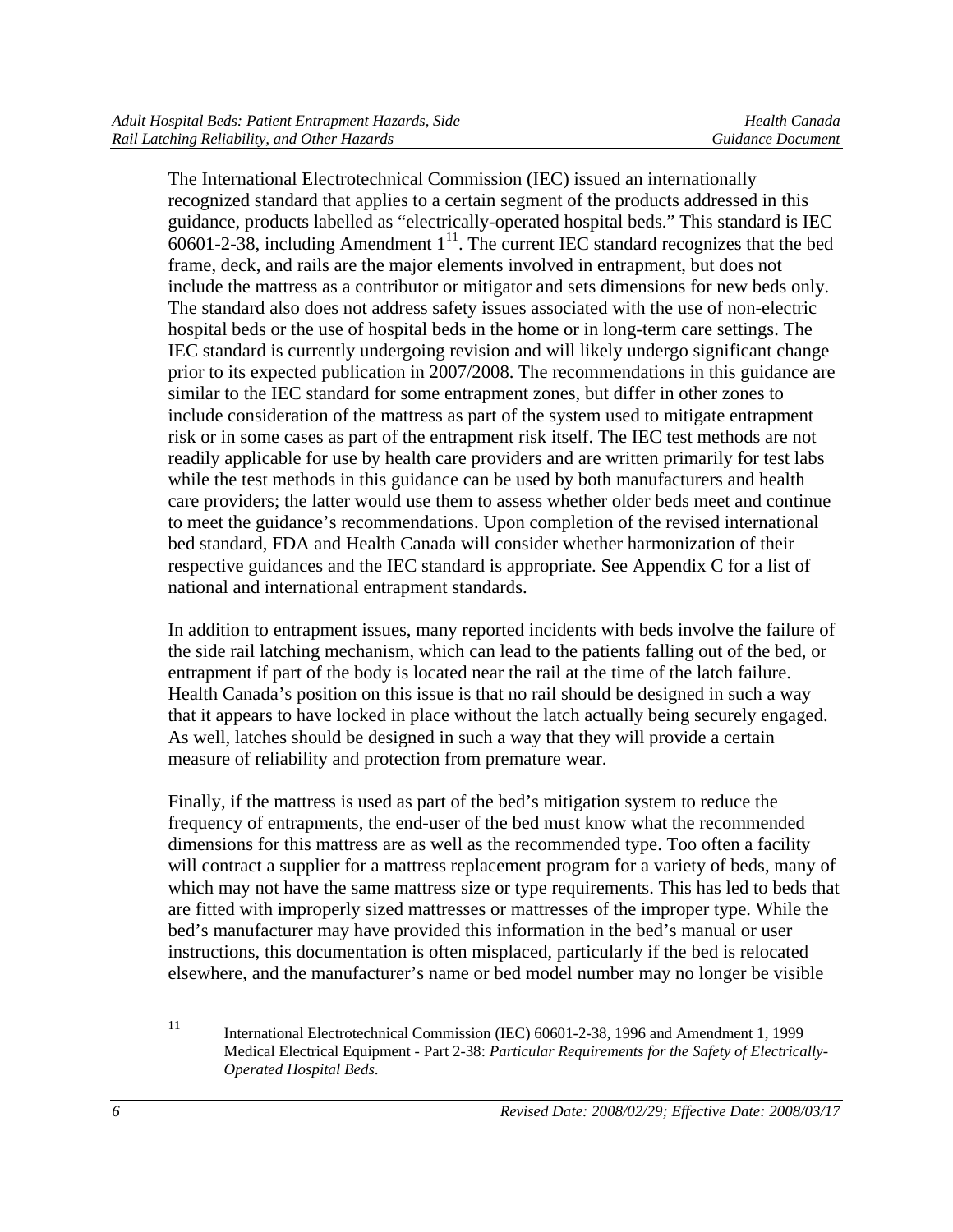on the bed. In this context, it is imperative that the information about mattress compatibility be clearly and permanently marked on the bed.

# **2 GUIDANCE FOR IMPLEMENTATION**

#### **2.1 Organization of this Guidance**

This guidance:

- identifies key parts of the body at risk for entrapment;
- describes potential entrapment areas or zones;
- recommends maximum and minimum dimensional limits of gaps or openings in hospital bed systems;
- provides a scientific basis for the dimensional limits derived from a review of international anthropometric data, a review of historical entrapment data, and a retrospective study to verify the proposed dimensional limits;
- provides information about reporting entrapment adverse events;
- provides a copy of the HBSW test methods for assessing gaps or openings in hospital bed systems;
- provides information about obtaining other HBSW documents and instructional materials;
- provides test methodology on how to test the reliability of side rail latches
- provides information about specifying mattress compatibility; and
- provides information about other issues identified with hospital beds.

## **2.2 Detailed Scope**

The goal of the Health Canada Guidance Document *Hospital Beds: Patient Entrapment Hazards, Side Rail Latching Reliability, and Other Hazards is to reduce potential life-threatening entrapments* associated with hospital bed systems, as well as addressing other issues such as side rail latch reliability. Since hospital bed systems that are primarily intended for one type of care setting can be moved into other care settings, the recommendations in this guidance may be appropriate for hospital beds regardless of the healthcare setting. The dimensional limits in this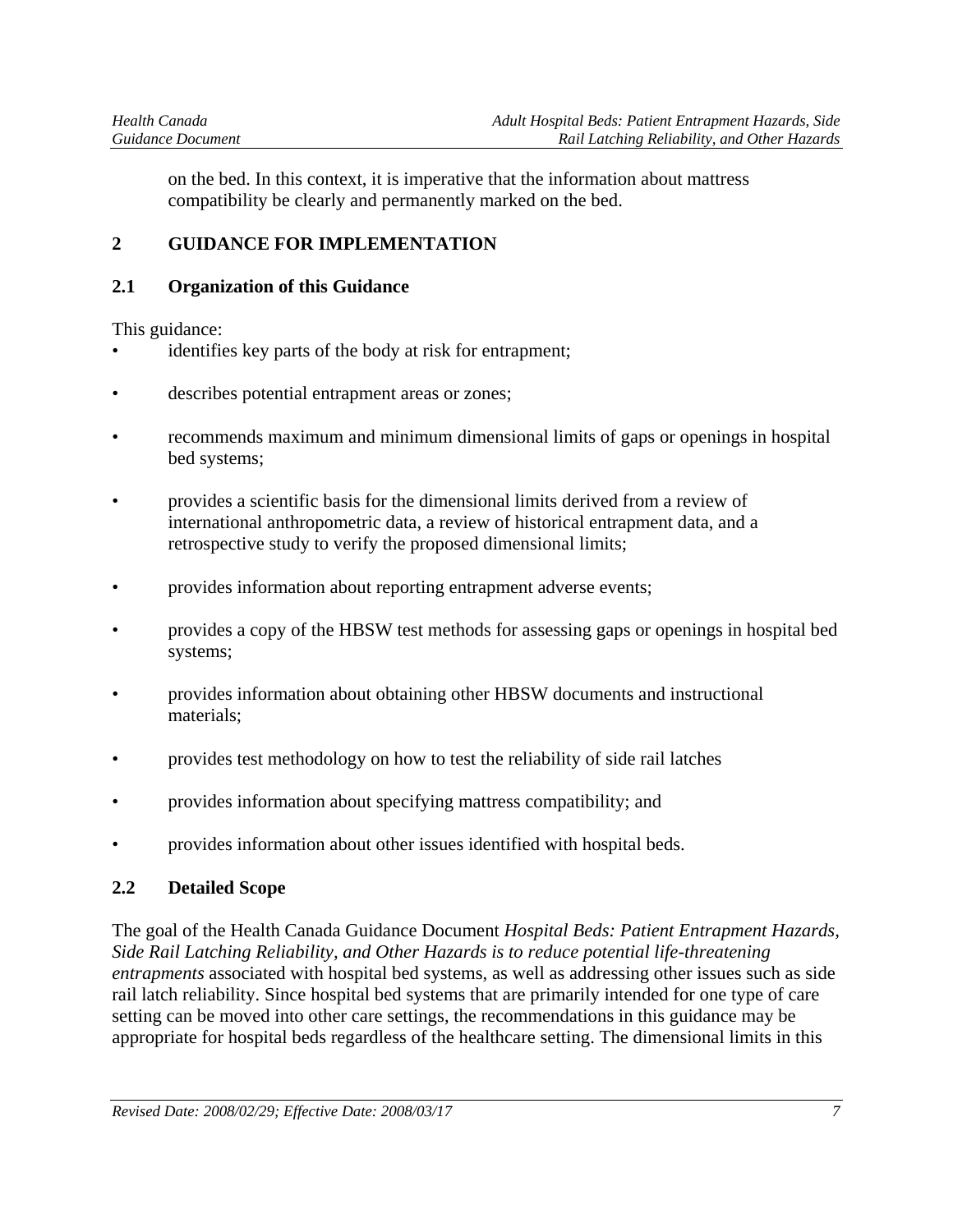guidance may not reduce entrapments in all populations, e.g. pediatrics and developmentally disabled people. See the narrative below in the exclusions section, section 2.2.3.

Health Canada uses the term "hospital bed" in this guidance to refer to a variety of medical devices that are classified as beds. Health Canada regulations classify hospital beds as Class I, Class II and Class III devices (see Table 1), but the vast majority are Class I. These devices are used for patients in acute care, long-term care, or home care settings. Health Canada considers stretchers that are used for extended stay in health care facilities (because they are used like hospital beds) as hospital beds for purposes of this guidance. As stated above, the term "hospital bed system" used throughout this document encompasses the bed frame and its components, including the mattress, bed side rails, headboard and footboard, and any accessories added to the bed.

Bed rails (see footnote 8), also called "side rails," may be an integral part of the bed frame or they may be removable and at times are used either as a restraint, a reminder or an assistive device. Bed rails may consist of one full-length rail per side or one or more, shorter rails per side, may be a fixed height or adjustable in height, and may move as the head section or foot section of the bed is raised or lowered.

This guidance provides recommendations related to devices in the following table (Table 1). Class II and III devices are subject to device licensing and Quality Management System requirements as per the *Medical Devices Regulations*. The recommendations in this guidance will assist manufacturers of all devices listed in Table 1 below in manufacturing hospital beds that will minimize the risk for patient entrapment.

| Preferred    | <b>Classification Name</b>         | Class |
|--------------|------------------------------------|-------|
| Name Code    |                                    |       |
|              |                                    |       |
| 80FNJ        | Manual adjustable hospital bed     |       |
| 80FNK        | Hydraulic adjustable hospital bed  |       |
| 80FNL        | AC-powered adjustable hospital bed |       |
| 89IKZ        | Powered patient rotation bed       | Н     |
| <b>89INY</b> | Manual patient rotation bed        | T     |
| 89IOQ        | Powered flotation therapy bed      | Н     |
| 73CC         | Breathing assist rocking bed       |       |

# **Table 1: Bed Systems Covered under this guidance**

The documents and the tools used to measure gaps were produced considering an adult population's size and for use with beds designed for care of the adult patient. The dimensions specified to limit gaps are not appropriate to children in most cases and may not be appropriate for some adult populations, e.g. developmentally disabled people. However, the HBSW Clinical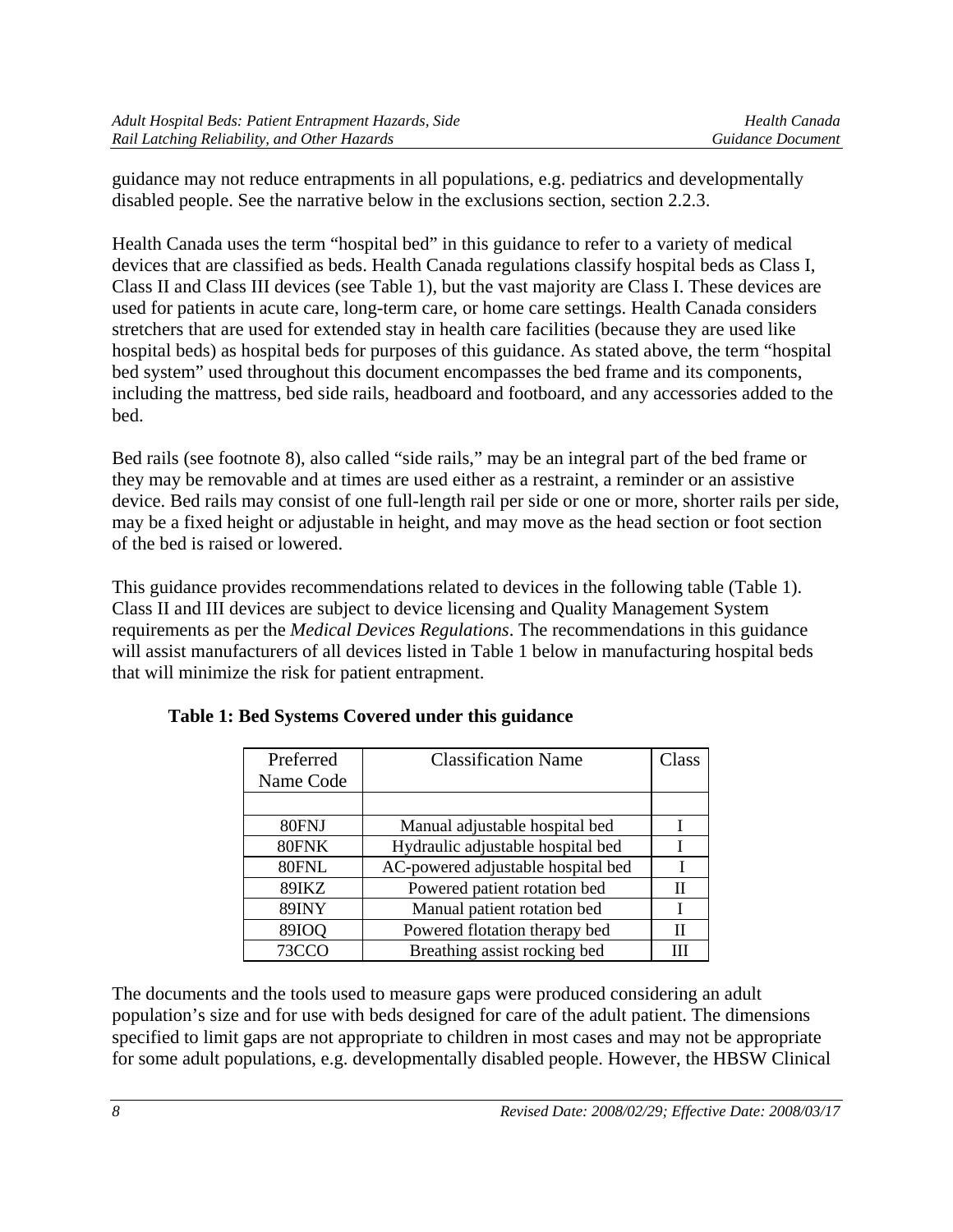guidance document can serve as an outline to help the manufacturer design a bed system that is suitable for the child patient insofar as entrapment risks are concerned.

The recommendations in this guidance may also be useful in evaluating and reducing the risk of entrapment presented by the devices listed in Table 1 that have already been manufactured and installed (legacy beds). Health Canada recognizes that legacy beds have the potential for dimensional change over time through wear and tear or substitution of new mattresses and other components not contemplated in the original bed system. Any changes by a manufacturer to a legacy bed's design or instructions for use in an attempt to mitigate entrapment or other risks would be subject to the recall provisions of the *Medical Devices Regulations* (see ss 63-65). Manufacturers and importers must maintain records of any corrections as per s 57 of the *Regulations*. As well, facilities should ensure that side rails, mattresses, and other components are maintained or replaced as needed and that any changes will result in the bed system continuing to meet the recommendations in this guidance. See section 2.7 for further information.

# *2.2.1 Articulation*

The movement of the bed deck is known as articulation. Health Canada recognizes that articulation of the bed introduces complex geometries that make applying the dimensional criteria to reduce entrapment difficult. Presently, the dimensional recommendations in this guidance apply to hospital beds in the flat deck position and rails in the fully raised position, except where noted. Health Canada recognizes that patient care also occurs while the bed is articulated and some articulated positions may pose a risk of entrapment. The Department will continue to gather data and consider other approaches for assessing gaps in articulated beds in the future. Health Canada recommends that patient assessment procedures be used to assess the risk of entrapment when clinical care is provided in an articulated position. A useful resource in this regard is the *Clinical Guidance for the Assessment and Implementation of Bed Rails In Hospitals, Long Term Care Facilities, and Home Care Settings* available as a link from the U.S. FDA website.

# *2.2.2 Legacy Beds*

The issue of patient entrapment in hospital beds is complex and affects manufacturers, healthcare practitioners and facilities, medical equipment suppliers, home health agencies, patients, and caregivers. Many beds currently in use may no longer have the original mattress or bed rails, and may present an entrapment hazard by increasing or creating gaps or spaces between various components of the bed system. The recommendations in this guidance therefore apply to most hospital beds, including legacy beds in various settings where health care is provided. As described above, a new hospital bed becomes a "legacy bed" as soon as it is placed into use.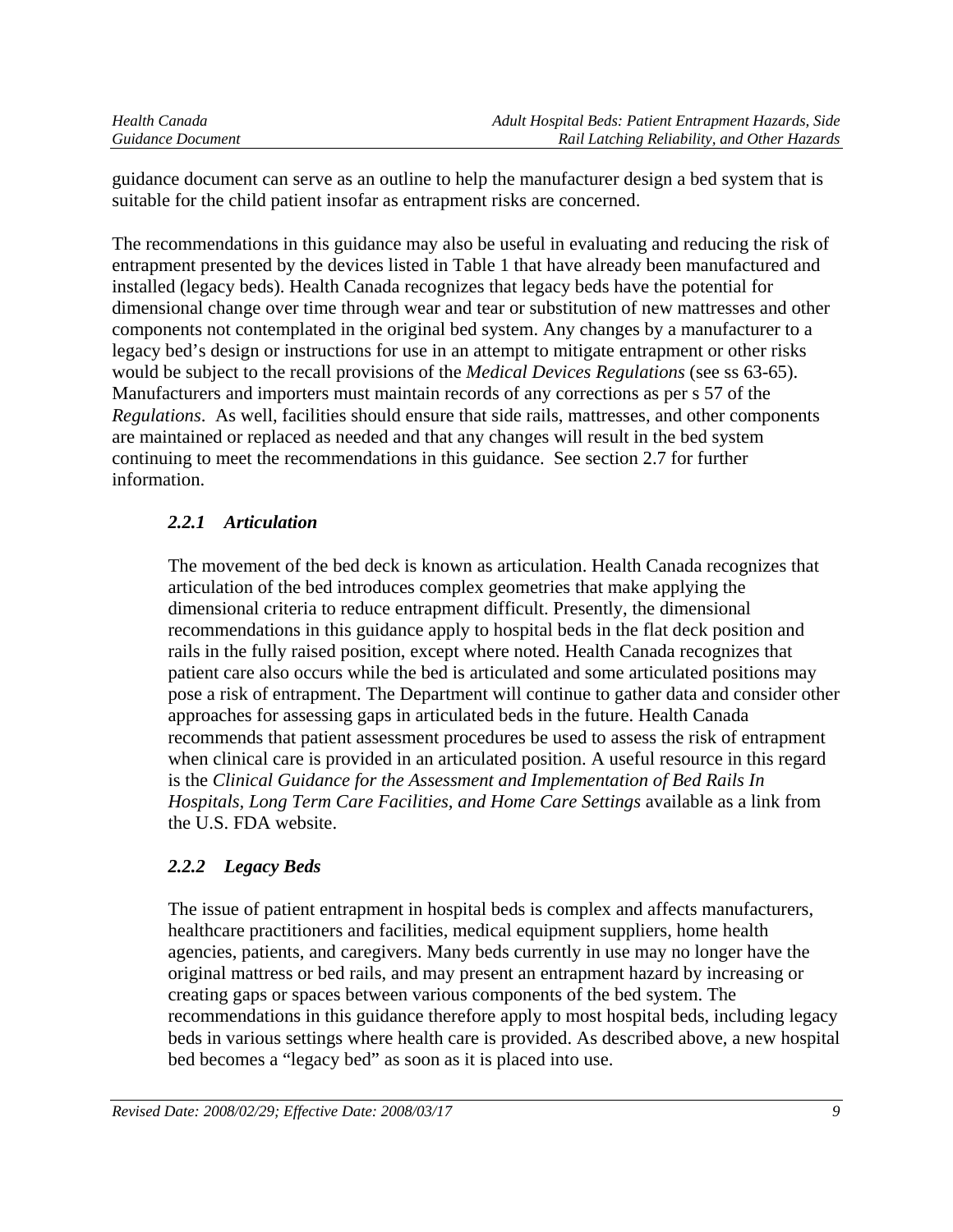Reducing the risk of entrapment involves a multi-faceted approach that includes bed design, clinical assessment and monitoring, as well as meeting patient, resident, and family needs for vulnerable patients in most health care settings - hospitals, long term care facilities, and at home. Therefore, comprehensive bed safety programs in these settings will likely involve input from manufacturers as well as facility staff. Recognizing that not all hospital beds present a risk of entrapment, and that this risk may vary depending on the patient, Health Canada encourages manufacturers and facilities to work together to develop bed safety programs to evaluate and, if needed, mitigate entrapment risk. A useful document for mitigation of these risks is a "*Guide for Modifying Bed Systems and Using Accessories to Reduce the Risk of Entrapment*" available as a link from the U.S. FDA website.

When evaluating the safe use of a hospital bed, component or accessory, caregivers should recognize that the risk for entrapment may increase if a hospital bed system is used for purposes, or used in a care setting, not intended by the manufacturer. Evaluating the dimensional limits of gaps in hospital beds may be one component of a bed safety program which includes a comprehensive plan for patient and bed assessment. Bed safety programs may also include plans for the reassessment of hospital bed systems. Reassessment may be appropriate when (1) there is reason to believe that some components are worn (e.g., rails wobble, rails have been damaged, mattresses are softer) and could cause increased spaces within the bed system, (2) when accessories such as mattress overlays or positioning poles are added or removed, or (3) when components of the bed system are changed or replaced (e.g., new bed rails or mattresses).

Health Canada recommends that healthcare facilities conducting a risk-benefit analysis to ensure that steps taken to mitigate the risk of entrapment do not create different, unintended risks or reduce clinical benefits available to patients using legacy beds. Such steps may include checking with manufacturers to identify compatible mattresses, rails, and accessories. Likewise, healthcare facilities may contact manufacturers or their suppliers for entrapment mitigating solutions that may already be available. Should a supplier put together and provide to healthcare facilities a bed system composed of components and accessories made by various manufacturers, it is the responsibility of the supplier to verify the complete bed system meets this guidance's recommendations. Manufacturers should follow the appropriate Health Canada regulations when developing mitigation components, attachments and other accessories to address entrapment risks in legacy hospital beds.

Additional resources are available to help caregivers and health care providers assess the individual patient's needs, consider and address entrapment risks, and recommend mitigation strategies. As well, Health Canada recommends that patients be re-assessed for risk of entrapment whenever there is a change in the patient's medication or physical condition. A useful resource in this regard is the *Clinical Guidance for the Assessment*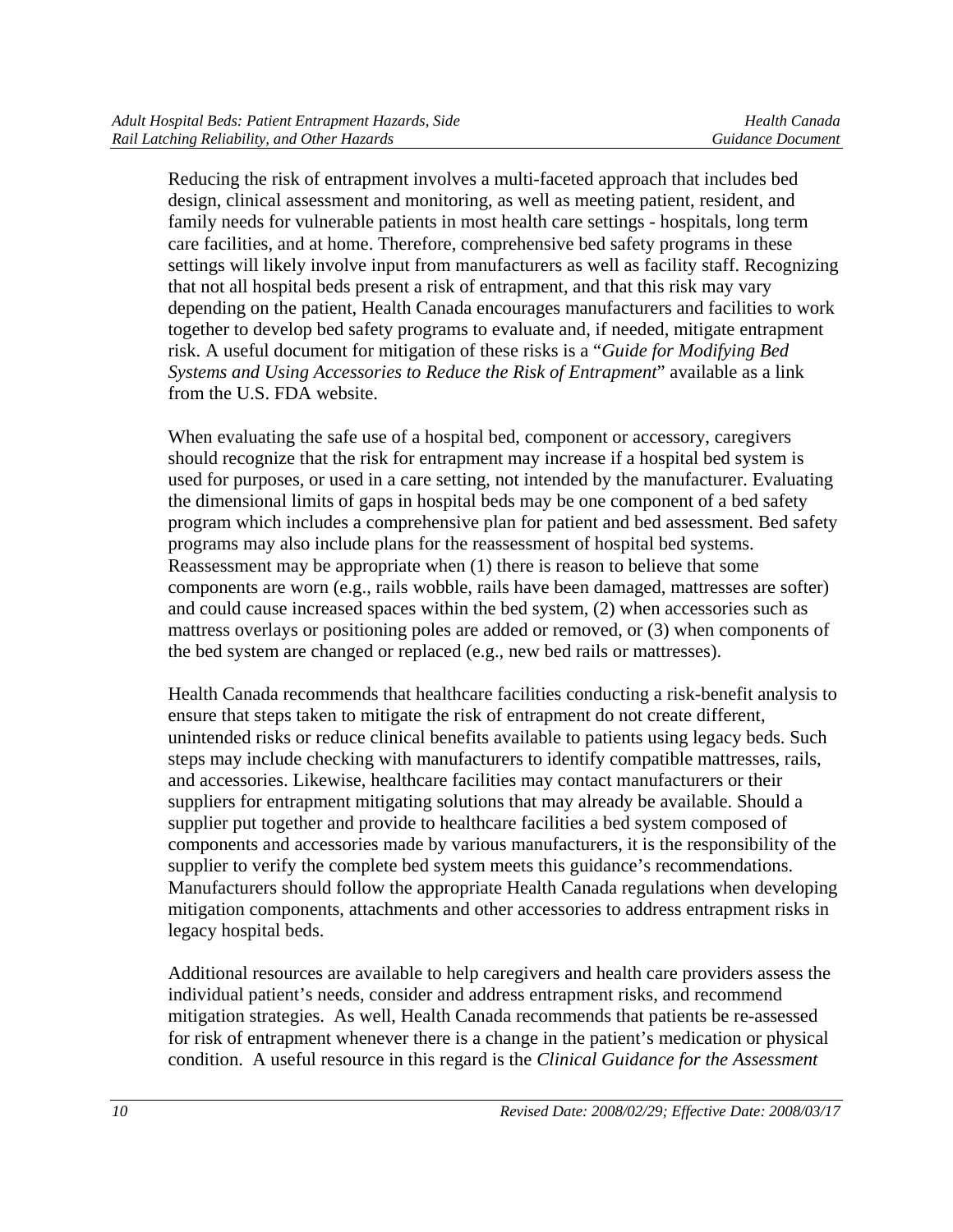*and Implementation of Bed Rails in Hospitals, Long Term Care Facilities, and Home Care Settings* available as a link from the U.S. FDA website. Appendix B provides examples of additional resources.

Healthcare facilities assessing beds currently in use need not measure beds in a facility all at once, all at one time, or only once. Evaluating the dimensional limits of the gaps in hospital beds is one component of an overall and ongoing assessment and mitigation strategy to reduce entrapment. Not all patients are at risk for an entrapment, and not all hospital beds pose a risk of entrapment. The manufacturer can help the healthcare facilities determine the level of risk for entrapment and take steps to mitigate the risk through a bed safety program. Reassessment may be appropriate when (1) there is reason to believe that some components are worn (e.g., rails wobble, rails have been damaged, mattresses are softer) and could cause increased spaces within the bed system, (2) when accessories such as mattress overlays or positioning poles are added or removed, or (3) when components of the bed system (e.g., new bed rails or mattresses) are changed or replaced.

# *2.2.3 Exclusions*

The dimensional criteria described in section 2.7 are recommended for a number of products, but not for all types of hospital beds. Below are those products for which some, or all, of the dimensional criteria are not recommended. Please note that the products listed below are not free from risk of entrapment. Users should regularly and consistently identify and address areas of potential entrapment for each patient or resident through a comprehensive bed safety program.

Total exclusion from the scope of this guidance:

- Air fluidized therapy beds are excluded because the nature of the therapy does not allow the patient to exit the bed easily. When these products are used, Health Canada recommends that steps be taken to ensure that the therapeutic benefit outweighs the risk of entrapment.
- Bariatric (obesity) beds, pediatric beds and infant cribs are excluded because Health Canada did not use anthropometric data for these groups in determining the recommended dimensional limits of the entrapment zones in this guidance.
- Stretchers not used for extended-stay, examination tables, operating room tables, radiology tables, proning tables, exercise and range of motion tables, bathing units, and mechanical lifting devices are excluded from the scope of this guidance because they are not ordinarily used as hospital beds.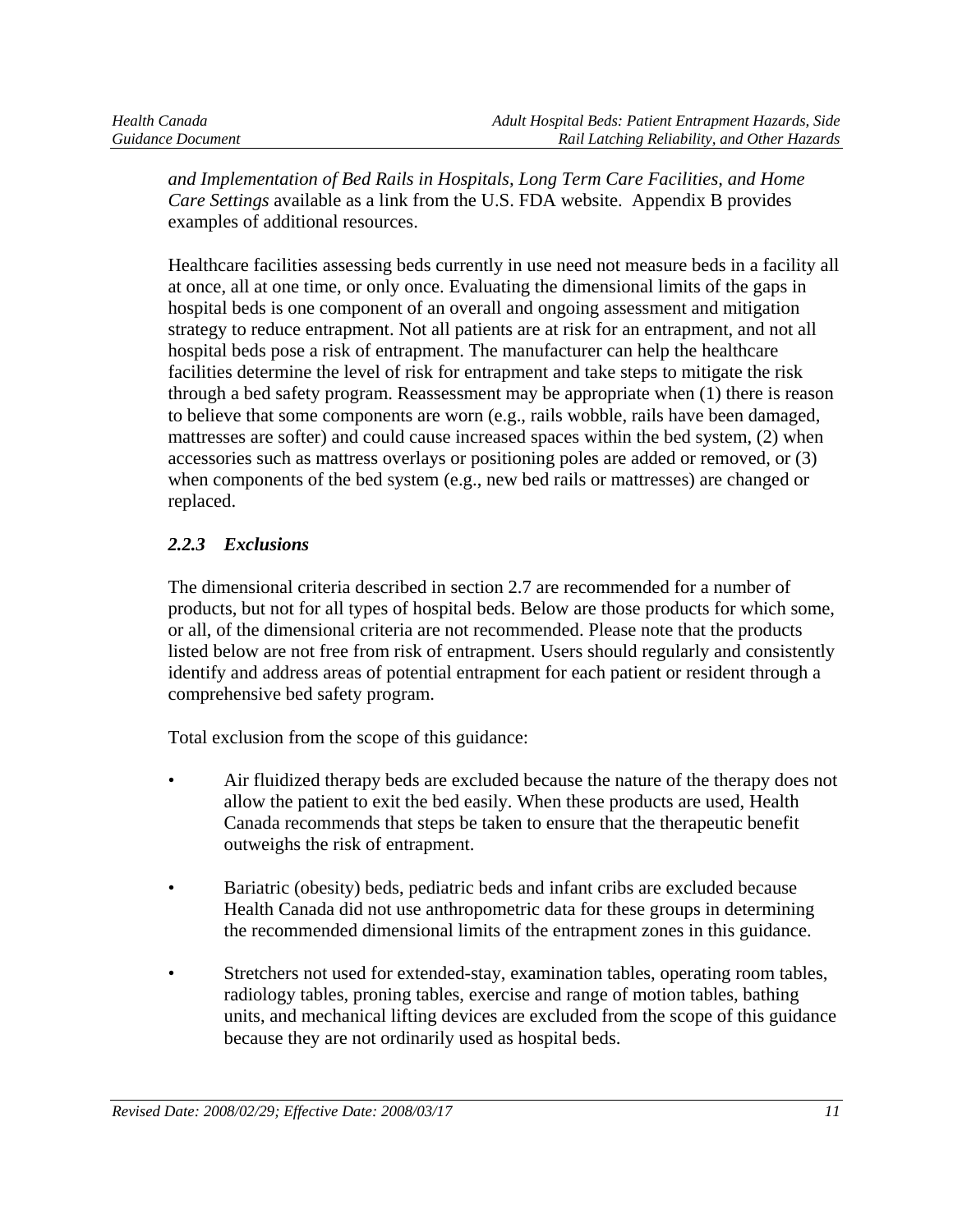Partial Exclusion from the scope of this guidance:

- Kinetic treatment tables and rotation beds are excluded from the dimensional limits except for those spaces within the perimeter of the rail due to the special design requirements of these beds (see Zone 1 description in section 2.7.1). When these products are used, Health Canada recommends that steps be taken to ensure that the therapeutic benefit outweighs the risk of entrapment.
- Labor, delivery, recovery, and postpartum (LDRP) specialty beds are excluded from the dimensional limits for the area under the rail at the end of the rail due to the special design requirements for obstetric care (see Zone 4 description in section 2.7.4).
- Pressure Reduction Therapeutic Products Framed flotation therapy beds (specialty air beds built into a hospital bed frame), powered air mattress replacements, and similar pressure reduction products that have therapeutic benefits such as reducing pressure on skin are easily compressed by the weight of a patient and may pose an additional risk of entrapment when used with conventional hospital bed systems. When these types of mattresses compress, the space between the mattress and the bed rail may increase and pose an additional risk of entrapment. While entrapments have occurred with the use of framed flotation therapy beds and air mattress replacements, $1^{2, 13}$  these products are excluded from the dimensional limit recommendations, except for those spaces within the perimeter of the rail (see Zone 1 description in section 2.7.1). This partial exemption is due to the highly compressible nature of these mattresses, which poses technical difficulties with measuring certain dimensional gaps in these types of products. Future revisions of the IEC bed standard may address the risk of entrapment in bed systems using these products.

Additional caution should be taken when using these products to ensure a tight fit of the mattress to the bed system. If a powered air mattress is replacing a mattress on a bed system that meets the recommendations in the guidance with the original mattress, the resulting bed system with the new air mattress may now pose a risk of entrapment. When these products are used, Health Canada recommends that steps be taken to ensure that the therapeutic benefit outweighs the risk of entrapment.

 $\overline{a}$ 

<sup>12</sup> Miles SH. Deaths between Bedrails and Air Pressure Mattresses, Journal of the American Geriatrics Society 2002; 50:1124-5.

<sup>13</sup> Joint Commission on Accreditation of Healthcare Organizations, Issue 17 Sentinel Event Alert: *Bed Rail-Related Entrapment Deaths* (Sept. 6, 2002).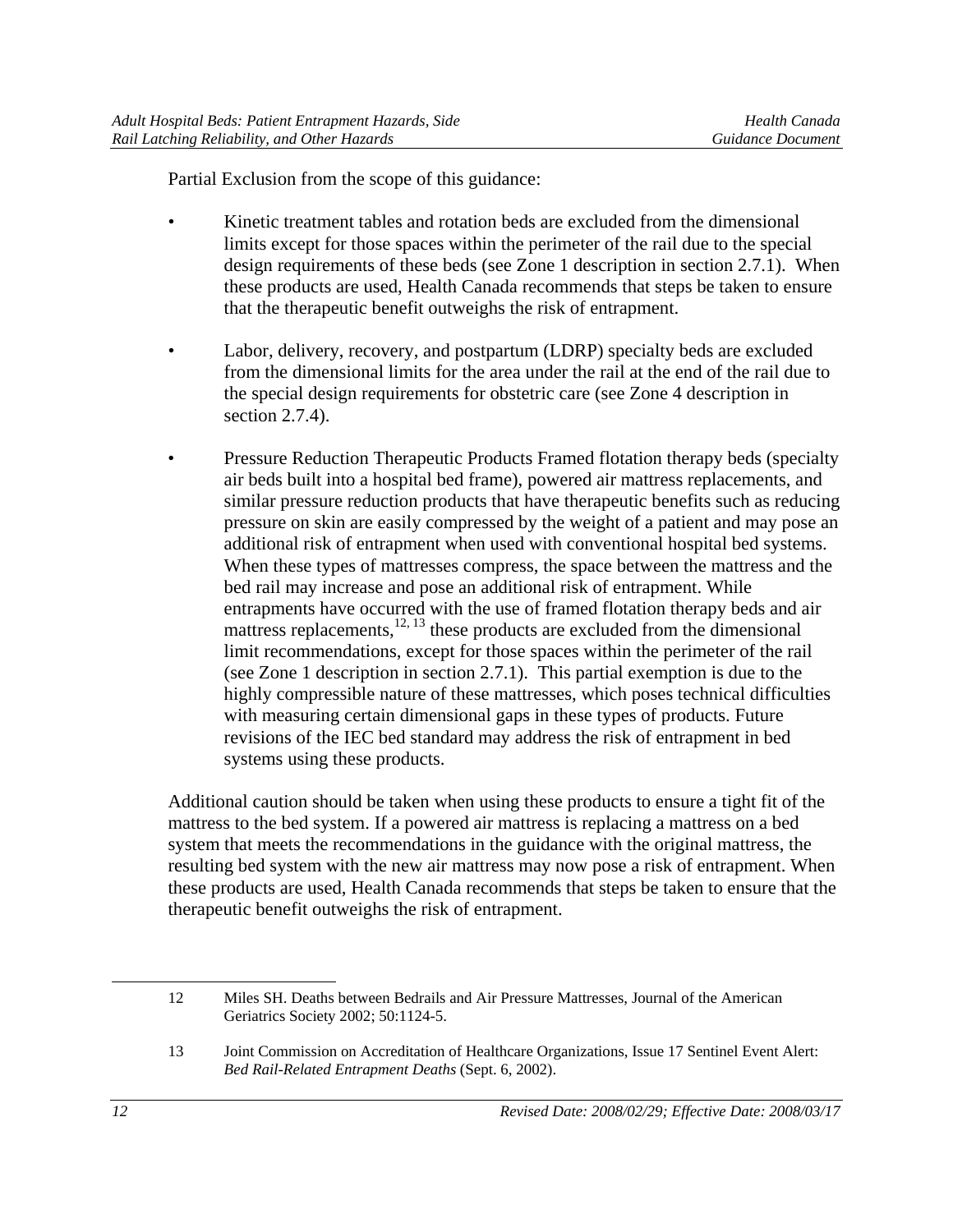The substitution of the original mattress for a surface such as a powered air mattress, or the addition to the existing mattress of, for example, a mattress overlay, may have an effect on the height of the top of the side rail above the surface the patient lies on. This may have an impact on the potential for patient falls, and the user should be aware of this and perform a proper risk assessment. Likewise, suppliers of such mattress products should both warn and help facilities assess the potential impact these products may have on patient entrapment risks or patient falls. Also see section 2.8 for more information relating to side rail height.

Health Canada recommends the dimensional limits in this guidance for bed systems using mattress overlays. It is recommended that steps be taken to assess the therapeutic benefit to the patient when applying a mattress overlay to a bed system that does not meet the recommended dimensional limits. The clinical benefit should outweigh the risk of entrapment presented by the use of such a system. Also, for bed systems that do not meet the recommendations, some facilities may choose to add a mattress overlay to allow the bed system to meet the recommendations, however steps should be taken to ensure that the overlay is never accidentally removed as its absence could then present an entrapment risk.

# **2.3 Reporting Incidents**

# *2.3.1 Reporting an Entrapment Adverse Event*

Health Canada will continue to monitor adverse event data on entrapments in hospital beds. Complete and descriptive reports of each entrapment or near-entrapment adverse event will help Health Canada monitor the safety of hospital beds and assess the effectiveness of this guidance. When reporting an entrapment event, manufacturers and users often leave out details of the entrapment event that can be useful in identifying the factors or conditions that led to the event. Consequently, these reports only tell Health Canada that an adverse event took place. To improve the quality of entrapment adverse event reports, the following information is important and helpful to include:

- the exact location or zone of entrapment (the zones described in this document and Appendix E can be used to help describe entrapment events);
- the body part that was entrapped, and, if possible, the size of the entrapped body part (i.e., head breadth, neck diameter, chest depth);
- the position of the rails (fully raised, intermediate, or lowered);
- type of rails in use (full length,  $\frac{3}{4}$  length,  $\frac{1}{2}$  length, split rails or  $\frac{1}{4}$  length), and the number of side rails raised a the time of the event;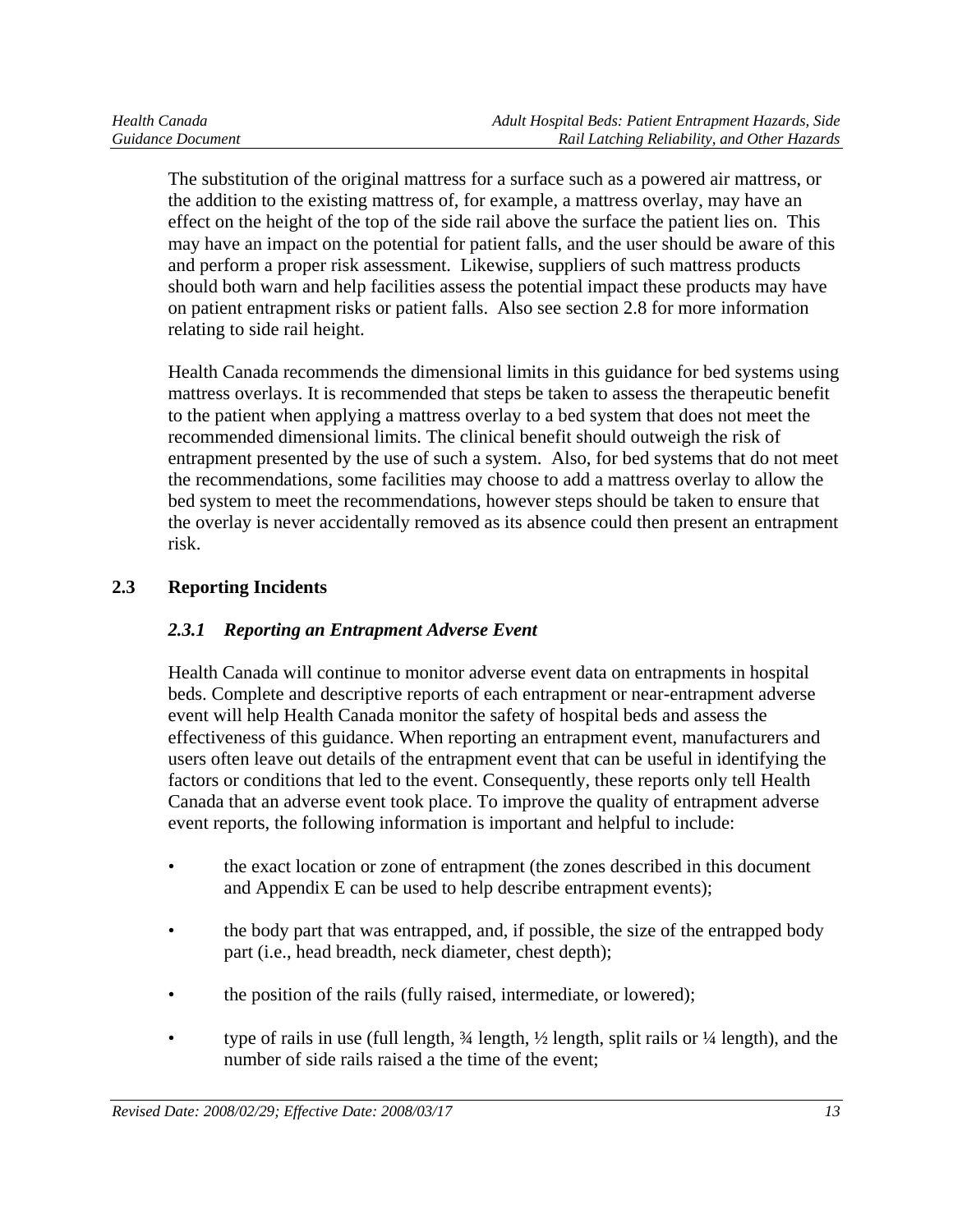- the articulation of the bed deck (which sections of the deck were raised, and the approximate degree of elevation for each deck section);
- mattress type, mattress height, length and width, and the height of the rail from the top of the mattress; and
- information on the size of the gap that contributed to the entrapment.

A detailed entrapment reporting form allowing the recording of this important information is available. It is strongly encouraged that both manufacturers and facilities that become aware of entrapment incidents use this form to report them to Health Canada. The *Bed-related Entrapment and Fall Report Form* can be found on the Health Canada website.

More information on reporting adverse events to Health Canada can be found in the document: *Mandatory and Voluntary Problem Reporting for Medical Devices.* 

# *2.3.2 Reporting a Side Rail Latch Failure*

To report side rail latch failures or other problems with hospital beds, please consult the following Health Canada web page: *Mandatory and Voluntary Problem Reporting for Medical Devices* 

As well, the entrapment reporting form would be helpful to describe the circumstances and bed used at the time of the latch failure.

# **2.4 Key Body Parts at Risk**

Three key body parts at risk for life-threatening entrapment in the seven zones of a hospital bed system discussed in this guidance are the head, neck, and chest. International anthropometric data references have been used to determine the relative sizes of these body parts for the population at greatest risk for entrapment and to provide a guide for the dimensional limits that would reduce their risk of entrapment. See Appendix D.

# *2.4.1 Head*

To reduce the risk of head entrapment, openings in the bed system should not allow the widest part of a small head (head breadth measured across the face from ear to ear) to be trapped. Country-specific anthropometric data show that a 1st percentile female head breadth may be as small as 95 mm (3 ¾ inches). A dimension of 120 mm (4 ¾ inches) encompasses the 5th percentile female head breadth in all data sources used to develop these recommendations, and includes 1st percentile female head breadth as reported in some data sources.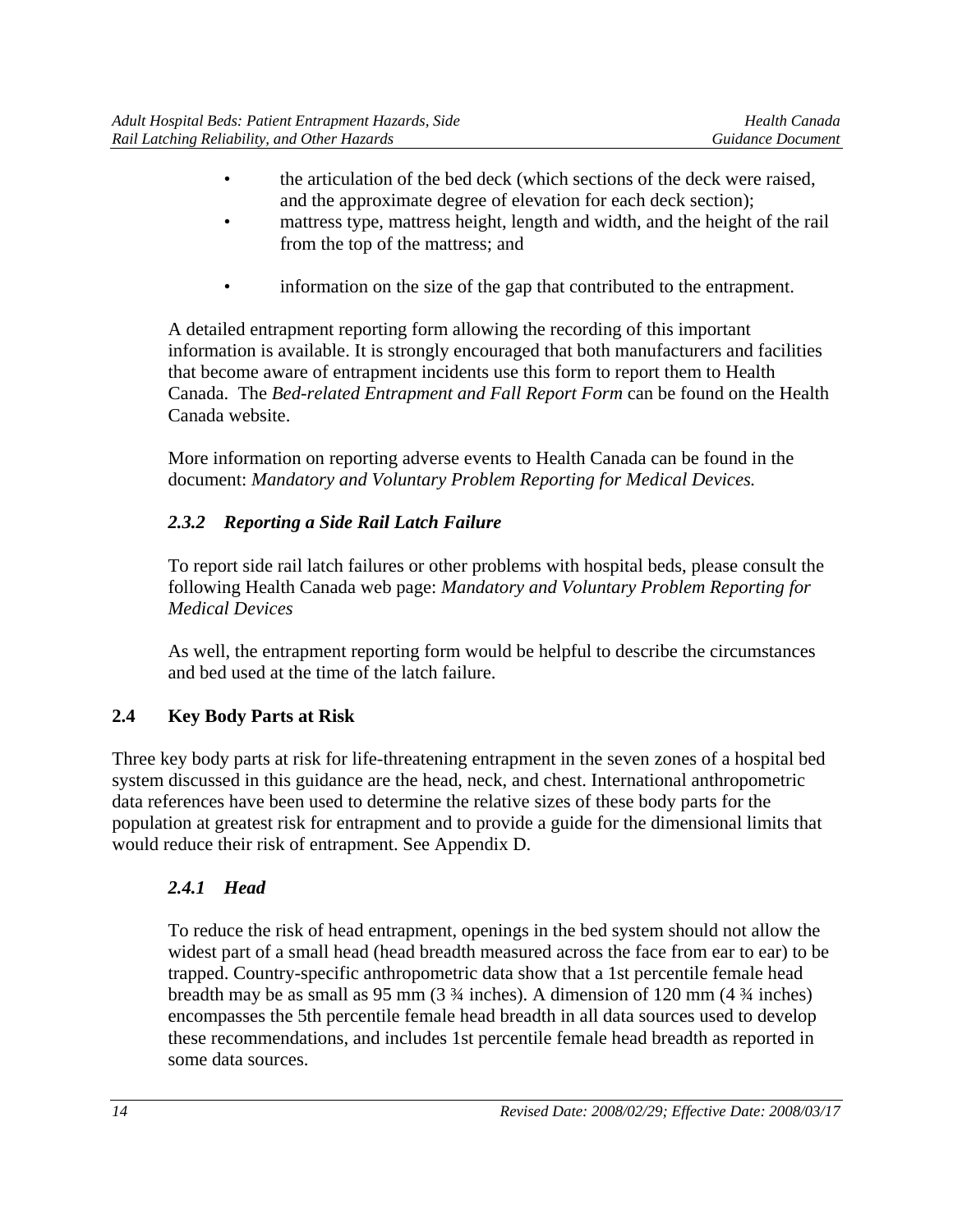Health Canada is therefore using a head breadth dimension of 120 mm (4 ¾ inches) as the basis for its dimensional limit recommendations. This dimension is consistent with the dimensions recommended by the HBSW and the IEC.



# **Wedging of the Neck**

## *2.4.2 Neck*

To reduce the risk of neck entrapment, openings in the bed system should not allow a small neck to become trapped.

Data shows a 1st percentile female neck diameter of 79 mm (3 1/8 inches) [5th percentile = 83 mm (3 1/4 inches)]. Several factors, such as neck compressibility, loss of muscle mass in the neck when people age, and the asymmetrical shape of the neck, support the use of a reduced measurement. For example, one published estimate for compressibility of neck tissue is 25% of the uncompressed measure.<sup>14</sup> Reducing the 79 mm measure by approximately 25% to account for tissue compression gives a measure of 60 mm (2 3/8 inches). Both the IEC and the HBSW recommend a dimensional limit of 60 mm (2 3/8 inches) to prevent neck entrapment. Consistent with these recommendations, Health Canada is recommending 60 mm (2 3/8 inches) as an appropriate dimension for neck diameter.

The concept of a wedging effect, which occurs when the neck is trapped in a V-shaped opening, recurs throughout many national and international entrapment-prevention standards (see Appendix C); however, the standards differ with respect to what is considered to be the critical angle for wedging. Some standards specify minimum angles to prevent neck entrapment based on a theoretical analysis of the forces on a cylindrical object (representing the cross-section of a neck) in an angled space. Depending on whether the wedging is considered to be caused by the total resultant forces on the neck or the horizontal components of the forces, the critical angles are identified as either 60 (see Appendix C, References 5 and 6) or 53 degrees (rounded up to 55) (see Appendix C, References 1,4 and 9), respectively.

 $\overline{a}$ 

<sup>14</sup> ASTM International. "Standard Consumer Safety Specification for Expansion Gates and Expandable Enclosures." **Annual Book of ASTM Standards**, Vol. 15.07, Appendix X2, Designation F 1004.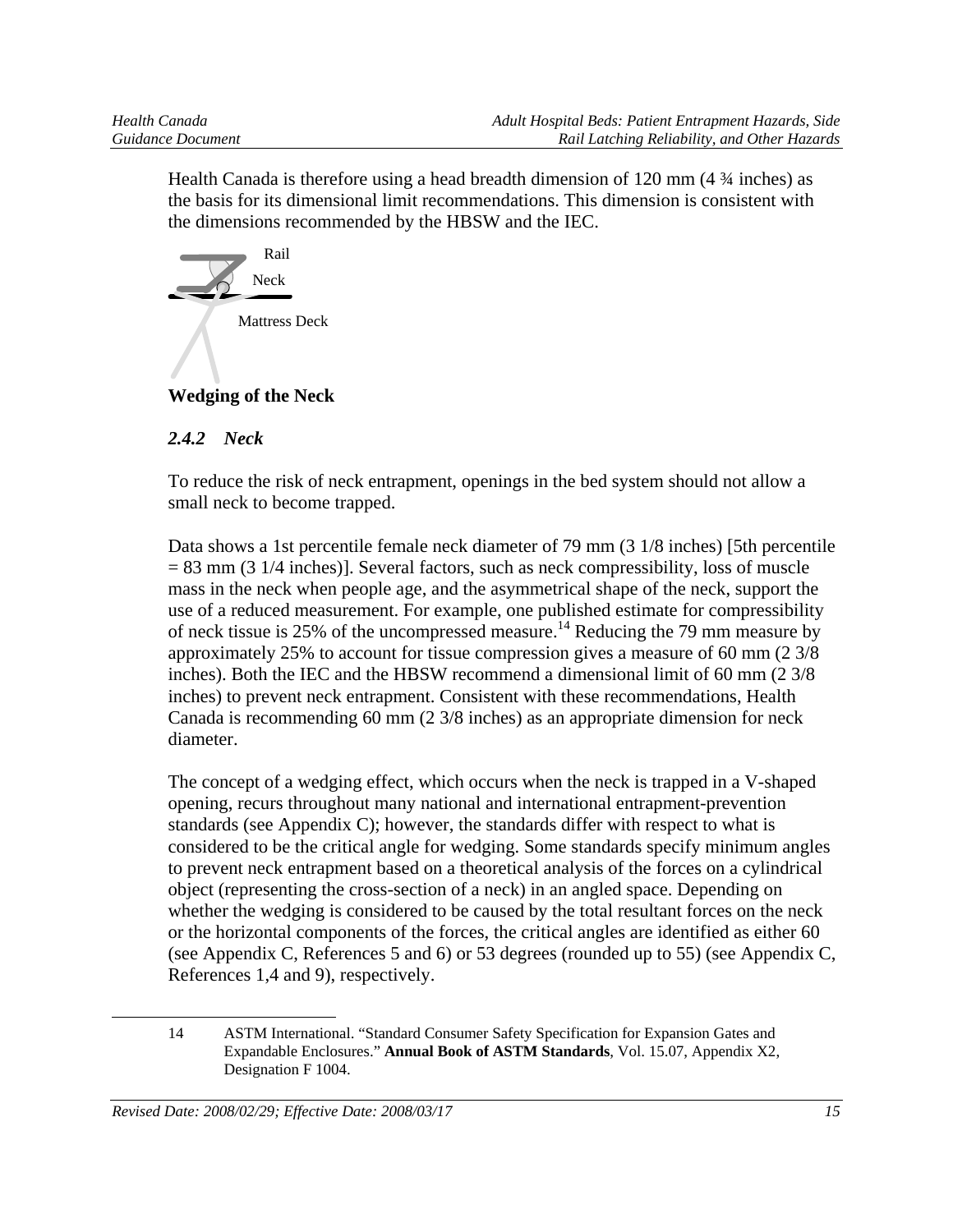When developing its recommendations for preventing neck entrapment, HBSW consulted a published international standard for swimming pool equipment [EN 13451], which includes dimensional limits to prevent entrapment of various body parts of adults and children. This standard specifies that V-shaped openings should be of angles greater than 60 degrees. HBSW members performed analyses that support this limit, and the HBSW has recommended that V-shaped openings be greater than 60 degrees to avoid neck entrapment.

Given the adult population at risk for wedging entrapments in hospital beds, Health Canada is recommending a dimension of 60 mm (2 3/8 inches) to represent neck diameter.

Additionally, to prevent wedging, a limit of greater than 60 degrees is recommended for V-shaped openings greater than 60 degrees through which a neck could enter. These dimensions are consistent with the dimensions recommended by the HBSW and the IEC (see IEC 60601-2-38-1).

# *2.4.3 Chest*

The openings in a bed system should be wide enough not to trap a large chest through the opening between split rails. For purposes of the recommendations in this guidance, a  $95<sup>th</sup>$ percentile male chest depth is used to represent the largest chest measure. Although one would assume that the largest chest size belongs to women, breast tissue is compressible and diminishes in size as aging occurs. Male chests, however, have less compressible tissue and do not diminish as significantly in size with aging. A 95th percentile male chest depth of 318 mm  $(12 \frac{1}{2})$  inches), measured from the nipple through to the back, including the pectoral muscles, is used to represent the largest chest measure.

The IEC is proposing to adopt a dimension to reduce chest entrapment of greater than 318 mm (12 ½ inches). Health Canada concurs with the dimension of 318 mm (12 ½ inches) to represent chest depth for the population vulnerable to entrapment, and has used this dimension as the basis for its recommended dimensional limits.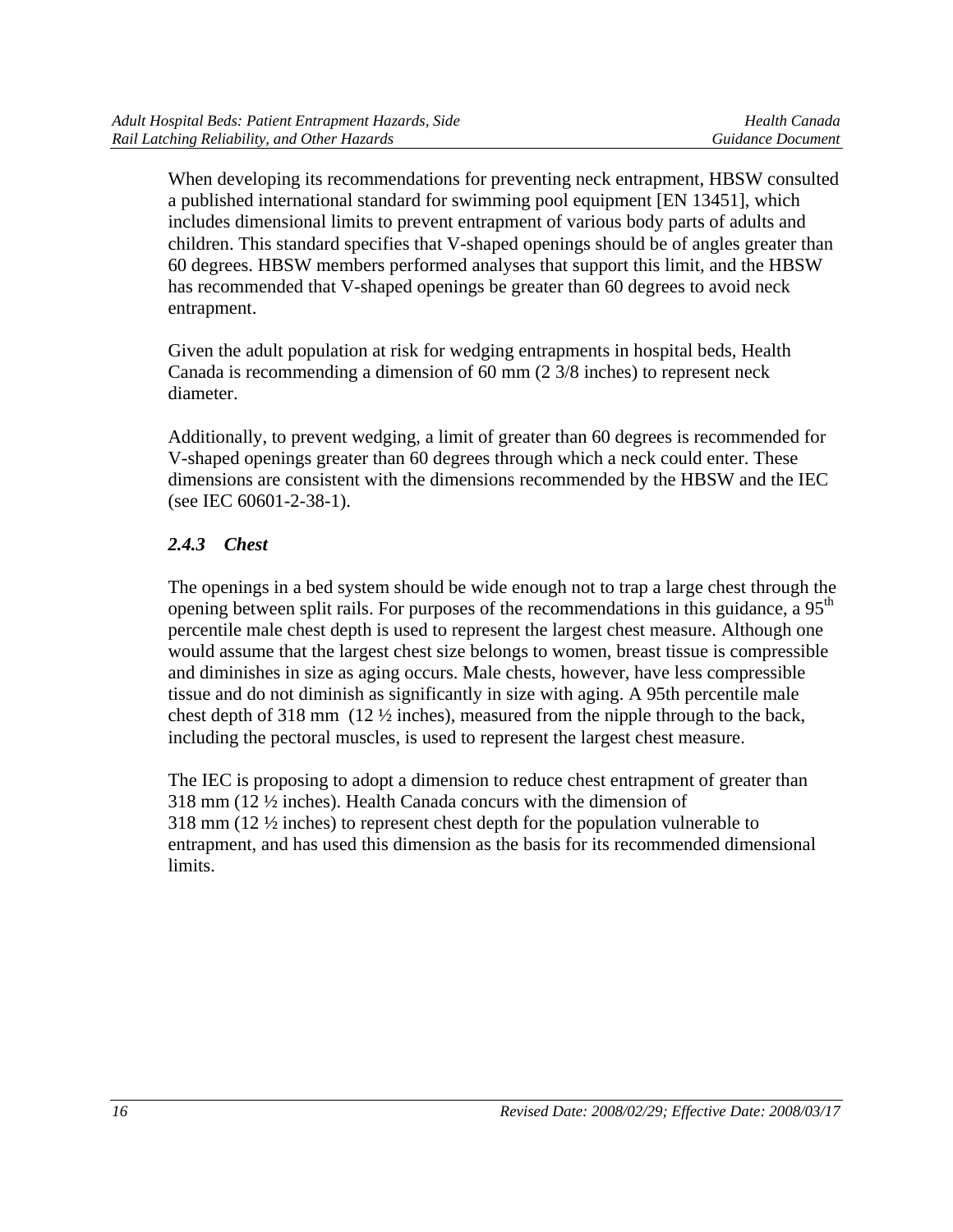| Table 2<br><b>Key Body Part Dimensions</b> |                                                               |
|--------------------------------------------|---------------------------------------------------------------|
| <b>Key Body Part</b>                       | <b>Dimension</b>                                              |
| Head                                       | 120 mm $(4\frac{3}{4}$ inches)                                |
| <b>Neck</b>                                | 60 mm $(2 \frac{3}{8})$ inches) and<br>an angle $> 60$ degree |
| Chest                                      | 318 mm $(12 \frac{1}{2})$ inches)                             |

The body part dimensions used to develop Health Canada's dimensional limit recommendations are summarized in Table 2 below.

#### **2.5 Potential Zones of Entrapment**

This guidance describes seven zones in the hospital bed system where there is a potential for patient entrapment. Entrapment may occur in flat or articulated bed positions, with the rails fully raised or in intermediate positions. Descriptions of the seven entrapment zones appear in section 2.7 in this guidance. Summary drawings of entrapment for all of the zones appear in Appendix E.

The seven areas in the bed system where there is a potential for entrapment are identified in the drawing below.

- **Zone 1:** Within the Rail
- **Zone 2:** Under the Rail, Between the Rail Supports or Next to a Single Rail Support
- **Zone 3:** Between the Rail and the **Mattress**
- **Zone 4:** Under the Rail, at the Ends of the Rail
- **Zone 5:** Between Split Bed Rails
- **Zone 6:** Between the End of the Rail and the Side Edge of the Head or Foot Board



**Zone 7:** Between the Head or Foot Board and the Mattress End

*Revised Date: 2008/02/29; Effective Date: 2008/03/17 17*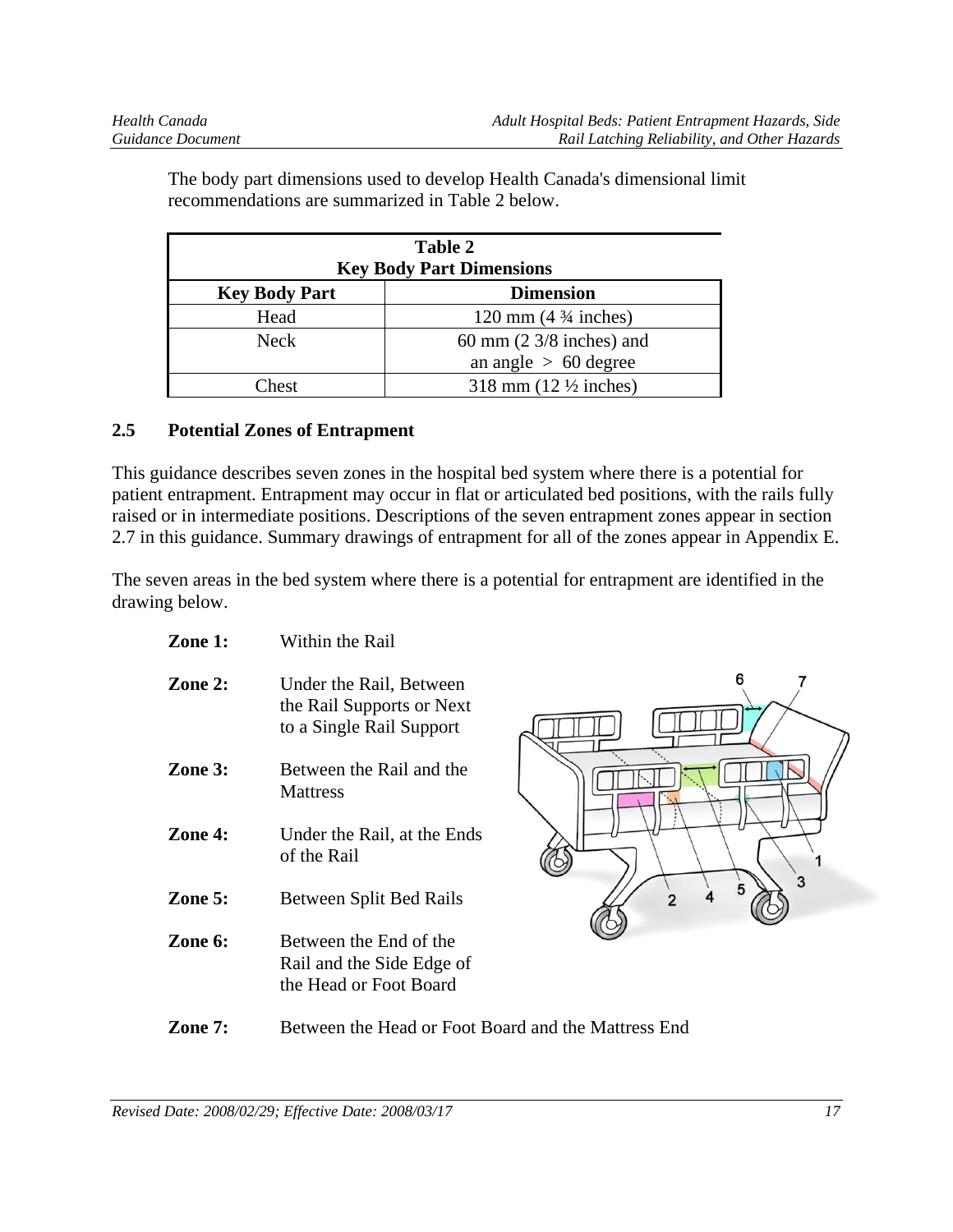#### **Entrapment at the Bed Deck or Frame:**

Many of the entrapment event reports FDA received involved entrapment between the rail and the bed's "frame." It is unclear from the event descriptions whether this refers to the mattress deck, the bed frame, or even the hardware attaching the bedrail to the bed system. While this guidance does not recommend dimensional limits on the space at the deck or frame locations, FDA and Health Canada believe that meeting the other recommended dimensional limits would reduce the possibility of entrapment at the deck or frame locations.

## **2.6 A Retrospective Study of Entrapment Reports to FDA**

FDA's adverse event reporting system helps promote product safety by collecting information on products that are currently on the market. FDA's reporting system collects reports of adverse events<sup>15</sup> that caused or may have caused a death, a serious injury, or a malfunction. While Health Canada has a similar reporting system, the number of incidents reported in the United States is much greater than in Canada for 2 reasons:

- 1) Health care facilities in the United States are required to report to FDA serious incidents; in Canada reporting by facilities is voluntary,
- 2) The United States' population is roughly 10 times that of Canada's. As a member of the HBSW, Health Canada chose to participate in the analysis of the adverse events reported to FDA, which could have occurred here in Canada as well.

From January 1985 to March 2000, FDA received 390 entrapment event reports to its adverse events database from manufacturers, hospitals, nursing homes, and consumers. In 2000, HBSW reviewed these adverse event reports and identified entrapment areas or zones in the bed system and the body parts at risk. Based on its analysis of the reported adverse events, HBSW made recommendations for dimensional limits.

A retrospective study conducted by members of HBSW compared the HBSW recommended dimensions with dimensions of the bed models identified in the adverse events reports. For each of the entrapment adverse events in the study where the model number of the bed was reported, a

 $\overline{a}$ 

<sup>15</sup> Note: Many reports lacked a complete and detailed description of the adverse event. The beds involved in these adverse events may not have had compatible mattresses or bed rails specifically designed for the particular bed model involved in the reported entrapments. Also, information was limited regarding the condition of the beds, bed rails, and mattress at the time of the entrapments. Specific details about the exact location of the entrapments within the beds were sometimes lacking. Despite these limitations, adverse event reports can suggest a profile of the areas or locations on a hospital bed where entrapment can occur, as well as the parts of the body at risk for entrapment.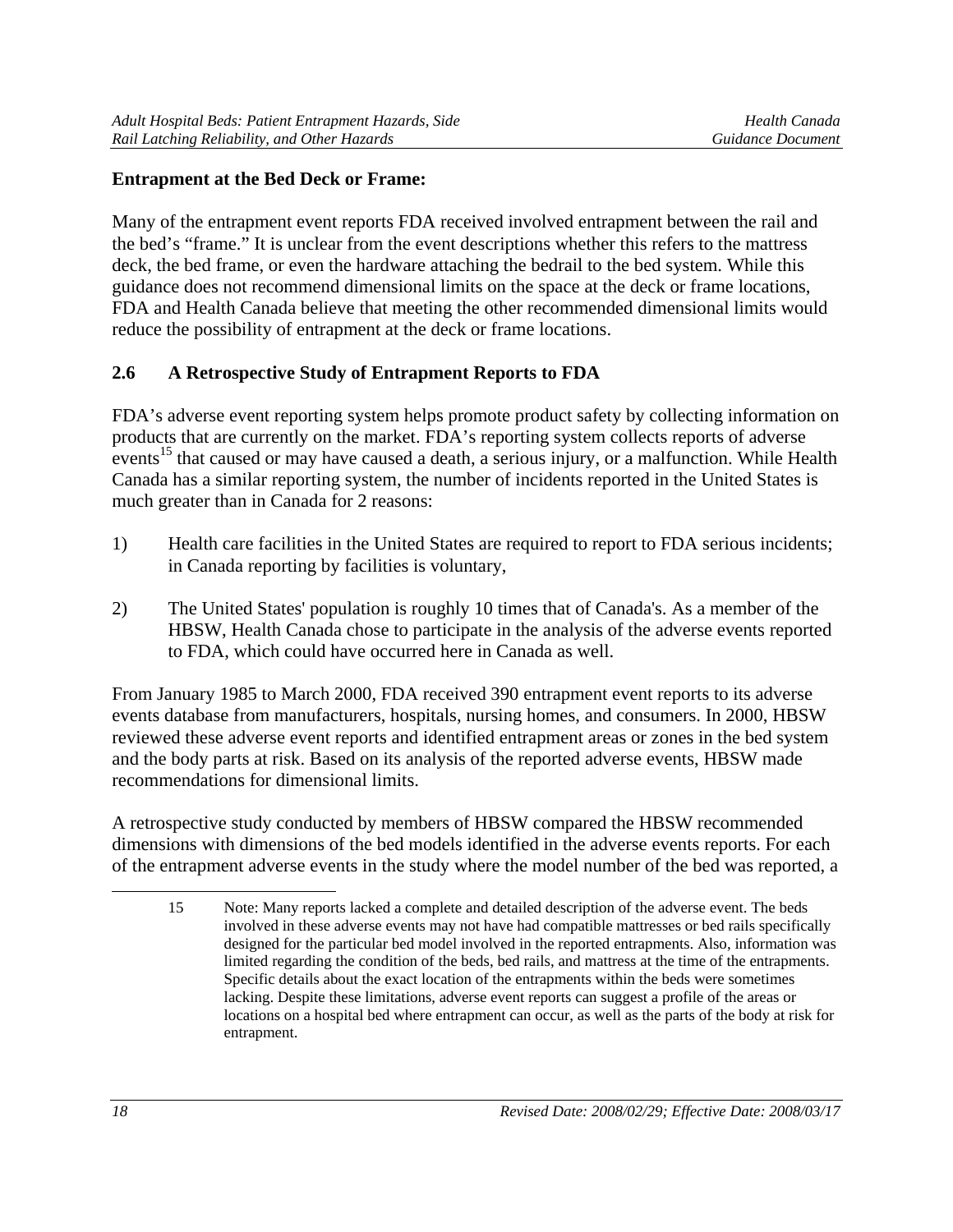$\overline{a}$ 

participating bed manufacturer provided information on the dimensions of the identified area where an entrapment was believed to have occurred<sup>16</sup>. Four manufacturers provided this information. These data represented 215 (55%) of the 390 entrapment events. This information provided a reference range typical of hospital beds currently available for use in acute, long term care, and home settings. The retrospective study compared the manufacturer-supplied information, in the aggregate, to the dimensions recommended by the HBSW. If the size of the openings in the reported bed models did not meet the HBSW recommended limits, i.e., the openings in the reported beds were outside the limits of the recommended gap sizes, then the HBSW dimensional limits were considered to be an appropriate limit to reduce entrapments at that area. The information from this study was considered in developing the dimensional limit recommendations described in this guidance.

# **2.7 Dimensional Limits for Identified Entrapment Zones 1-4**

Health Canada is recommending dimensional limits for only zones 1 through 4 at this time because it is believed the majority of the entrapments reported to FDA and Health Canada have occurred in these zones. Health Canada based these recommended limits upon the body parts entrapped in these individual zones identified through adverse event reports and entrapment scenarios described in the reports. A summary table (Table 3) of the hospital bed dimensional limit recommendations appears in Section 2.7.9 at the end of this section.

The Hospital Bed Safety Workgroup developed and validated test methods to measure and assess gaps or openings in zones 1-4 of hospital bed systems; these are shown in Appendix F. As a member of the HBSW, Health Canada participated in the development and validation of these test methods. Health Canada recommends these test methods as an acceptable approach for assessing hospital bed gap sizes in accordance with the dimensional limitations described below. The tool used to conduct these tests is available through the supplier identified in Appendix B. If an alternate approach is used to assess gap sizes, Health Canada recommends that the dimensional limits and test methods used in any alternative approach be at least as stringent as the ones described below.

<sup>16</sup> When manufacturers measured the gaps for the retrospective study, they used mattresses of the size, type and thickness typically recommended for use with their bed models. Mattresses involved in reporting entrapment events may have been different from the manufacturers' recommended mattresses, which means actual gap sizes in entrapments involving the mattresses may have been different from those identified by the manufacturers in the retrospective study. The manufacturers' measurements may have been representative of "best case measurements". Spaces in a hospital bed system may vary in size when the hospital bed system is articulated through the various ranges of motion. For the retrospective study, manufacturers measured gap sizes with the beds in the flat position. This means that if the bed was articulated in reported entrapments, the size of the gap may have been different from that provided by the manufacturers in the retrospective study.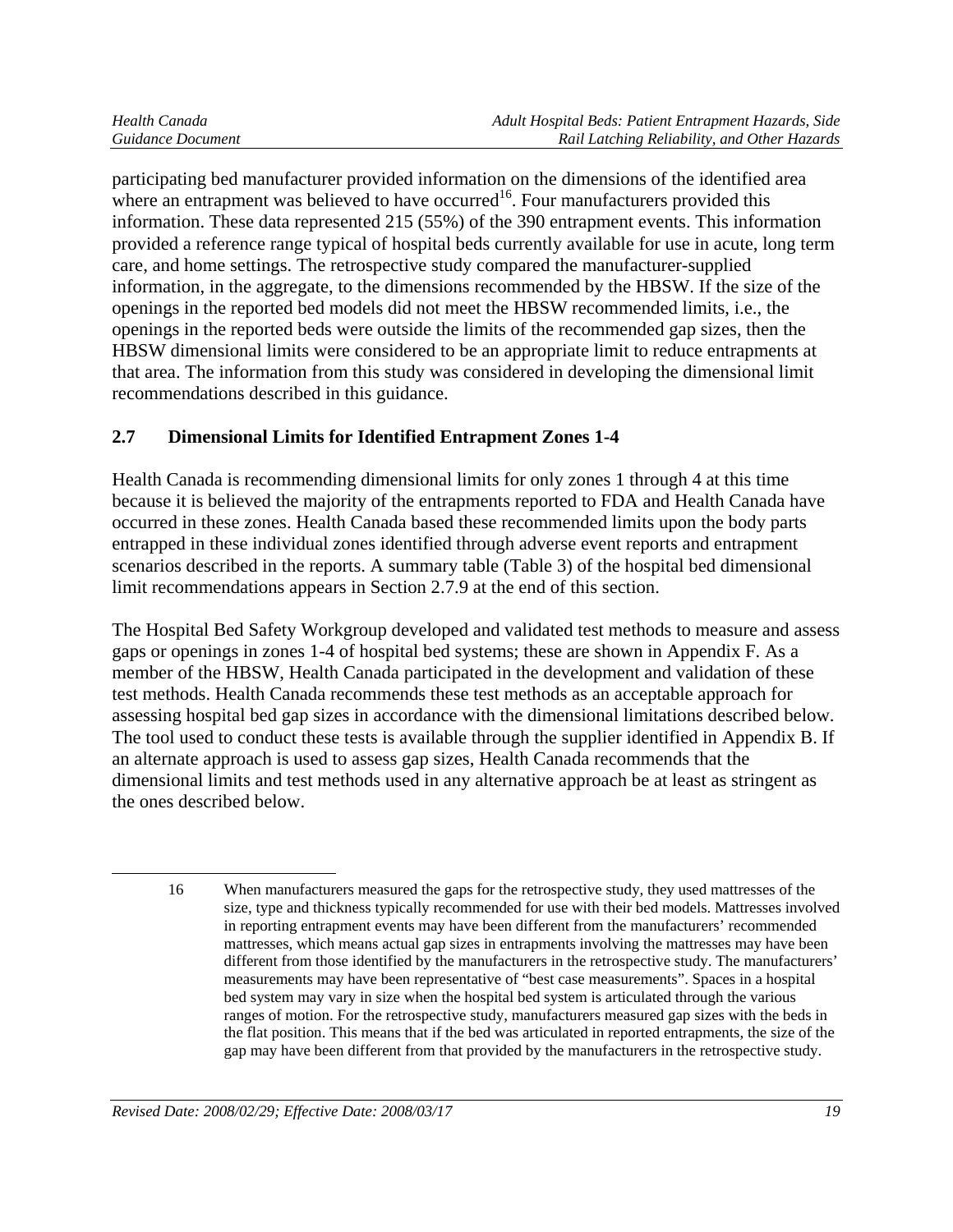It is important to note that the forthcoming revision to the IEC standard is expected to incorporate the same dimensions listed in Table 2 for the body parts that are at risk of entrapment. However, as noted earlier, the IEC standard does not include the mattress as part of its assessment procedure of the entrapment zones (except zone 3 which is defined as the space between the rail and mattress). Therefore, for some tests in the forthcoming revision to the IEC standard, the IEC standard may be more stringent than this guidance. Review of this guidance will likely occur after publication of the IEC standard's revision, and some changes may be made to the guidance to harmonize it with the international standard. Manufacturers are urged to ensure that their beds meet both this guidance and the published version of the IEC standard at all times.

# *2.7.1 Zone 1 – Within the Rail*



Zone 1 is any open space within the perimeter of the rail. Openings in the rail should be small enough to prevent the head from entering. A loosened bar or rail can change the size of the space. The HBSW and IEC recommend that the space be less than 120 mm (4 ¾ inches), representing head breadth.

# **Data from the Retrospective Study**

Adverse events identified as occurring within the rail were reported in bed models where open spaces within the rail were greater than 120 mm (4 ¾ inches). Manufacturers' measurements of bed models representative of those identified in these incidents had spacing within the rail of between 177 mm (6.97 inches) and 190 mm (7.48 inches). The data suggest that nearly all of these entrapment events may have been prevented if the spaces within the rails had been less than 120 mm (4  $\frac{3}{4}$  inches), representing head breadth as described above. Consistent with HBSW's and the IEC's recommendations, Health Canada is recommending a measure of less than 120 mm (4 ¾ inches) as the dimensional limit for any open space within the perimeter of a rail. The space should not permit an object with a circular cross-section measuring less than 120 mm (4 ¾ inches) in diameter to enter or pass through.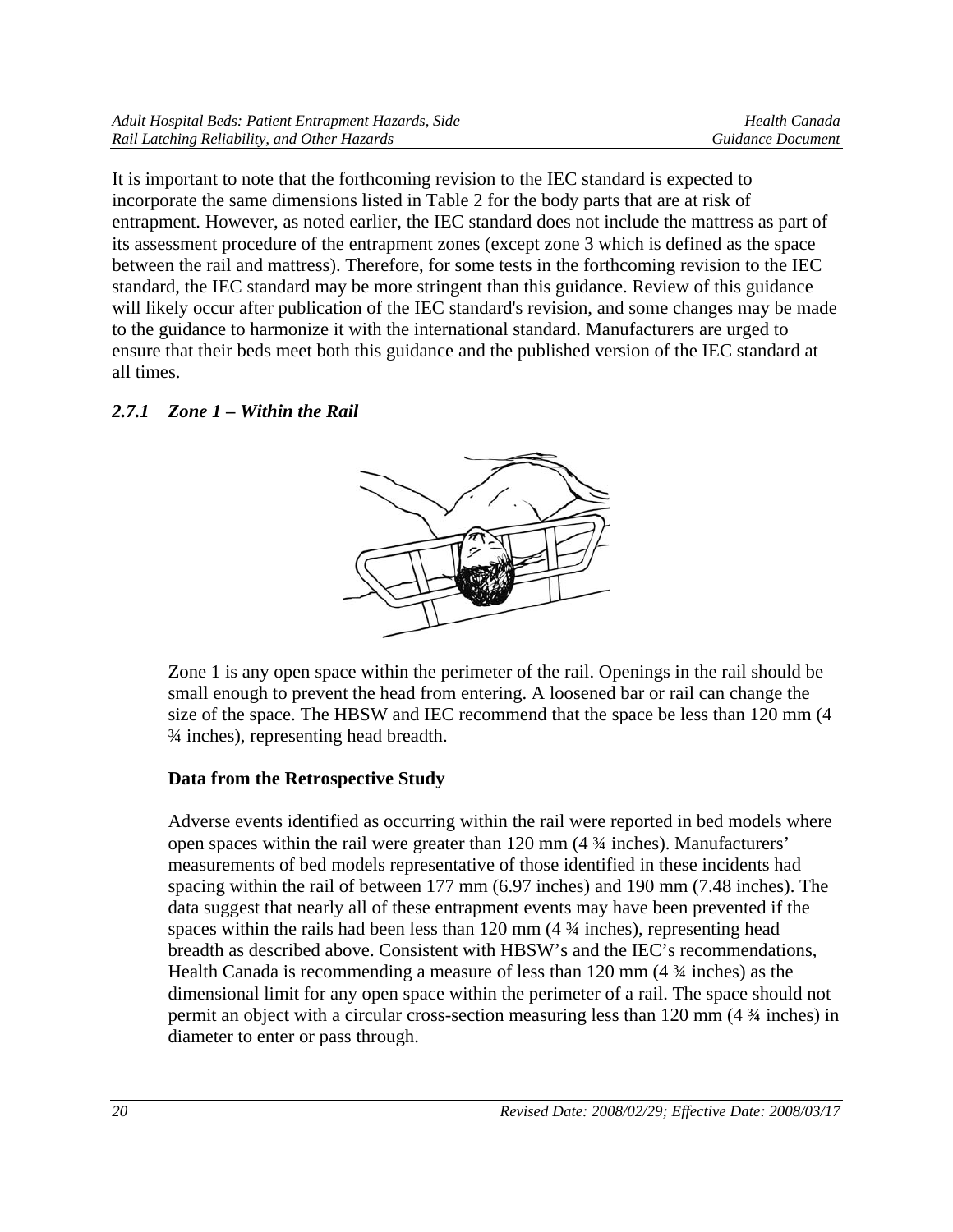*2.7.2 Zone 2 - Under the Rail, Between the Rail Supports or Next to a Single Rail Support* 



This space is the gap under the rail between a mattress compressed by the weight of a patient's head and the bottom edge of the rail at a location between the rail supports, or next to a single rail support. If there is a single rail support, entrapment in Zone 2 can occur anywhere along the bottom length of the rail beyond the support, up to the end of the rail (Entrapment at the end of the rail is explained in Zone 4). Factors to consider are the mattress compressibility<sup>17</sup> which may change over time due to wear, the lateral shift of the mattress or rail, and any degree of play from loosened rails or rail supports. A restless patient may enlarge the space by compressing the mattress beyond the specified dimensional limit. This space may also change with different rail height positions and as the head or foot section of the bed is raised and lowered. The space may increase, decrease, become less accessible, or disappear entirely. In some positions, the potential for entrapment in this zone may still exist when the deck is articulated.

Preventing the head from entering under the rail would most likely prevent neck entrapment in this space. Health Canada recommends that this space be small enough to prevent head entrapment, less than 120 mm (4 ¾ inches). IEC recommends the same dimensions but measures the space without the mattress in place.

#### **Data from the Retrospective Study**

In the study, the manufacturers were instructed to measure diagonally from the top edge of the compressed mattress to the lowest inside edge of the rail between the rail supports. This measurement ranged from between 76 mm (3 inches) and 191 mm (7.5 inches). If the reported entrapments occurred at Zone 2, the data suggest that the HBSW recommended dimensional limit of less than 120 mm (4 ¾ inches) would have prevented only about half of the reported events at this zone. At times, the adverse event report

 $\overline{a}$ 

<sup>17 &</sup>quot;Mattress compressibility" refers to the extent to which a mattress changes in dimension as a result of the weight of a patient's body or body part moving on, across, or off of the mattress surface. The mattress dimension may also change as a result of articulation of the deck.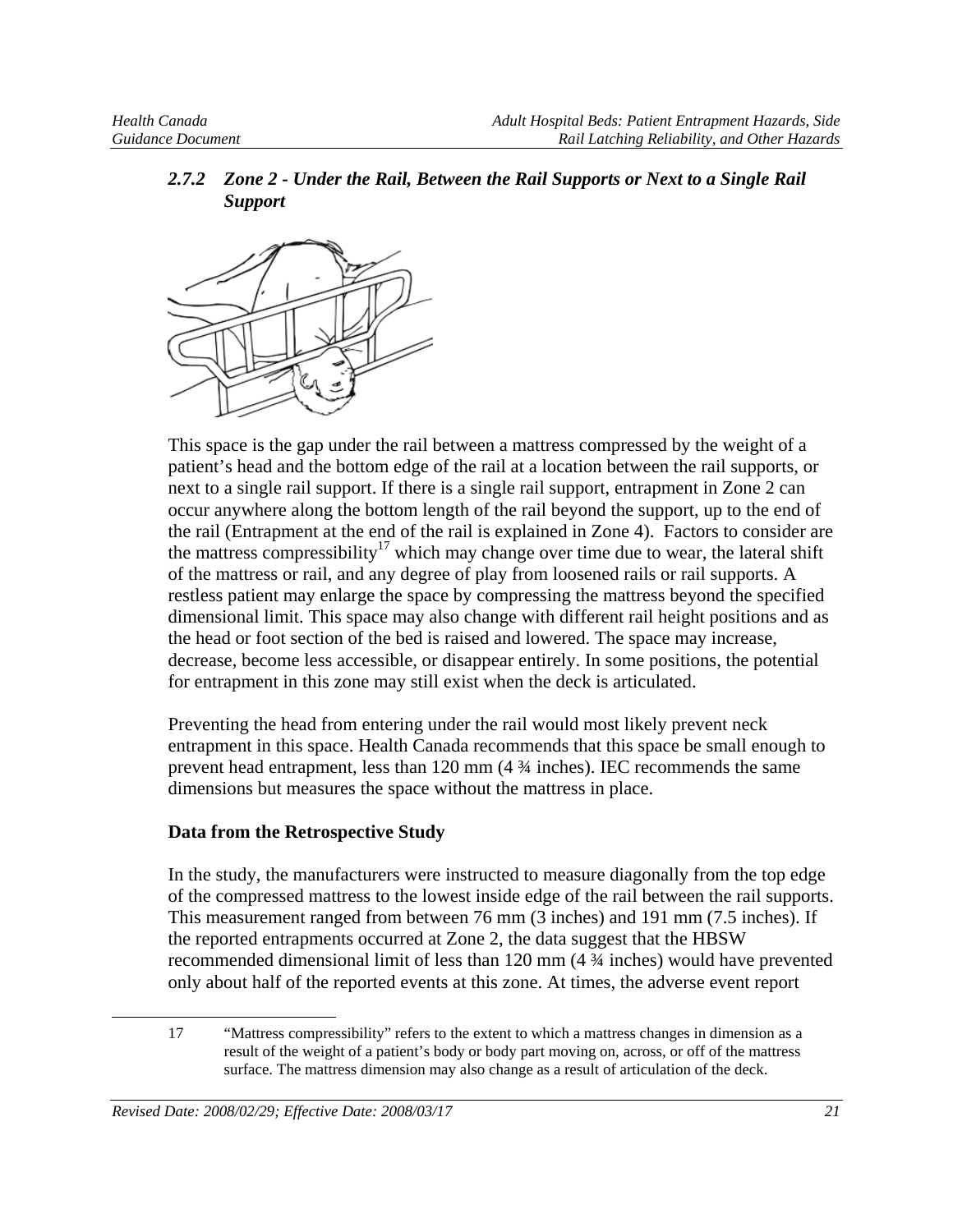information was not clear, and it was difficult to determine the precise location of the entrapment and to determine whether it occurred in Zone 2, 3, or 4. Most reports only stated that an entrapment occurred "between the rail and the mattress." However, given the scenarios in the reports, some of these events may have occurred at the rail end, beyond the support (Zone 4) as neck entrapments when the head entered under the rail first.

Because the data for reported entrapments at Zone 2 are not definitive and the most likely scenario for entrapment in this space would include a head-first entry, the dimensional limit of 120 mm (4 ¾ inches) is being recommended.

# *2.7.3 Zone 3 - Between the Rail and the Mattress*



This area is the space between the inside surface of the rail and the mattress compressed by the weight of a patient's head. The space should be small enough to prevent head entrapment when taking into account the mattress compressibility, any lateral shift of the mattress or rail, and degree of play from loosened rails. HBSW and IEC recommend a dimension of less than 120 mm (4 ¾ inches) since this dimension represents head breadth, the narrowest part of the head. Health Canada is recommending a dimensional limit of less than 120 mm (4  $\frac{3}{4}$  inches) for the area between the inside surface of the rail and the compressed mattress.

## **Data from the Retrospective study**

A review of the manufacturers' supplied measurements indicates that the horizontal gap between the rail and the uncompressed mattress for bed models involved in entrapments believed to have occurred at Zone 3 was between 38 mm (1 ½ inches) and 127 mm (5 inches). Theoretically, entrapment would involve compression of the mattress which would have resulted in a larger gap than the manufacturer measurements without patients present and, subsequently, a larger range of measures. Further, it could not be determined from the description of entrapment events whether entrapments occurred at Zones 2, 3 or 4.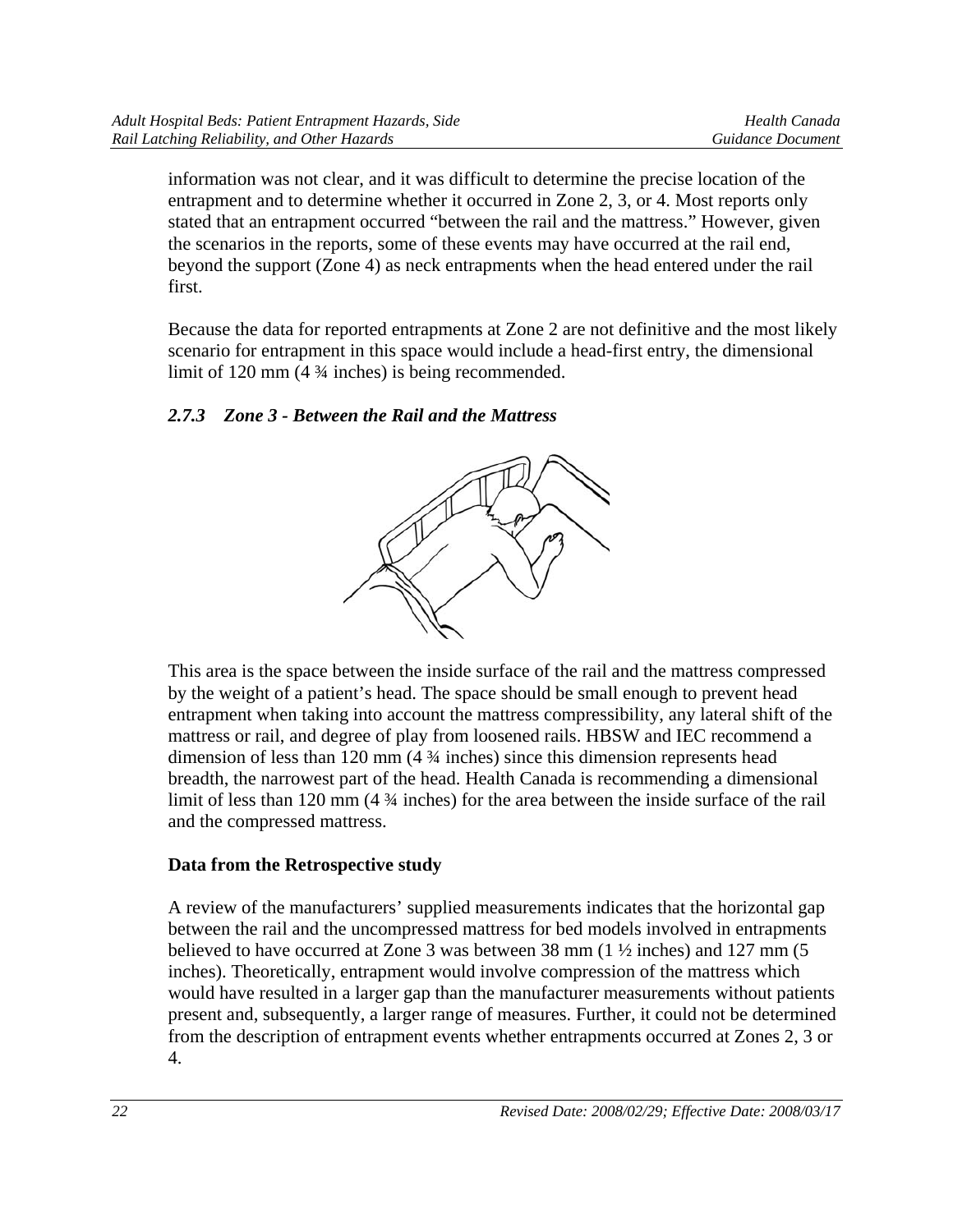Health Canada recommends a 120 mm (4 ¾ inches) dimensional limit for this zone based on the head breadth dimension described above.

#### *2.7.4 Zone 4 - Under the Rail at the Ends of the Rail*



This space is the gap that forms between the mattress compressed by the patient, and the lowermost portion of the rail, at the end of the rail. Factors that may increase the gap size are: mattress compressibility, lateral shift of the mattress or rail, and degree of play from loosened rails. The space poses a risk for entrapment of a patient's neck. It may change with different rail height positions and as the head or foot section of the bed is raised and lowered. The space may increase, decrease, become less accessible, or disappear entirely. Thus, in some positions, the potential for entrapment in this zone may still exist when the deck is articulated.

At the time of this publication, the IEC international standard recommends a dimensional limit of less than 60 mm (2 3/8 inches) measured between the mattress support platform and the lowest portion of the rail at the rail end to prevent neck entrapment. Based on the neck diameter dimension described above, Health Canada recommends that the dimensional limit for this space also be less than 60 mm (2 3/8 inches), however, based on the work done at HBSW, this measurement is made between the rail and the mattress, with a test tool compressing the mattress (IEC measures from the mattress support platform, without the mattress in place). To reduce the risk of neck entrapment at Zone 4, Health Canada recommends consideration of the combination of the gap size and the angle size (created between the mattress and the rail). Thus, Health Canada recommends that the V-shaped opening under the rail at its end be of an angle wide enough, i.e. greater than 60 degrees, to prevent wedging entrapment (see Neck Section for a description (section 2.4.2) and diagram (section 2.4.1) of wedging entrapments).

#### **Data from the Retrospective Study**

The retrospective study measures for Zone 4 ranged between 102 mm (4 inches) and 152 mm (6 inches) for the diagonal measure between the inside bottom edge of the rail at the end of the rail and the top of the compressed mattress. It could not be determined from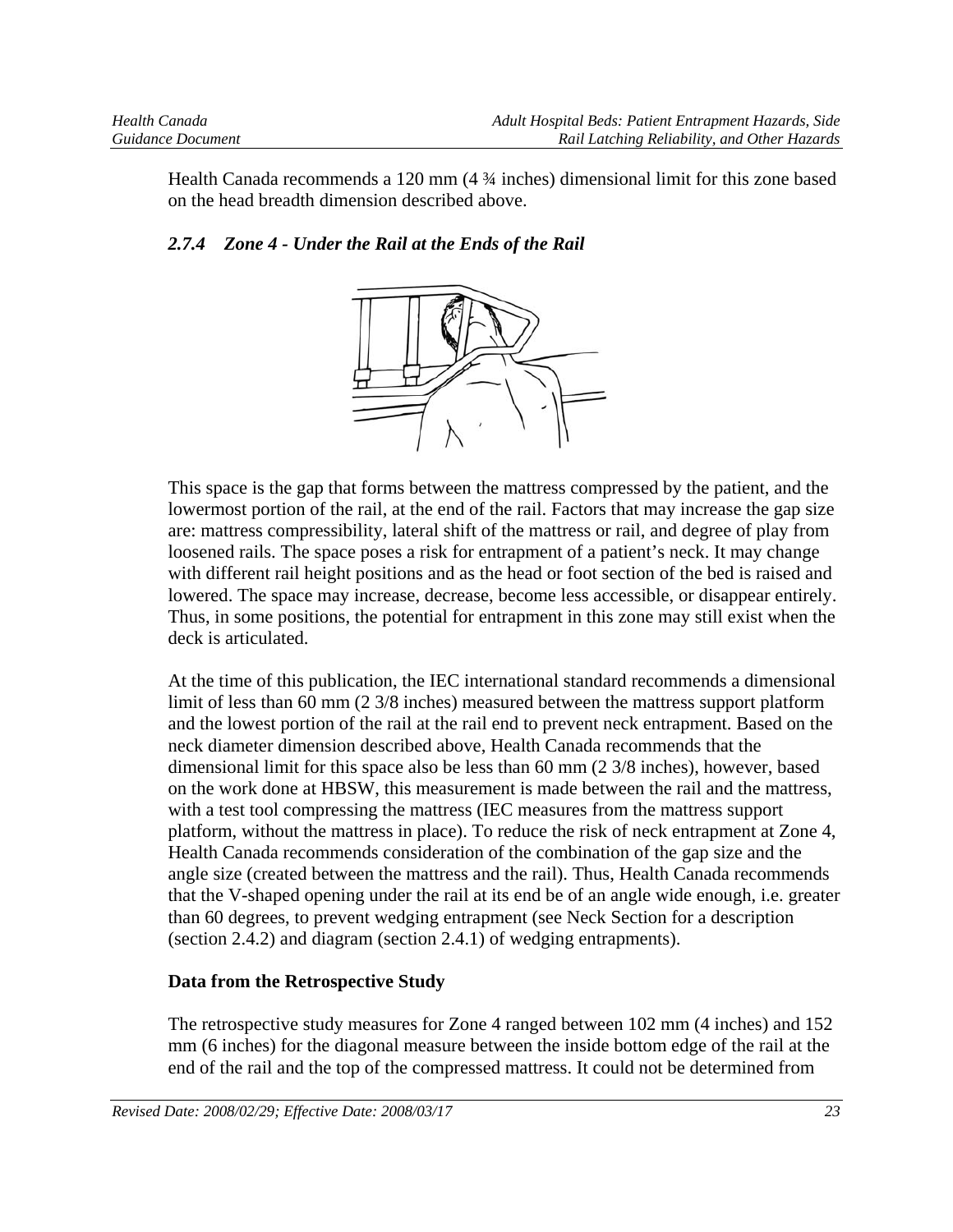the entrapment event reports whether the entrapments occurred in Zone 4, or whether events reported as neck entrapment occurred as a result of head-first entry. The HBSW recommended that a 60 mm dimension be used to represent neck diameter. Later the HBSW identified the importance of avoiding wedging of the neck at the end of the rail, and concluded that a linear measure for the Zone 4 space would not adequately address mattress compressibility and wedging forces in Zone 4. HBSW recommended that openings in Zone 4 measure both less than 60 mm in size and greater than 60 degrees in angle. Health Canada agrees with this recommendation.

# **Zones 5, 6 and 7**

Although seven potential zones of entrapment have been identified by HBSW, Health Canada is recommending dimensional limits for zones 1-4 because these zones were most frequently reported as having entrapments. Between 1980 and April 2006, Zone 1 to 4 incidents of entrapment accounted for 72.5% of all entrapment incidents reported to Health Canada, and 73% of all entrapment deaths. The current international standard (IEC 60601-2-38) addresses limits for zones 1, 2, 4, 5 and 6. In addition, IEC intends to set or revise dimensional limits, for areas comparable to HBSW's zones 1-6 in their upcoming revision of the international standard for hospital beds. Health Canada and FDA continue to receive entrapment reports for Zones 5 and 6, and Zone 7 remains a potential for entrapment. Health Canada and FDA will monitor entrapments in these zones and consider harmonization with the revised IEC standard once it is available.

In the meantime, if these zones are of concern (e.g., for a particular patient, for a particular bed system), the published version of IEC 60601-2-38 should be consulted for new bed designs and mitigation strategies such as those described in *A Guide for Modifying Bed Systems and Using Accessories to Reduce the Risk of Entrapment* (available as a link from the U.S. FDA website) should be used for older, legacy beds.

# *2.7.5 Zone 5 – Between Split Bed Rails*

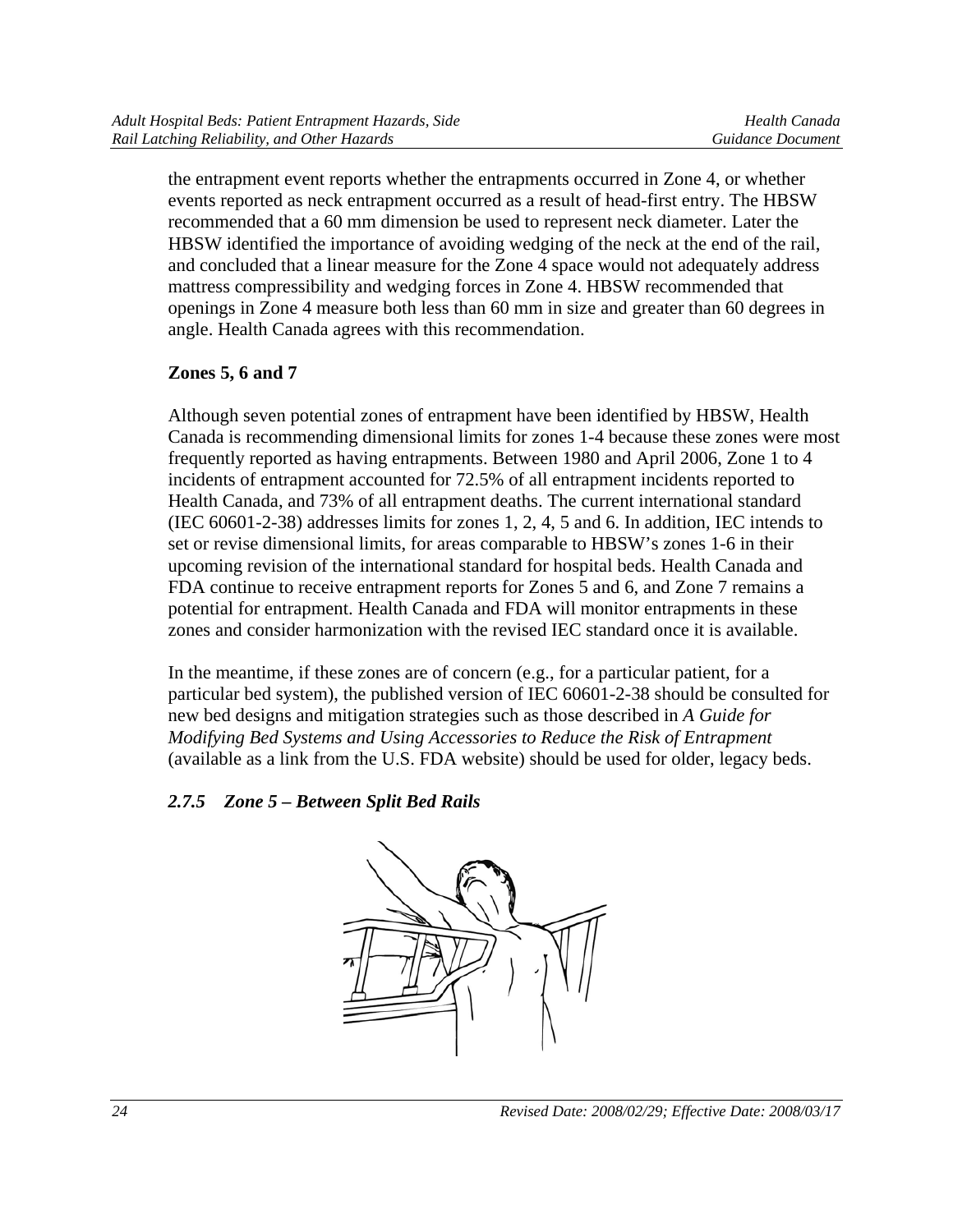See the prelude (Zones 5, 6, and 7 above). This zone occurs when partial or split length head and foot side rails (split rails) are used on the same side of the bed. The space between the split rails may present a risk of either neck entrapment or chest entrapment between the rails if a patient attempts to, or accidentally, exits the bed at this location. In addition, any V-shaped opening between the rails may present a risk of entrapment due to wedging. Health Canada recognizes this area as a potential for entrapment and encourages manufacturers and facilities to report entrapment events at this zone.

#### *2.7.6 Zone 6 - Between the End of the Rail and the Side Edge of the Headboard or Footboard*



See the prelude (Zones 5, 6, and 7 above). Zone 6 is the space between the end of the rail and the side edge of the headboard or footboard. This space may present a risk of either neck entrapment or chest entrapment. In addition, any V-shaped opening between the end of the rail and the headboard or footboard may present a risk of entrapment due to wedging. This space may change when raising or lowering the head or foot section of the bed. This space may increase, decrease, become less accessible, or disappear entirely. Thus, in some positions, the potential for entrapment may exist when the deck is articulated. Health Canada recognizes this area as a potential for entrapment and encourages manufacturers and facilities to report entrapment events at this zone.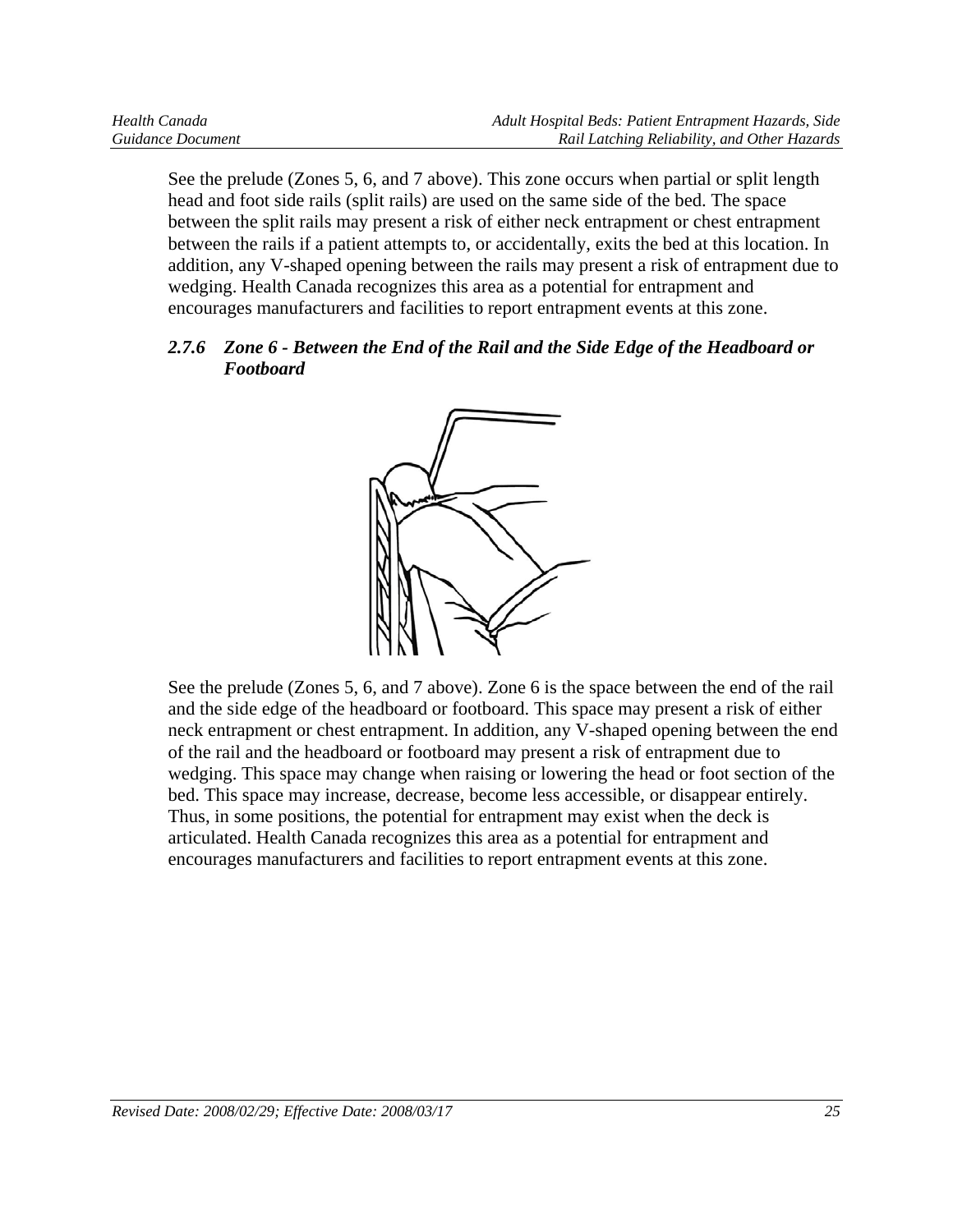#### *2.7.7 Zone 7 - Between the Headboard or Footboard and the End of the Mattress*



See the prelude (Zones 5, 6, and 7 above). Zone 7 is the space between the inside surface of the headboard or footboard and the end of the mattress. This space may present a risk of head entrapment when taking into account the mattress compressibility, any shift of the mattress, and degree of play from loosened headboard or footboard. Health Canada recognizes this area as a potential for entrapment and encourages manufacturers and facilities to report entrapment events at this zone.

#### *2.7.8 Comparison of IEC Bed Standard and Health Canada Guidance*

It is important to note that for Zones 2 and 4, both IEC and the Health Canada guidance have the same dimensional requirements, i.e., 120 mm and 60 mm respectively. However, in the case of IEC, the measurements are taken from the mattress support platform, while the Health Canada guidance takes the measurements from the compressed mattress surface.

The Health Canada guidance tests are more realistic, as the bed is never used without a mattress. However, the mattress itself does introduce a variable as the manufacturer may recommend various size or types (compressibility) of mattresses for any one bed, and the user facility may replace mattresses during the life of the bed with some that do not meet the original bed manufacturer's recommended mattress specifications. Deviation from these specifications could result in larger gaps that are potentially hazardous.

To eliminate this risk, IEC chose to test without a mattress. This ensures greater repeatability of testing and ensures that regardless of the mattress used with the bed, the bed will always pass the recommended dimensional limits. However, this approach results in far more stringent requirements as the mattress can no longer be used to reduce any gaps between the mattress support platform and the rail. In some countries such as Canada, the regulatory authorities require that electrically-operated medical devices meet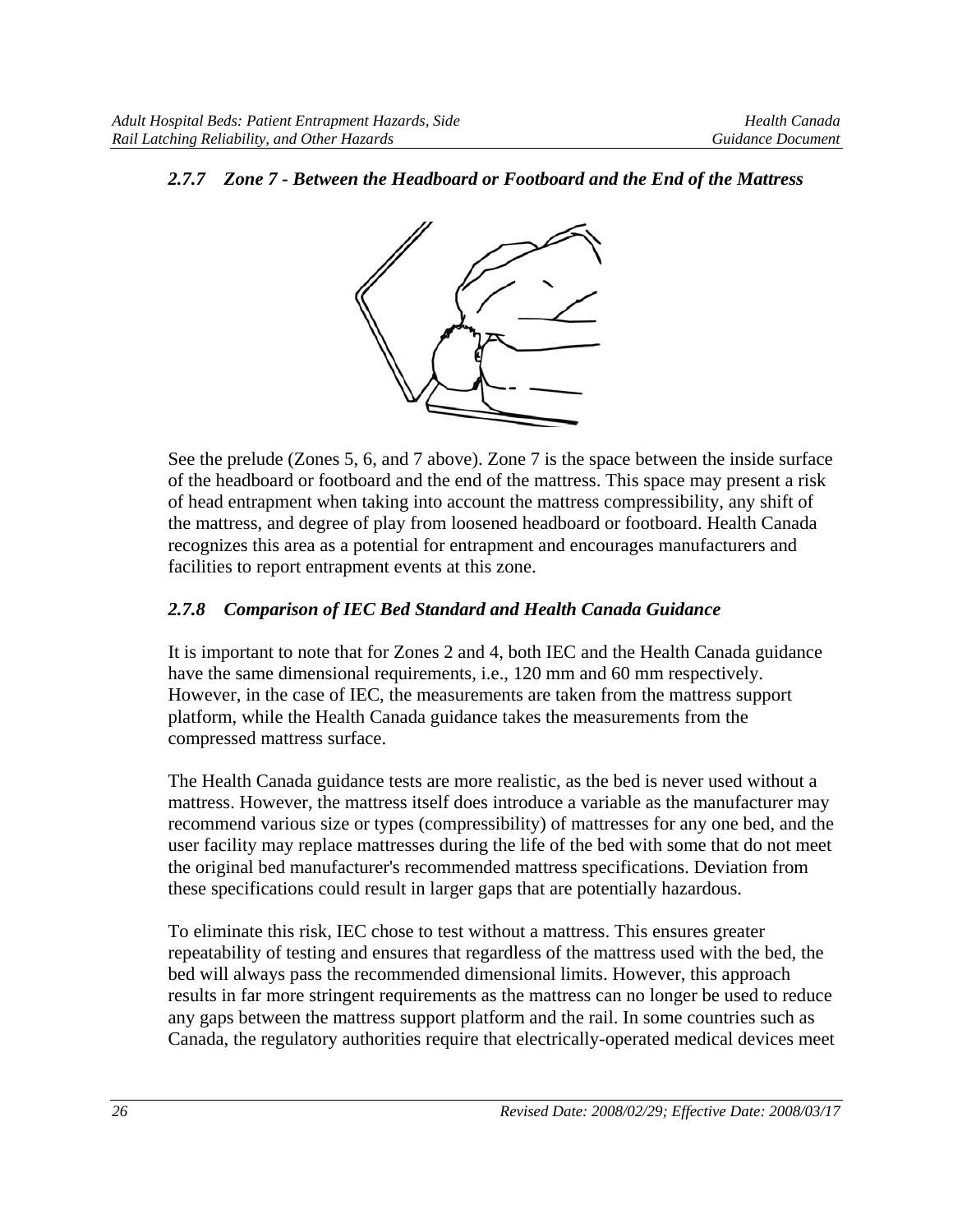the Canadian electrical code. This code requires that hospital beds meet the published version of the IEC 60601-2-38 standard.

Therefore, manufacturers will need to consider both published IEC requirements as well as the recommendations in this guidance and ensure their beds meet both.

Zone 3 uses the same dimensional limits for both IEC and the Health Canada guidance, and the test methods is the same for both i.e. the mattress is used in the test procedure.

## *2.7.9 Entrapment Between Components of Bed System and Accessories*

While the discussion above and the test methods below in Appendix F focus on entrapment between various parts of the bed that are essential components of the bed system (i.e. mattress, rails, boards), they do not address potential entrapment at locations where accessories may be placed, such as IV poles. For example, in Zone 6 which is not addressed by the Health Canada guidance but is covered in the IEC standard, the introduction of an IV pole in or near some of these zones can cause a potential entrapment hazard where none existed before because the space between the accessory and the bed component can be small enough or at an angle that will be conducive to entrapment.

Therefore, manufacturers are urged to consider the effect such accessories may have on their beds and to take appropriate precautions by designing the bed and the accessories or the location of these accessories to mitigate these risks. Methods used to assess these risks of entrapment can be based on those used in Appendix F. Where redesigning of the bed (or accessory) is not possible or cannot address the risk, appropriate user warnings and labeling must be considered.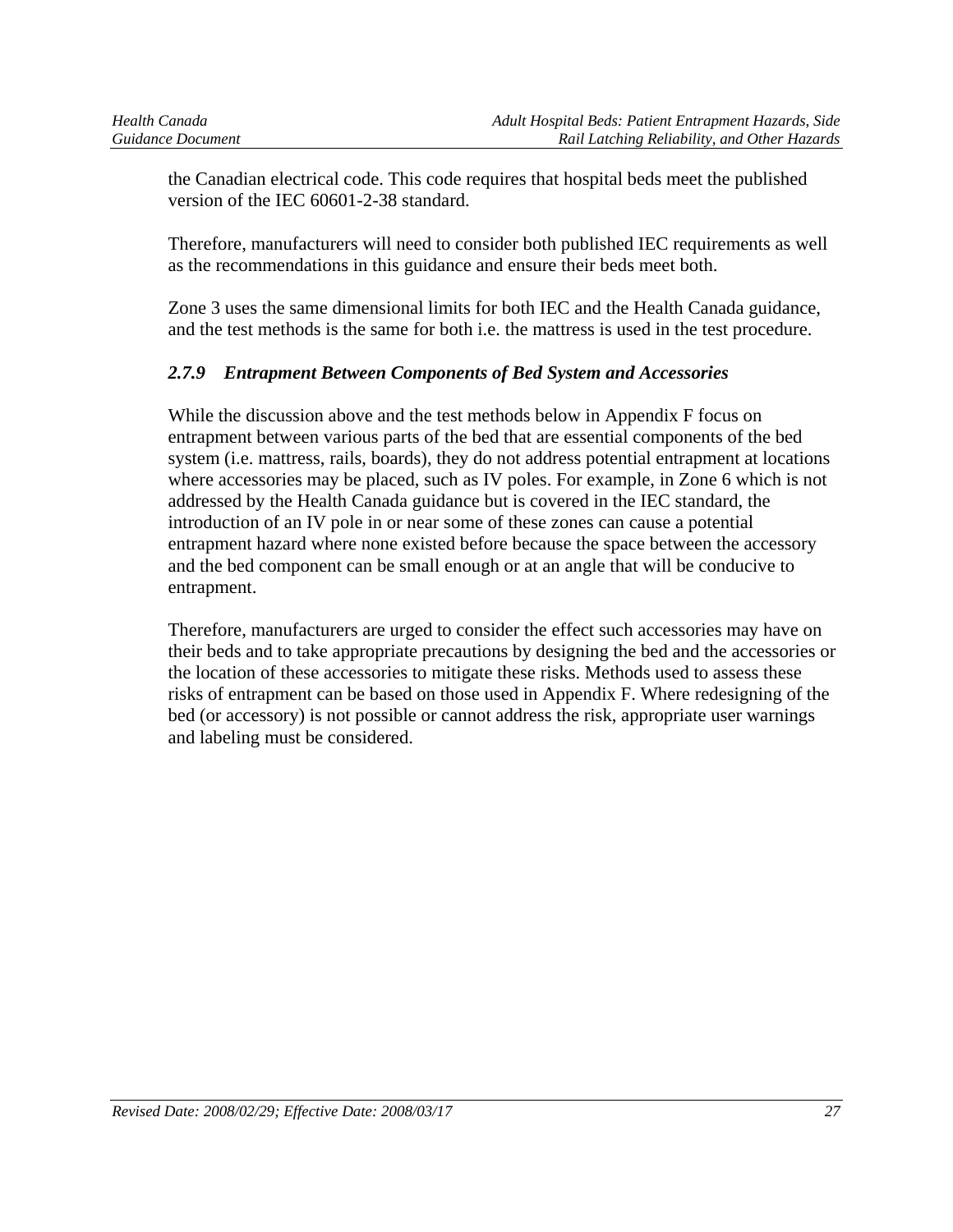| Zone                                                                                                     | Dimensional Limit<br><b>Recommendations</b>                |
|----------------------------------------------------------------------------------------------------------|------------------------------------------------------------|
|                                                                                                          |                                                            |
| Within the rail                                                                                          | $<$ 120 mm ( $<$ 4 3/4 inches)                             |
| $\mathcal{D}_{\mathcal{L}}$<br>Under the rail, between rail supports<br>or next to a single rail support | $<$ 120 mm ( $<$ 4 3/4 inches)                             |
| 3<br>Between rail and mattress                                                                           | $<$ 120 mm ( $<$ 4 3/4 inches)                             |
| Under the rail, at the ends of the rail                                                                  | $< 60$ mm ( $< 23/8$ inches)<br><b>AND</b><br>$> 60$ angle |

#### **Table 3 Summary of Health Canada's Hospital Bed Dimensional Limit Recommendations**

**NOTE:** the above dimensions should be assessed only when the test methods described in Appendix F are used.

## **2.8 Side Rail Height**

Since the height of the rail above the mattress is not related to entrapment, this Health Canada guidance does not specify a minimum side rail height above the top of the mattress when the rails are in the "up" position.

As a point of information, recommendations vary among standards writing organizations regarding the minimum height of the top of the rail above the mattress. For hospital beds specifically, the international hospital bed standard, IEC 60601-2-38, amended in 1999, recommends 220 mm. However, the U.S. Consumer Products Safety Commission in 16 CFR Parts 1213 and 1513, *Consumer Product Safety Standard for Bunk Beds* recommends 5 inches (127 mm) as the minimum height, as does the American Society for Testing and Materials (ASTM) in ASTM F1427-06.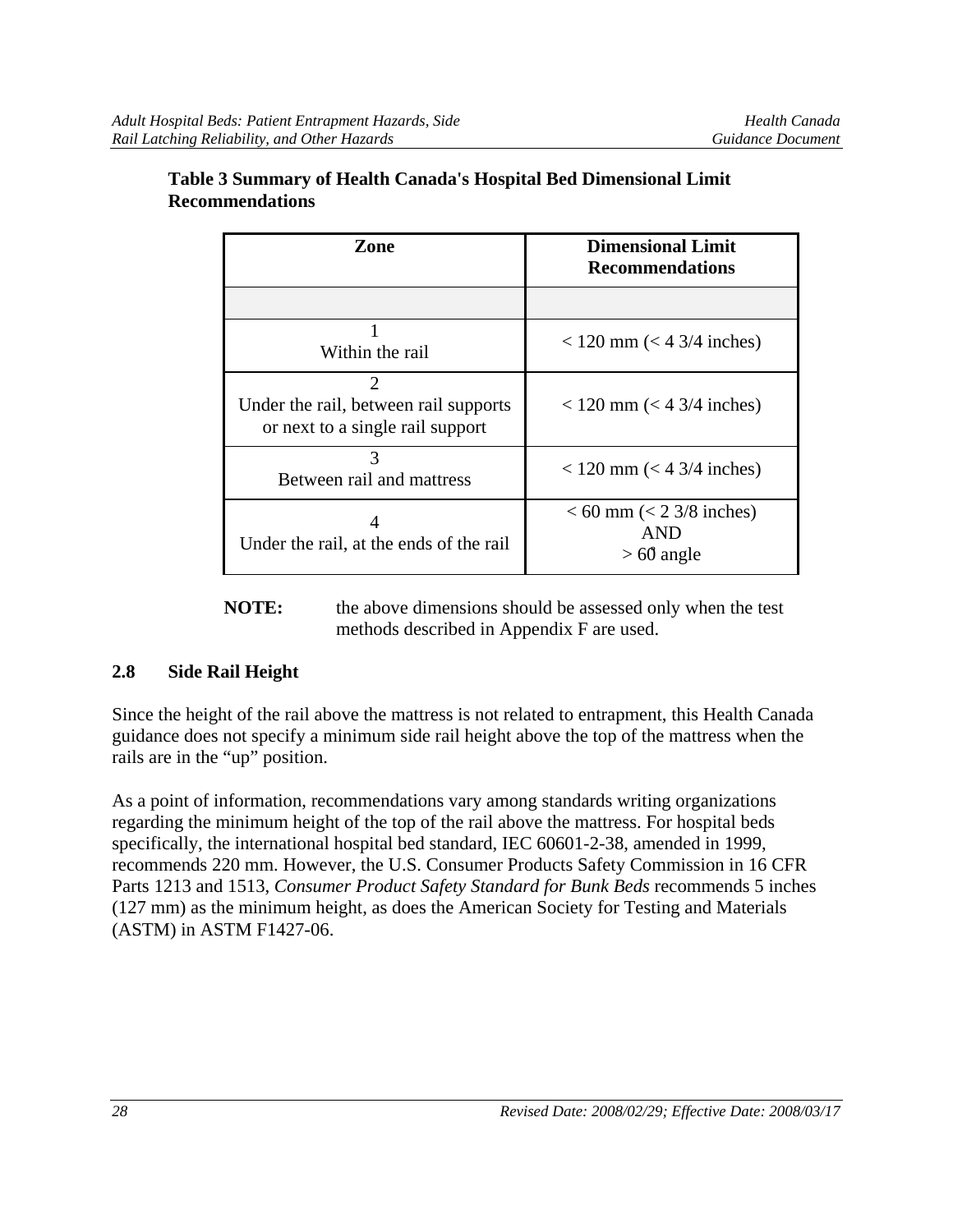When designing the height of side rails, it is important for the manufacturer to consider the following:

- a) Is the side rail sufficiently high when raised that it will prevent the patient population that could be placed in it from accidentally falling out of bed, by rolling over the rail? Consideration must be given to the size of these patients and their mobility.
- b) Does the side rail, when lowered, provide sufficient clearance that it will not impact the care giver's feet?
- c) Is the top of the side rail, when lowered, sufficiently low that it will not press against the back of the patient's knees when the patient sits on the edge of the mattress and compresses the mattress by his or her weight?

# **2.9 Side Rail Latch Reliability - Requirements and Test Methods**

Side rail latches/locks should remain secure when subjected to the forces of normal use. Latches should be designed in such a way that they will provide a certain measure of reliability and protection from premature wear.

An appropriate test method to assess whether the rail's latch meets this recommendation is as follows. Forces are applied at the worst case accessible location.

Cycle the side rail mechanism (from the latched, upper position, to the unlatched, lowered position, and back to the latched, upper position) for 30,000 cycles. A force, as specified below, shall then be applied to the worst case accessible position for locking/latching of the side rail in the direction of unlatching/unlocking. The side rail shall not become unlatched/unlocked or create any other unacceptable risk.

Rail latches should be designed so that once raised, they cannot appear to have locked in place (rail does not drop) without the latch actually being securely engaged. Side rails should withstand the forces applied during reasonably foreseeable misuse over the product life cycle without creating an unacceptable risk.

The following test is to be used, after the 30,000 cycles of unlatching and latching:

a) Lateral force cycling test. Exert a force of 100 N that is perpendicular to the side rail and applied at the worst case accessible location of the side rail in the direction indicated by E, or F in Figure 1 below. Reverse direction. Repeat for 3,000 cycles.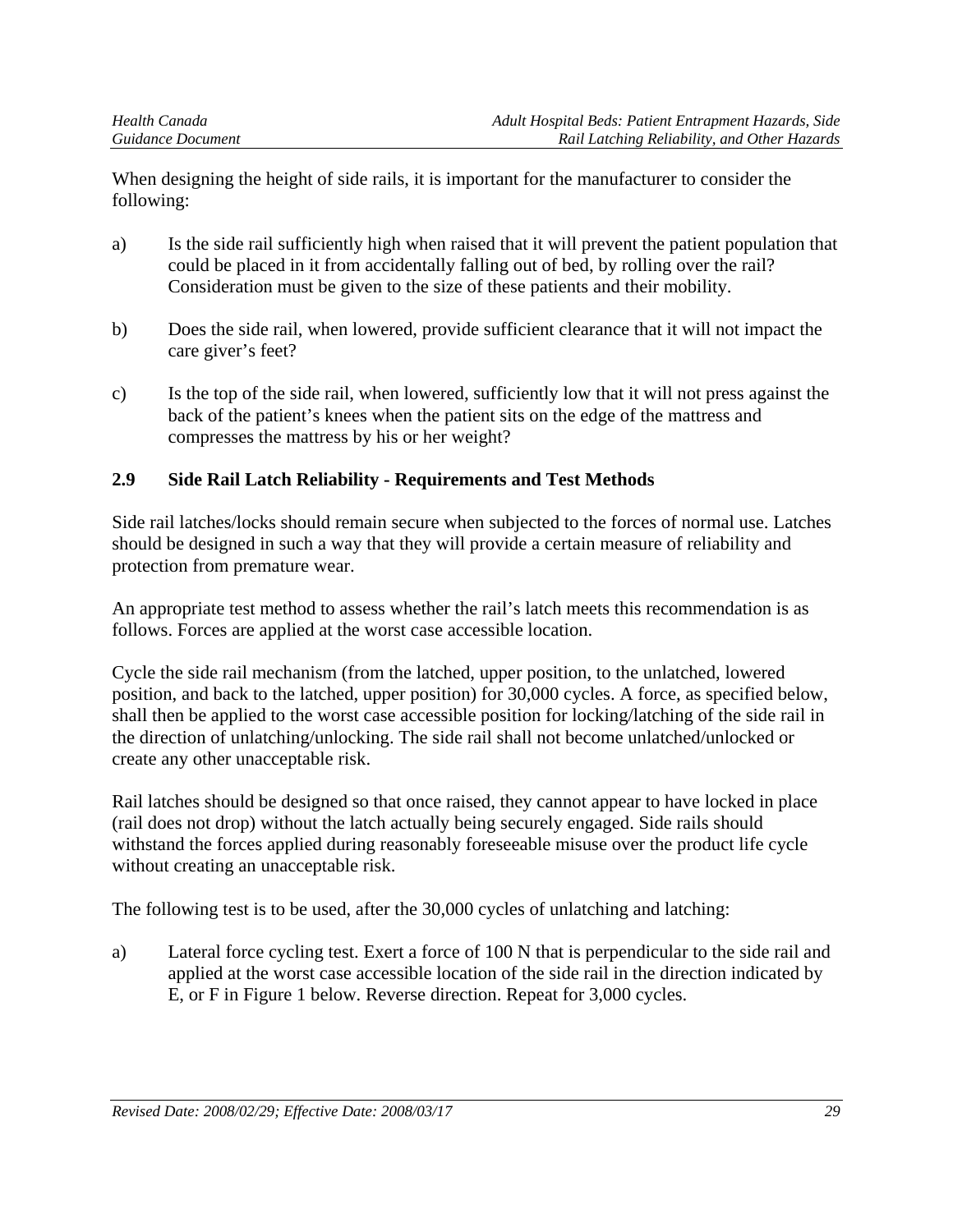- b) Longitudinal force cycling test. Exert a force of 100 N on the side rail, applied at the worst case accessible location, in the lengthwise direction of the side rail as indicated by C, or D in Figure1 below. Reverse direction. Repeat for 3,000 cycles.
- c) Vertical force cycling test. Exert a force of 100 N on the side rail, applied at the worst case accessible location, in the vertical direction of the side rail as indicated by B, or A in Figure 1 below. Repeat for 3,000 cycles.
- d) Upon completion of a), b) and c) above, apply a static load at the worst case accessible location, in the direction shown in Figure 1 below, and of the following magnitudes: A, C, D, E, F: 500 N, B: 750 N. The side rail should not become unlatched/unlocked or create any other unacceptable risk.
- **NOTE:** The manufacturer shall take into account when these forces can be applied in the lowered position.
- **NOTE:** The IEC working group developed the above test. However, this test procedure is still being worked on. Therefore, further modifications to this test may be forthcoming. The changes may include a low frequency and low force pulsating test for a), b) and c) that will simulate a patient who, perhaps as part of a nervous system disorder, repeatedly shakes the rail back and forth or side to side. Total cycles may be substantially increased from the current 3,000 cycles.

It is the healthcare facility staff's responsibility to confirm the side rail is properly latched before leaving the patient's bed. That being said, the manufacturer has a duty to ensure the latch's design is not subject to premature wear and that it is reliable, i.e. not subject to premature wear and must not allow the side rail to appear latched in the raised position when it is not fully locked in place.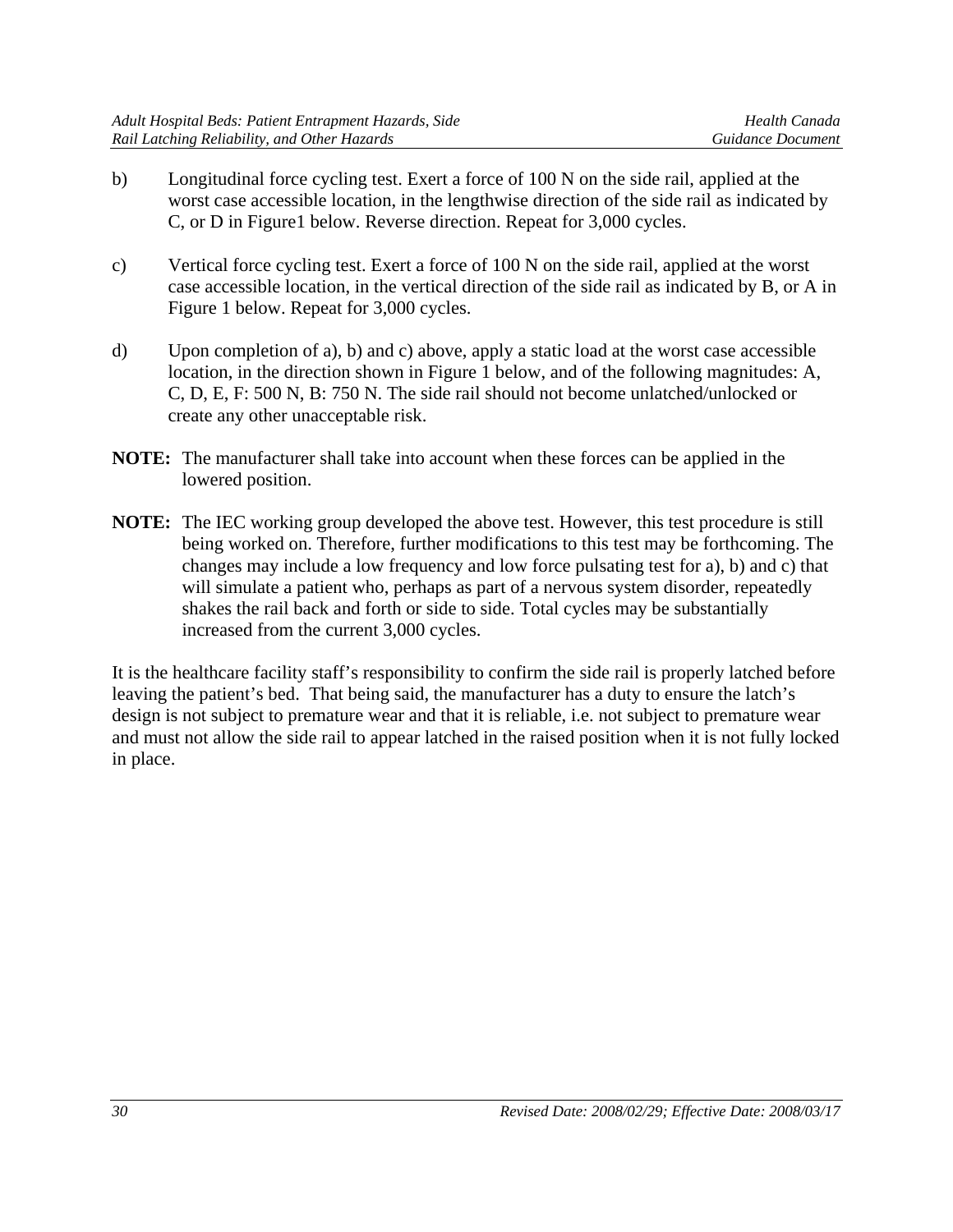

Figure 1: Application of forces for test of side rail latch

# **2.10 Mattress Compatibility Information**

The bed should be marked with mattress compatibility information to ensure that in the event that the user manual is misplaced and that the manufacturer cannot be contacted to obtain this information, users know what mattress specifications they need to supply to their mattress supplier when the mattress needs replacing.

A mattress of the improper type, size, or thickness can lead to enlarged gaps at several zones of entrapment, thus creating potential entrapment hazards. The manufacturer should therefore provide the following mattress specifications at a location where this information will be clearly and permanently visible on the bed, for example on the mattress support platform. Health Canada recommends providing this information on the top surface of the mattress support platform. The information to provide is as follows:

- Mattress width,
- Mattress length,
- Mattress thickness and density
- Any other information which will help the facility obtain the best mattress for the bed system to meet the guidance's recommendations.

The end user should test any mattress for compatibility with the bed prior to use, to ensure the bed and mattress combination meets the recommendations of this guidance.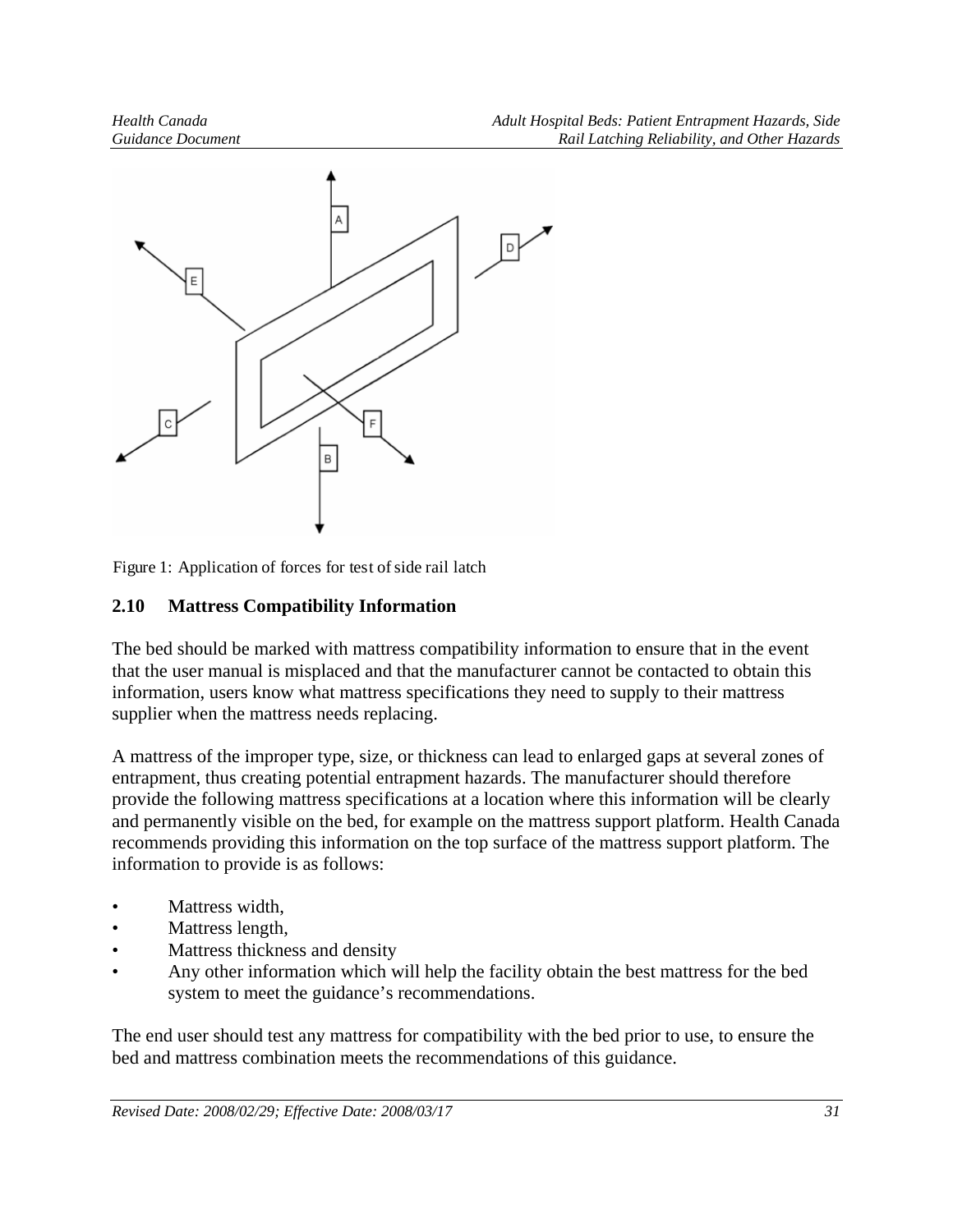In addition, materials used in the construction of the mattress, as well as any mattress cover should be fire-resistant. Although, as an accessory to a bed (medical device) a mattress is by definition a medical device as well, it is recommended that hospital bed mattresses meet the minimum flammability requirements set out in the *Hazardous Products Mattresses Regulations.*  (See Health Canada or Justice Canada website). Additional information is available by searching the Health Canada website for "Mattresses, Futons and Bedding. Facilities may choose to follow more stringent flammability requirement for any of their mattresses, such as in California technical bulletins TB 121 or TB 129; for more information, search the web for the California Bureau of Home Furnishings and Thermal Insulation and look at "flammability requirements of CAN/ULC-S137-07, *Standard Method of Test for Fire Growth of Mattresses (Open Flame Test)*, recently published in July 2007. Note that the standard does not apply to mattress toppers less than 25 mm thick, liquid and gas filled tickings (e.g. water beds and air mattresses with no upholstery material between the ticking and the core), and certain other specified products.

As indicated in 2.2, Detailed Scope, the specifications in this Guidance and the tools and methods used to measure gaps were produced considering an adult population's size and for use with beds designed for care of the adult patient. The dimensions specified to limit gaps are not appropriate to children. Healthcare facilities should not, without proper assessment, use adult hospital beds for all children who no longer sleep in a crib. Adult beds are an entrapment risk to young children and to older children with physical and developmental disabilities. Manufacturers should therefore indicate, both in the bed's instruction manual and somewhere visible on the bed itself wording such as "This bed is for use with adult patients; use of the bed may present a lifethreatening entrapment hazard to young children and to older children with physical and developmental disabilities.

# **2.11 Other Hazards**

The purpose of this guidance is to focus attention primarily on the issue of entrapment and side rail latch reliability. However, manufacturers (and users) should be aware that there are other types of bed-related failures that are reported to Health Canada. Knowledge of these failures and their frequency could help manufacturers pay particular attention to these areas in the design of their beds to help limit the number of incidents. Please see the chart below for a listing of the incidence of bed problems.

FDA has reported a number of fires with electrically-operated hospital beds. A document entitled "*FDA Public Health Notification: Safety Tips for Preventing Hospital Bed Fires*" is available from the U.S. FDA website.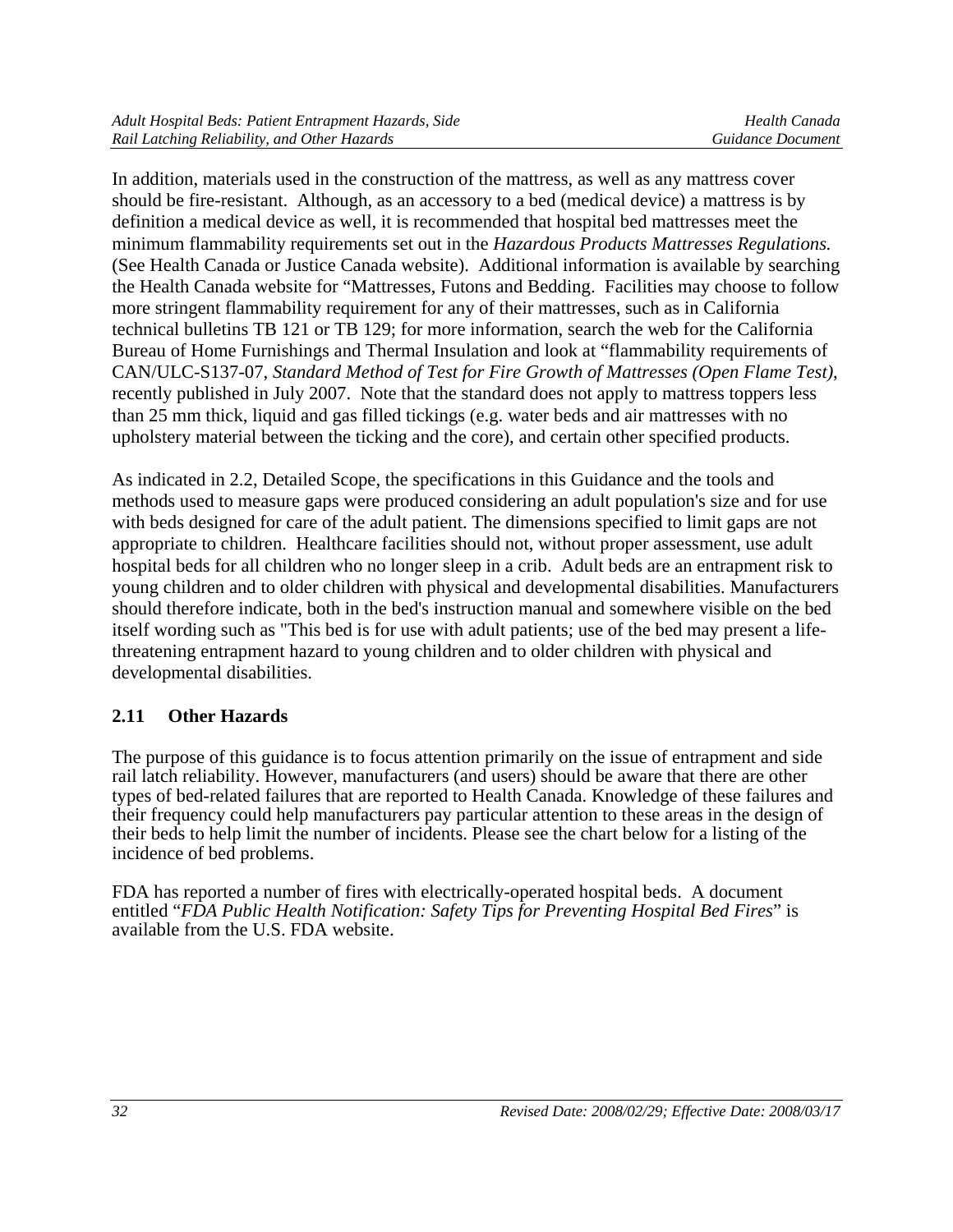

# **NOTE:** "Other Issues" include the following types of incidents:

| Headboard or footboard falling: |   |
|---------------------------------|---|
| Mattress sliding:               | 3 |
| Mattress fires:                 |   |
| Wheelbolt failing:              |   |
| Scale failure:                  |   |

*Revised Date: 2008/02/29; Effective Date: 2008/03/17 33*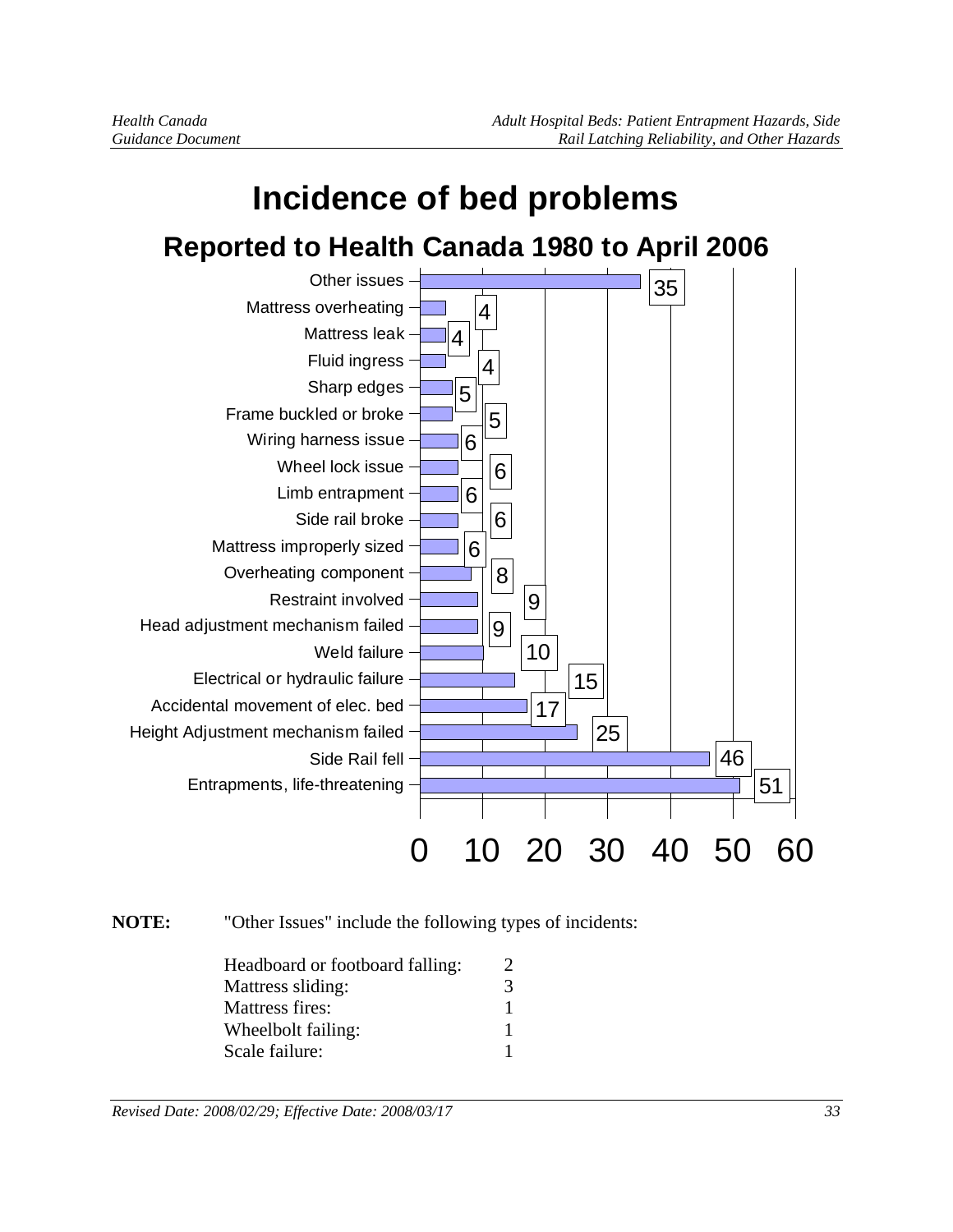#### **APPENDIX A List of Hospital Bed Safety Workgroup (HBSW) Participating Organizations**

- AARP
- American Association of Homes and Services for the Aging (now Leading Age)
- American Health Care Association
- American Medical Directors Association
- American Nurses Association
- American Society for Healthcare Risk Management/American Hospital Association
- Basic American Metal Products
- Beverly Enterprises, Inc.
- Care Providers of Minnesota
- Carroll Healthcare, Inc.
- ECRI
- ElderTech Solutions, LLC
- Exceptional Parent Foundation For Education
- Evangelical Lutheran Good Samaritan Society
- Hard Manufacturing Co., Inc.
- HealthSafe Inc.
- Hill Rom, Inc.
- Huntleigh Healthcare
- Iona Senior Services
- Kinetic Concepts, Inc.
- Law Offices of Julie A. Braun
- Lockwood Consulting, LLC
- Medical Devices Bureau, Health Canada
- M.C. Healthcare Products
- National Association for Home Care
- National Citizens Coalition for Nursing Home Reform
- National Patient Safety Foundation/American Medical Association
- Posey Company
- RN+ Systems / Tactilitics, Inc.
- Span-America Medical Systems, Inc.
- **Stryker Medical**
- Sunrise Medical, Inc.
- The ROHO Group, Inc.
- Untie the Elderly, The Kendal Corporation
- U.S. Department of Veterans Affairs
- U.S. Food and Drug Administration
- Vail Products Inc.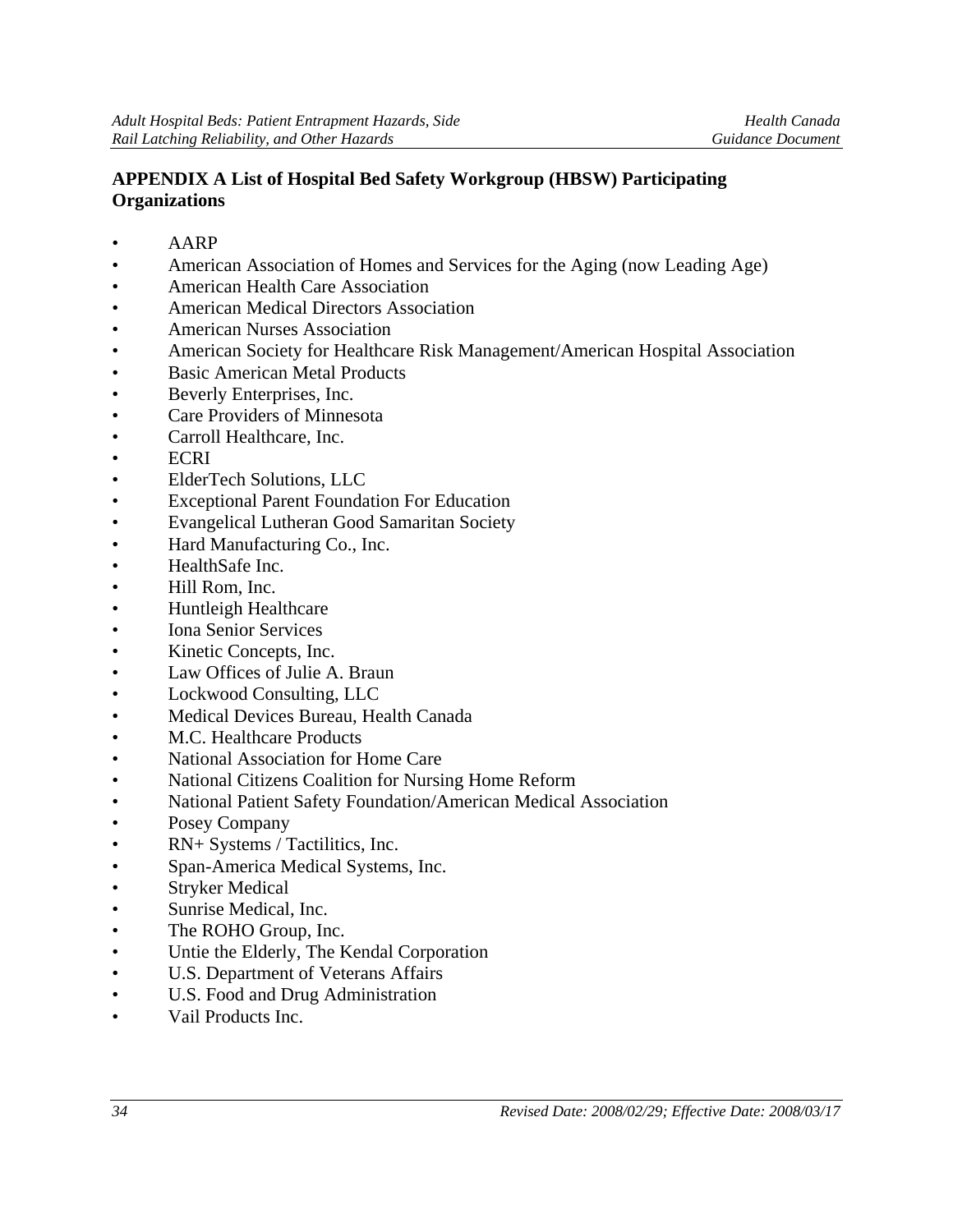Consulting Organizations to the Hospital Bed Safety Workgroup

- Joint Commission on Accreditation of Healthcare Organizations
- U.S. Centers for Medicare & Medicaid Services
- U.S. Consumer Product Safety Commission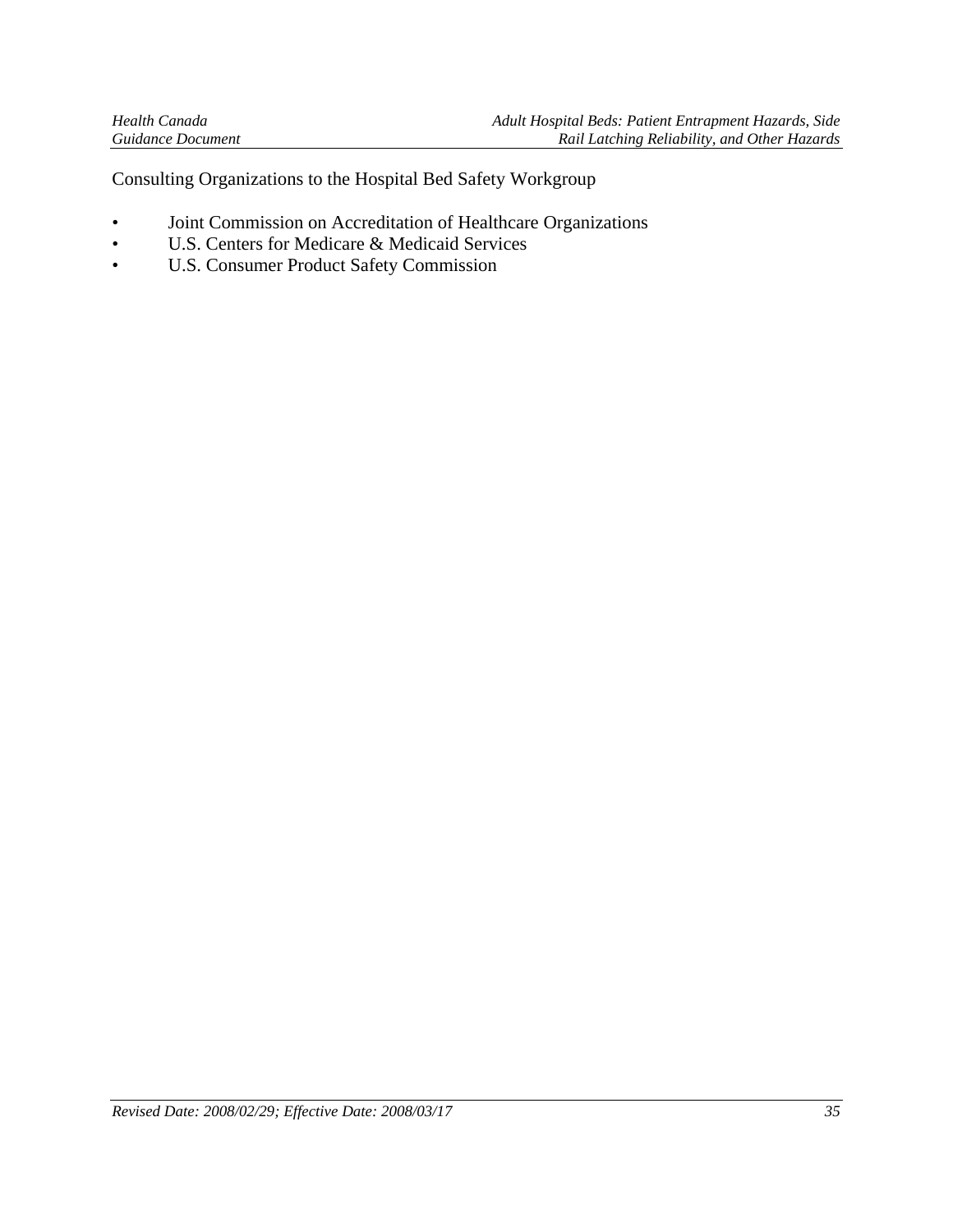#### **APPENDIX B Additional Information and Kit Information**

#### Websites:

Food and Drug Administration: http://www.fda.gov/cdrh/beds

Bureau of Medical Devices, Health Canada: http://www.hc-sc.gc.ca/dhp-mps/md-im/index\_e.html

#### ECRI:

https://www.ecri.org/Documents/Patient\_Safety\_Center/BedSafetyClinicalGuidance.pdf

SafeHealth, Inc.: http://www.safehealth.org/

Untie the Elderly, Kendal Corporation: http://www.ute.kendal.org

American Association of Homes and Services for the Aging (now Leading Age):

http://www.leadingage.org/

American Health Care Association: http://www.ahca.org

#### Kit Information:

The HBSW Bed Safety Entrapment Kit is available through National Safety Technologies at http://www.nst-usa.com. The kit includes:

#### **Documents**

- *A Guide to Bed Safety* (a brochure) from the Hospital Bed Safety Workgroup
- *Clinical Guidance and Decision Tree for the Assessment and Implementation of Bed Rails in Hospitals, Long Term Care Facilities and Home Care Settings* from the Hospital Bed Safety Workgroup
- *Dimensional Test Methods for Bed Systems* from the Hospital Bed Safety Workgroup
- *Instructional Video/DVD for bed measurement*
- *A Guide for Modifying Bed Systems and the Use of Accessories to Reduce the Risk of Entrapment* from the Hospital Bed Safety Workgroup

#### **Test tool**

Educational videotapes:

• An educational videotape, *Do No Harm – Hospital Bed Safety,* explaining hospital bed and bed rail safety issues is produced by AARP.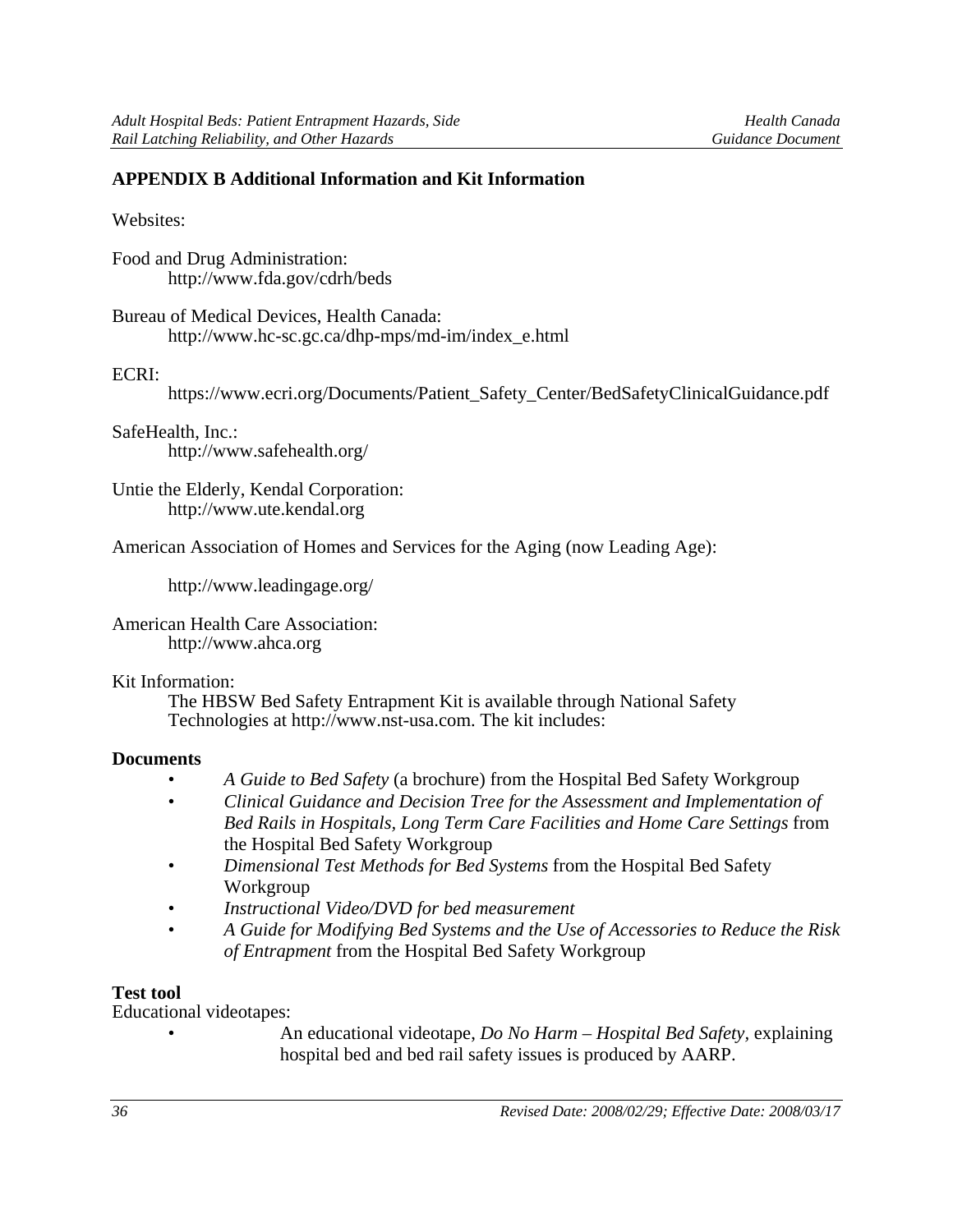The AARP video is available through The Kendal Corporation. Ordering information can be obtained from http://www.ute.kendal.org/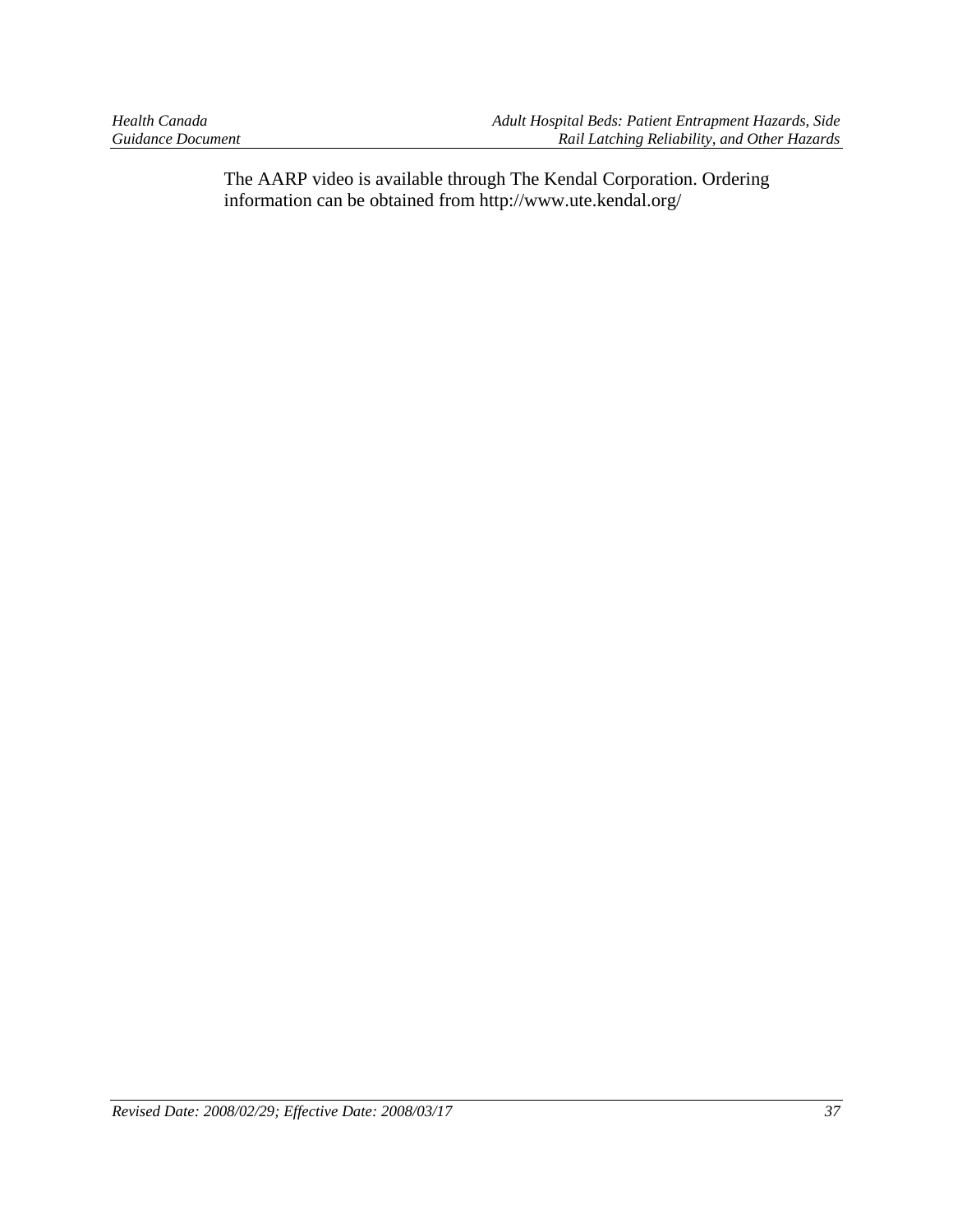#### **APPENDIX C References for National and International Entrapment Standards**

- 1. ASTM International. "Standard Consumer Safety Performance Specification for Playground Equipment for Public Use." Annual Book of ASTM Standards, Vol. 15.07, Designation F 1487.
- 2. ASTM International. "Standard Consumer Safety Specification for Expansion Gates and Expandable Enclosures." Annual Book of ASTM Standards, Vol. 15.07, Designation F 1004.
- 3. ASTM International. "Standard Consumer Safety Specification for Bunk Beds." Annual Book of ASTM Standards, Vol. 15.07, Designation F1427-06.
- 4. U.S. Department of the Army. "Child Development Center Play Area Inspection and Maintenance Program." Publication No. TM 5-663. Public domain document available at www.army.mil
- 5. European Committee for Standardization. "Playground Equipment Part 1: General Safety Requirements and Test Methods." Ref. No. EN 1176-1. Adopted and published under various national designations by 28 member countries of CEN, including France, Great Britain, Germany, and Sweden.
- 6. European Committee for Standardization. "Swimming Pool Equipment Part 1: General Safety Requirements and Test Methods." Ref. No. EN 13451-1. Adopted and published under various national designations by 25 member countries of CEN, including France, Great Britain, Germany, and Sweden.
- 7. 16 CFR Part 1213, "Safety Standard for Entrapment Hazards in Bunk Beds."
- 8. 16 CFR Part 1513, "Requirements for Bunk Beds."
- 9. U.S. Consumer Product Safety Commission. "Handbook for Public Playground Safety." Publication No. 325. Public domain document, available at www.cpsc.gov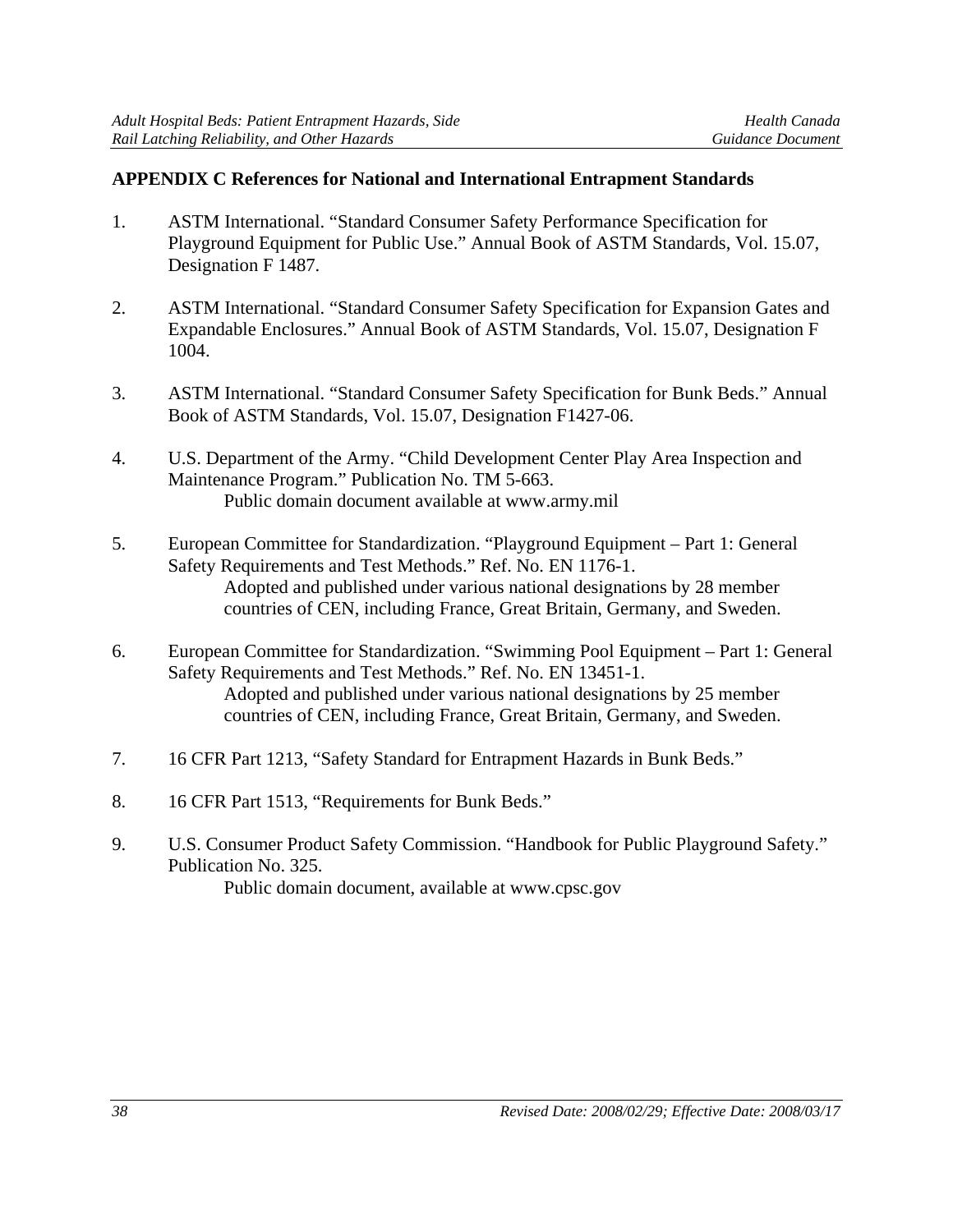#### **APPENDIX D Anthropometric References**

#### **Anthropometric References used:**

Hall, Judith. **Handbook of normal physical measurements**. New York: Oxford University Press, 1990.

[Note: Head width and neck circumference data for both sexes,-2SD (2.5th percentile), from birth to age 16. Data visually extrapolated from graphs.]

Jurgens, H., Pieper, U. **International data on anthropometry**. Geneva, Switzerland: International Labour Office, 1990. (Occupational safety and health series; no. 65). [Note: This report reviewed data for North America, Latin America (Indian population), Latin America (European and Negroid population, Northern Europe, Central Europe, Eastern Europe, South-Eastern Europe, France, Iberian Peninsula, North Africa, West Africa, South-Eastern Africa, Near East, North India, South India, North Asia, South China, South-East Asia, Australia (European Population), Japan.]

Peebles, Laura, Norris, Beverly J. Adultdata - **The handbook of adult anthropometric and strength measurements: data for design safety**. London: Department of Trade and Industry, 1998.

[Note: This handbook contains data from various sources for the following countries: UK, Brazil, France, Germany, Italy, Japan, Poland, Sri Lanka, Sweden, Netherlands, and USA. Data were not available from ALL these countries for EACH measurement.]

#### Smith, Stuart, Norris, Beverly, Peebles, Laura. **Older adult data – The handbook of measurements and capabilities of the older adult: data for design safety**. London: Department of Trade and Industry, 2000.

[Note: This handbook contains data from various sources for the following countries: UK, Brazil, France, Germany, Italy, Japan, Poland, Sri Lanka, Sweden, Netherlands, and USA. Data were not available from ALL these countries for EACH measurement.]

Snyder, JRG. **Anthropometry of infants, children and youths to age 18 for product safety design: final report**. Bethesda, MD: Consumer Product Safety Commission, 1977.

#### **Others references consulted:**

Association for the Advancement of Medical Instrumentation. **Human factors engineering guidelines and preferred practices for the design of medical devices**. 2nd ed. Arlington, VA: Association for the Advancement of Medical Instrumentation, 1993; AAMI HE-48 1993.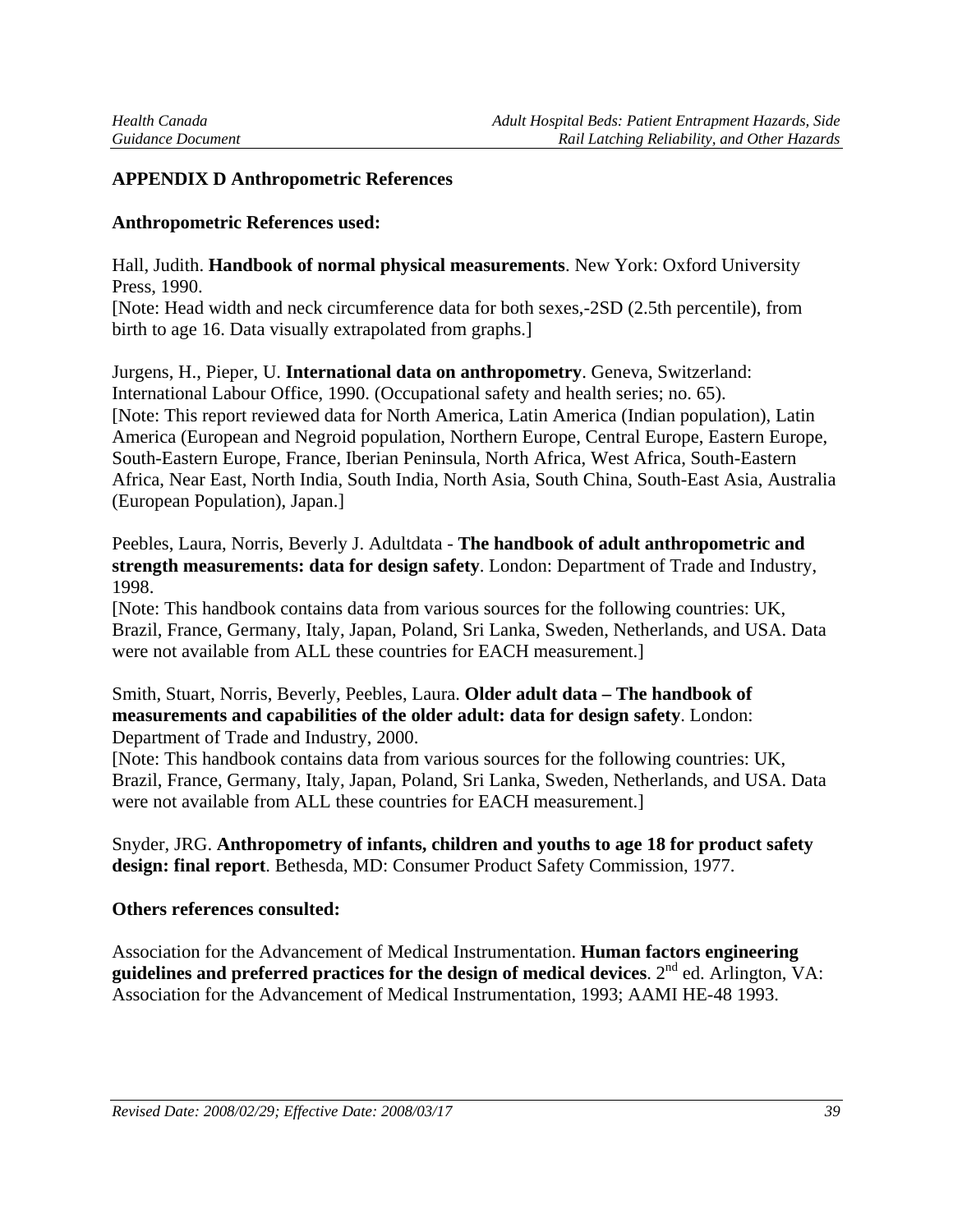British Standards Institution. **1987 Ergonomics – standards and guidelines for designers**. United Kingdom: British Standards Institution, 1987; document no. PP 7317.

Damon, Albert, Stoudt, Howard W., McFarland, Ross A. **The human body in equipment design**. Cambridge, MA: Harvard University Press, 1966.

Diffrient, Niels. **Humanscale one-two-three**. Cambridge, MA: MIT Press, 1974.

**Human engineering design data digest**. Washington, DC: U.S. Government Printing Office, 1975.

National Center for Health Statistics. **Weight, height, and selected body dimensions of adults, United States, 1960-62**. Hyattsville, MD: National Center for Health Statistics, 1980; DHHS publication no. (PHS) 80-1301. Vital and health statistics; series 11, no. 8.

Salvendy, Gavriel, ed. **Handbook of human factors**. New York: John Wiley & Sons, 1987.

Woodson, Wesley E. **Human factors design handbook: information and guidelines for the design of systems, facilities, equipment and products for human use**. New York: McGraw-Hill Book Company, 1981.

Woodson, Wesley E., Conover, Donald W. **Human engineering guide for equipment**  designers. 2<sup>nd</sup> ed. Berkeley, CA: University of California Press, 1970.

Woodson, Wesley E., Tillman, Peggy, Tillman, Barry. **Human factors design handbook**. 2nd ed. New York: McGraw-Hill Professional, 1992.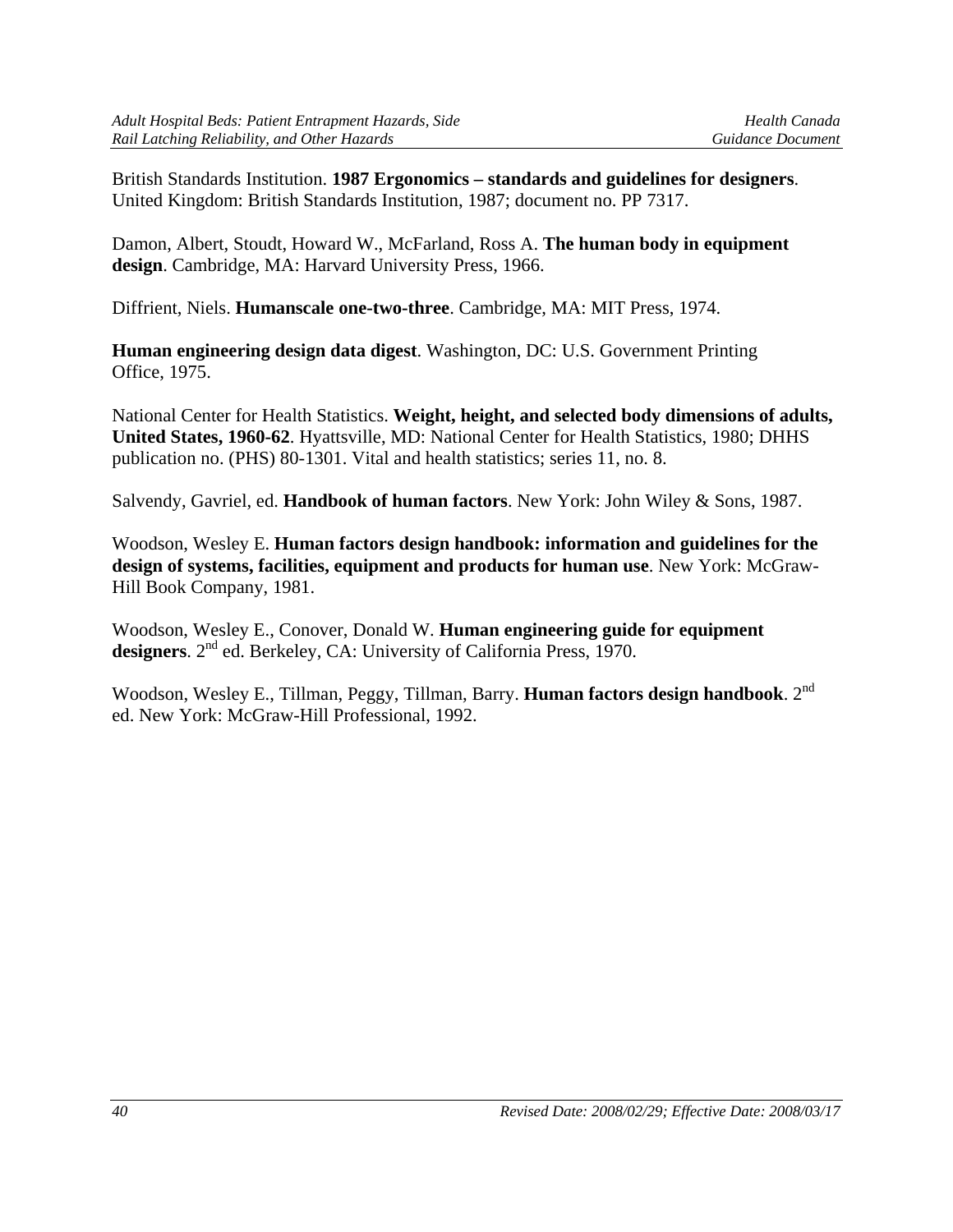#### **APPENDIX E Drawings of Potential Entrapment in Hospital Beds**

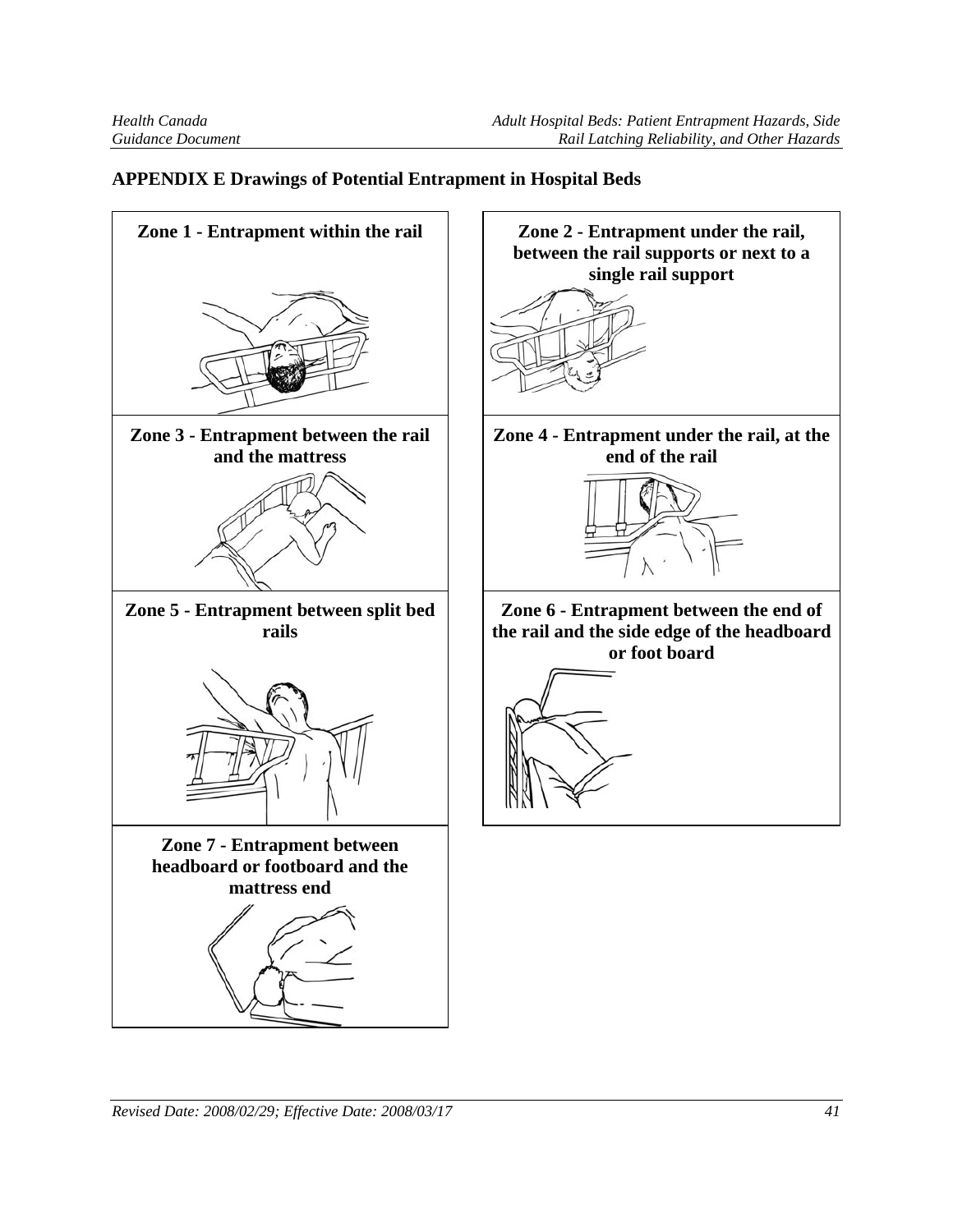

**July 2005** 

## **1. Introduction**

The Hospital Bed Safety Workgroup (HBSW) has defined seven numbered "zones" or spaces in and around hospital bed systems where patients could potentially become trapped. Actual entrapments have been reported in six of these zones, with Zones 1, 2, 3, and 4 accounting for approximately 72.5% and 80% of entrapment events reported respectively to Canada and to the FDA. This appendix contains instructions for testing Zones 1, 2, 3, and 4, using tools and methods developed by the HBSW.

#### **2. Summary of Test Zones**

The four (4) tests in these instructions measure gaps within bed systems where a patient could become trapped. Each test measures a different area, or zone, where entrapment can occur: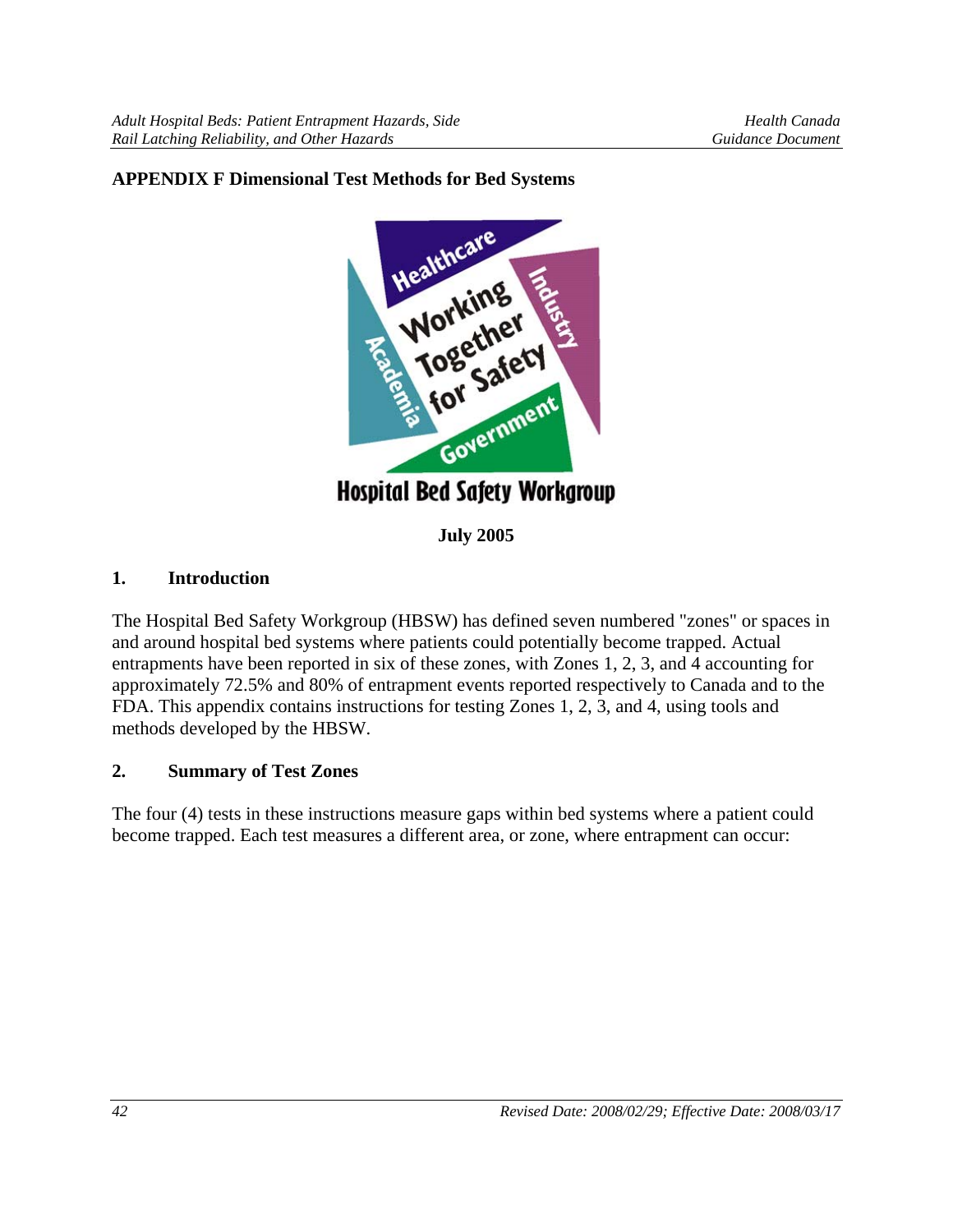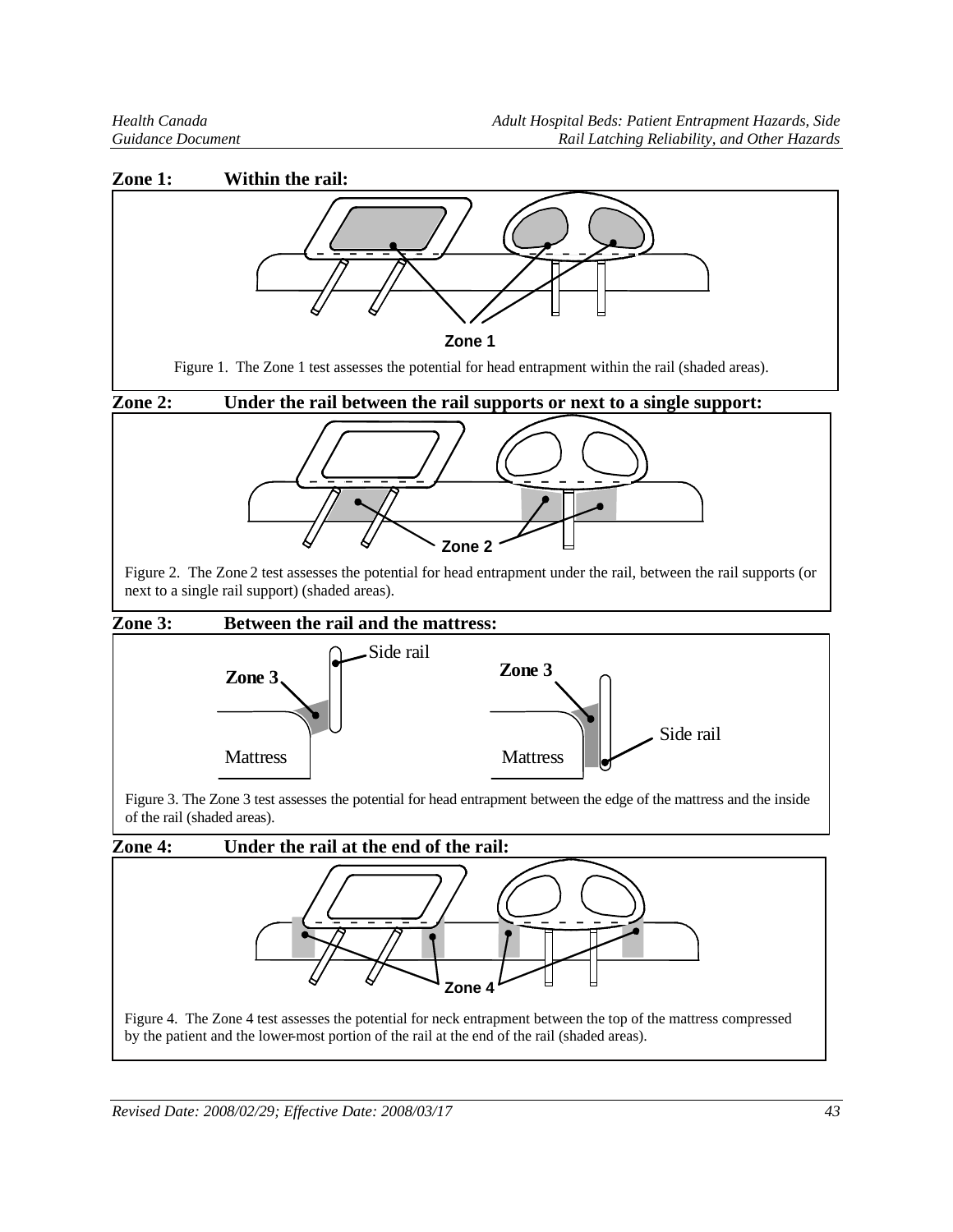# **3 Description of Test Tools**

Each test requires the use of simple tools, including a cone, a cylinder, and a spring scale. Tools used, if obtained from the source quoted above in Appendix B, may look slightly different from the tools in the figures, but they will work the same way.

# **3.1 Cone and Cylinder Tool**

The cone and cylinder is a combination tool (see Figure 5). It can be easily taken apart so that the cone and cylinder can be used separately. Tests 1, 2 and 3 use only the cone. Test 4 uses the combined assembled tool.



Figure 5: Cone and Cylinder Tool

- The diameter of the large end of the cone represents the width of a small adult head (120) mm, or approximately 4  $\frac{3}{4}$  inches).
- The diameter of the cylinder represents the size of a small adult neck (60 mm, or approximately  $2^{3}/_8$  inches).
- The cone and cylinder together weigh 66.7 N (15 lbs). This represents the combined weight of an adult head (53.4 N or 12 lbs.) and neck (13.3 N or 3 lbs.).
- The red area of the cylinder defines contact angles in which the neck could become wedged (60 degrees or narrower),

## **The cone tool includes the following features**:

- A loop at the end for attaching a spring scale to measure applied forces.
- A safety strap to prevent the tool from falling on the tester's feet.
- A marked center line on the large face of the cone to help assess the depth of the cone in the Zone 3 test.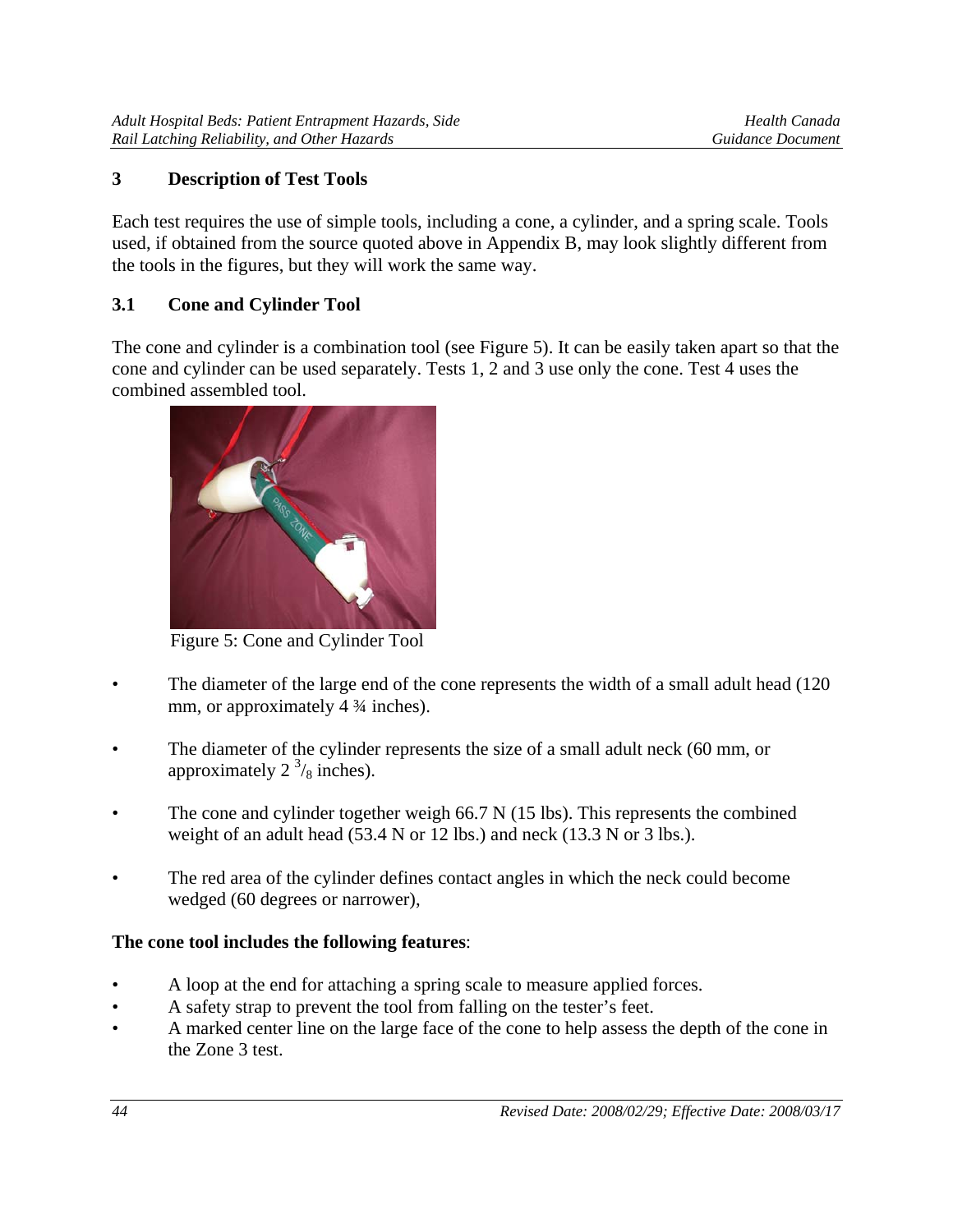#### **The cylinder includes the following features**:

- Red and green zones for identifying pass/fail at siderail ends (Zone 4 test).
- A level to aid in tool positioning (Zone 4 test).

To prevent personal injury during the measurement process, attach the strap to a secure point on the bed and shorten the length of the safety strap enough to keep the tool from dropping on the tester's feet if it should fall during a test. Make sure the strap is long enough to not interfere with the test measurement.

## **3.2 Tool Assembly and Disassembly**

**Note**: General procedures for tools with a screw-type connection are described here. (Some tools may have a different type of connection.) Follow the instructions supplied with the tools for more detailed information.

#### **To take the cone and cylinder tool apart:**

- 1. Turn the knob to loosen and remove the connection shaft.
- 2. Pull the cylinder from the cone.

## **To put the cone and cylinder tool together:**

- 1. Align the red and green areas of the cone and cylinder.
- 2. Insert the pins of the cone into the cylinder.
- 3. Insert the connection shaft and turn the knob to tighten.



Figure 6: Disassembly and assembly of the cone and cylinder tool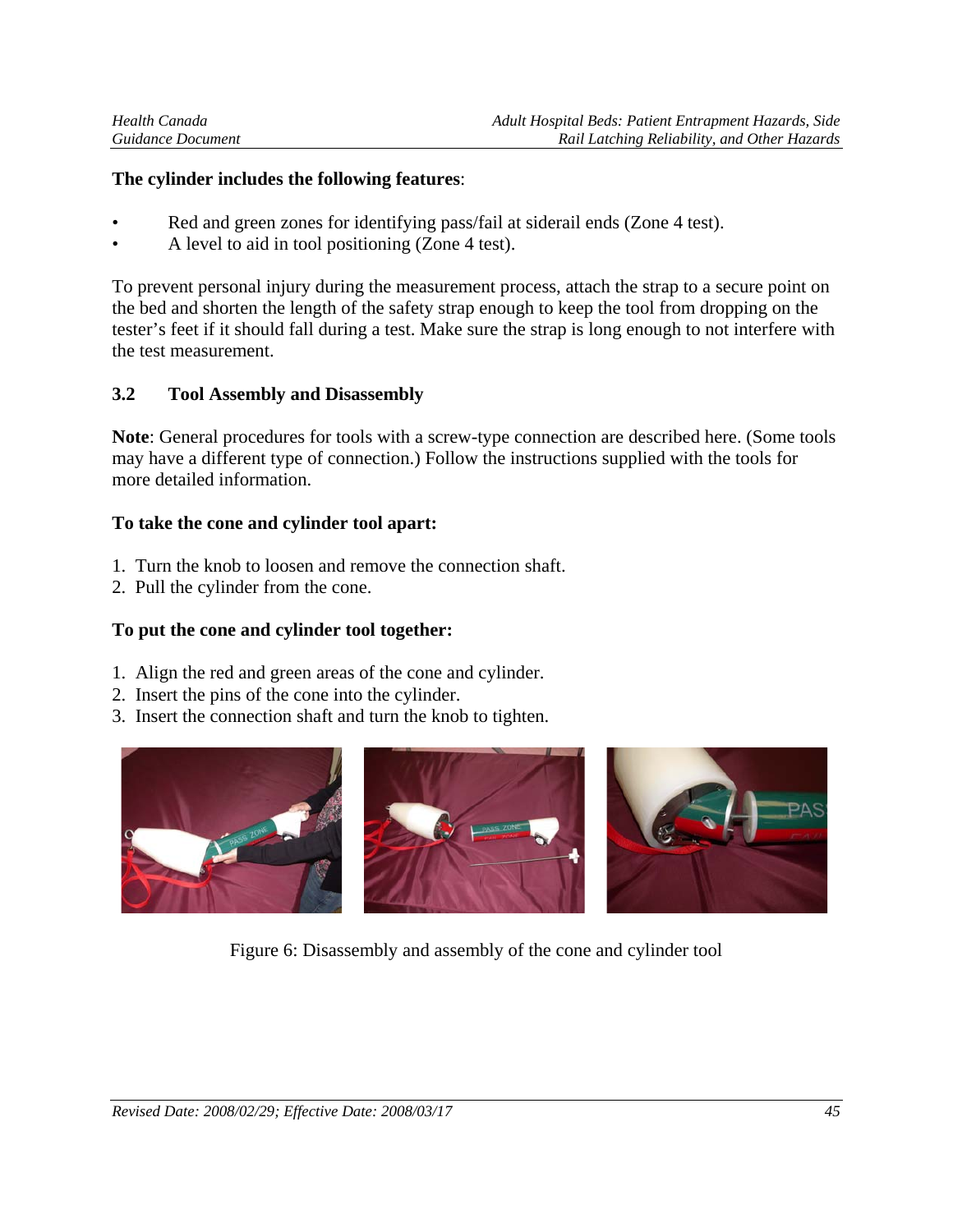# **3.3 Using the spring scale**

Use the spring scale to apply 12 lbs (53.4 N) of force to the cone when testing Zones 1 and 2. At the small end of the cone tool, insert the scale hook into the metal loop. Pull the scale slowly until the needle points to 12 lbs

(53.4 N).



Figure 7: Use of Spring Scale

For other types of scales (sliders, digital, etc.), and for information on scale calibration, consult the instructions supplied with the tool kit.

# **4. General Testing Considerations**

- *Bed Occupancy:* For ease of mattress movement and measurement, and general safety, the patient should not be in the bed during the measurement procedures.
- *Bed Height:* To avoid unnecessary bending or back strain, position the bed at a comfortable working height.
- *Bed Wheels:* To prevent movement of the bed during testing, lock the wheels.
- *Linens/Sheets:* Perform the tests with sheets in place as is typical for patient care. Remove any pillows and blankets.
- *Infection Control*: To avoid cross-contamination, disinfect the tools each time a different bed is measured. Follow the supplier's recommendations for tool disinfection.
- *Personal Safety:* To avoid injury, use care when pulling the tool through openings in the bed rails. If the tool suddenly pulls through, you could lose your balance and fall. Always use the safety strap to keep the tool from injuring your feet if it falls.
- *Intermediate Rail Position*: Some rails have an intermediate stopping position or a high and low locking position. Follow the individual test instructions, which may require testing the rails at both positions.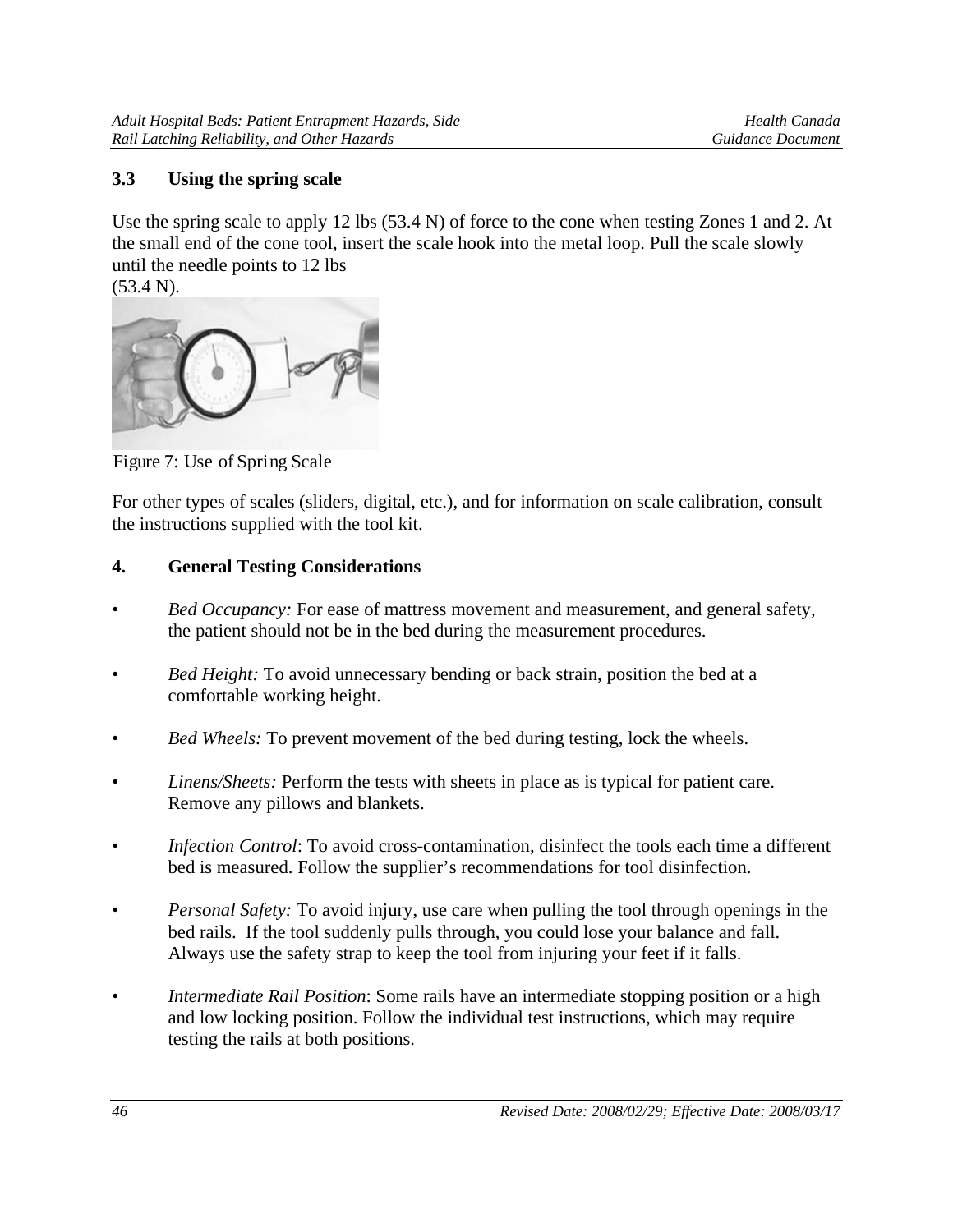- *Bed Position:* Most tests should be done with the bed in the flat position. The exception is the test for Zone 2. Follow the individual test instructions carefully.
- *Testing Tips:* Consult the Appendix for helpful information.
- *Type of Rails to Test*: Any type of rail attached to a bed should be assessed for entrapment risks. Full-length rails should be tested in the same manner as any other type of rail. Note that some full-length rails can present an entrapment risk when the bed is articulated (e.g., head elevated, knees raised), thus testing full-length rails in articulated bed positions is particularly important.
- **5. Test Methods**
- **5.1 Zone 1 Test**

*This test assesses the potential for head entrapment within the perimeter of the rail.* The tools needed to do this test are the cone, the safety strap and the spring scale.

# **Prepare for the Zone 1 Test**:

- 1. Lock the bed's wheels.
- 2. Put the bed in the flat, horizontal position.
- 3. Fully raise all bed rails.
- 4. Position the bed at a comfortable working height.

# **Do the Zone 1 Test**:

- 1. With the cone resting on the mattress, attach the safety strap of the cone to the rail being tested. *Make sure the strap is short enough to keep the tool from injuring your feet if it falls, and long enough so it does not interfere with the test.*
- 2. From inside the rail, insert the cone, small end first, into the largest opening in the rail. Try to pull the tool through the space (see Figure 8).
- 3. If the tool **does not** pull through freely, attach the spring scale to the loop on the small end of the cone. Try to pull the cone through the rail by pulling on the attached spring scale using 12 lbs. (53.4 N) of force. *Use care when pulling. If the tool suddenly pulls through the*

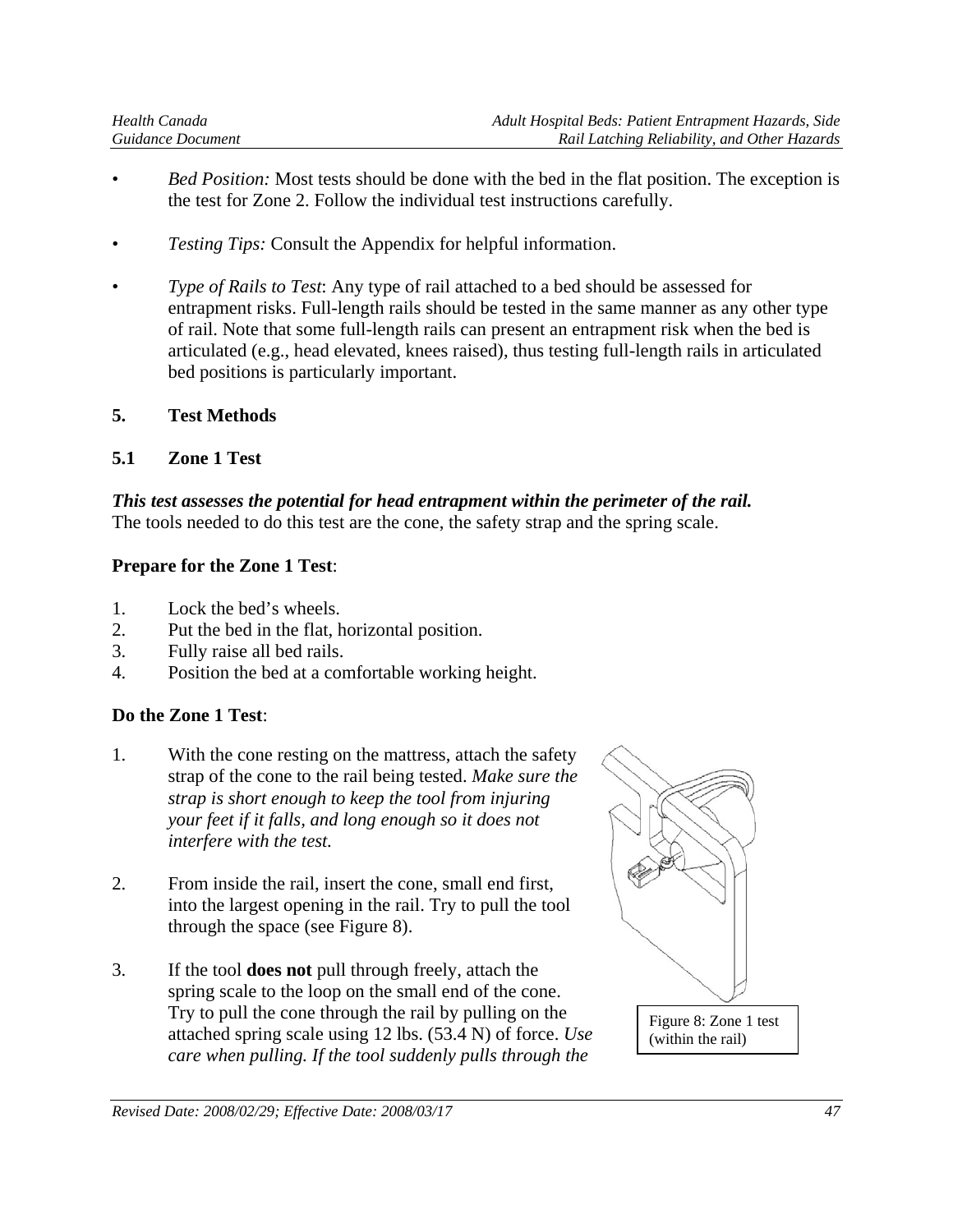*opening, you may lose your balance and fall, or the tool may fall on you.* 

- 4. Repeat steps 2 and 3 to check all other openings within the same rail.
- 5. Interpret test results.

#### **Interpret the Zone 1 Results:**

If the large end of the cone **does not** enter any of the openings, this space **passes** the test (see Figure 9a).

If the large end of the cone **does** enter or pass through any of the openings, this space **fails** the test (see Figure 9b).



## **Repeat the Zone 1 Test**:

*On the other rails*: Repeat the test for all other rails on the bed; do not assume that the openings will all be the same.

## **5.2 Zone 2 Test**

#### *This test assesses the potential for head entrapment under the rail, at a location between the rail supports or next to a single support.*

The tools needed to do this test are the cone, the safety strap and the spring scale.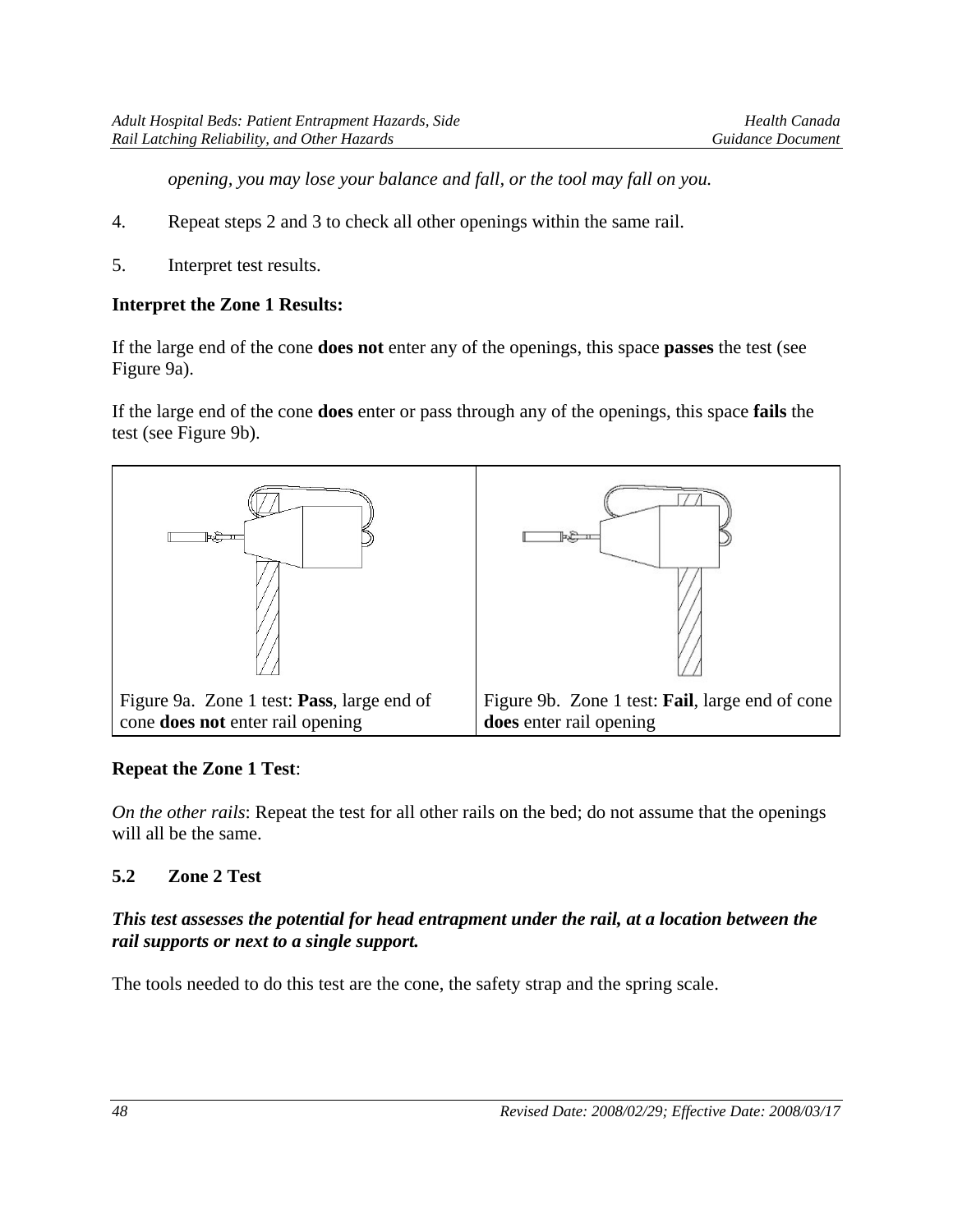#### **Prepare for the Zone 2 Test:**

- 1. Lock the bed's wheels.
- 2. Fully raise all bed rails.
- 3. Position the bed at a comfortable working height.

#### **Do the Zone 2 Test:**

- 1. Firmly push the mattress away from the rail being measured until it stops.
- 2. Identify the space where the test will be done (see Figure(s) 10a and 10b).
- 3. Determine whether the bed will be tested in the flat position or a different position:
	- Raise and lower the head and foot sections of the bed while you observe the space that will be tested.
	- If the space(s) where the test will be done becomes smaller or does not change as the bed moves, do the test with the bed in the flat position (see the Appendix to the Test Methods for examples.)
	- If the space(s) becomes larger as the bed moves, find the bed position that creates the largest space. Perform the test with the



bed in the position where the space is the largest (see the Appendix to the Test Methods for an example.)

*Revised Date: 2008/02/29; Effective Date: 2008/03/17 49*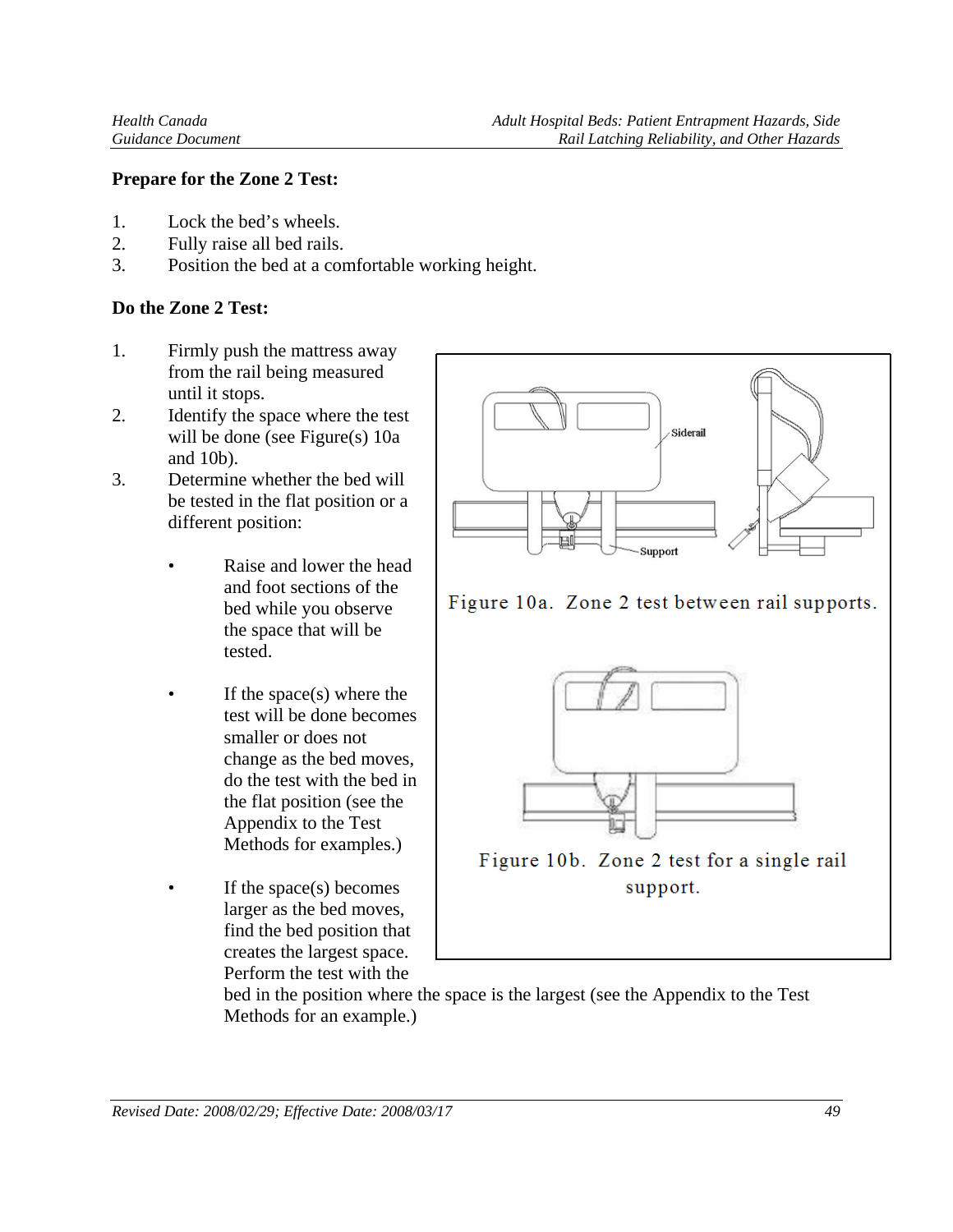- 4. Attach the safety strap of the cone to the rail being tested. Make sure the strap is short enough to keep the tool from injuring your feet if it falls, and long enough so it does not interfere with the test.
- 5. From the inside of the rail, insert the cone, small end first, into the gap between the mattress and the lower edge of the rail, between the rail supports. Let the cone compress the mattress. Do not force the cone into the area.
- 6. Attach the spring scale to the loop on the cone.
- 7. Pull on the spring scale with 12 lbs (53.4 N) of force at any angle that increases the chances of the cone going through the space. Use care when pulling. If the tool suddenly pulls through the opening, you may lose your balance and fall, or the tool may fall on you. Observe whether the large end of the cone enters through the opening.
- 8. Interpret test results.

## **Interpret Zone 2 Test Results:**

If the large end of the cone **does not** enter the space under the rail, or pass under the rail, this space **passes** the test (see Figures 11a and 11b).

If the large end of the cone **does** enter the space under the rail, or if it passes under the rail, this space **fails** the test (see Figures 11c and 11d).

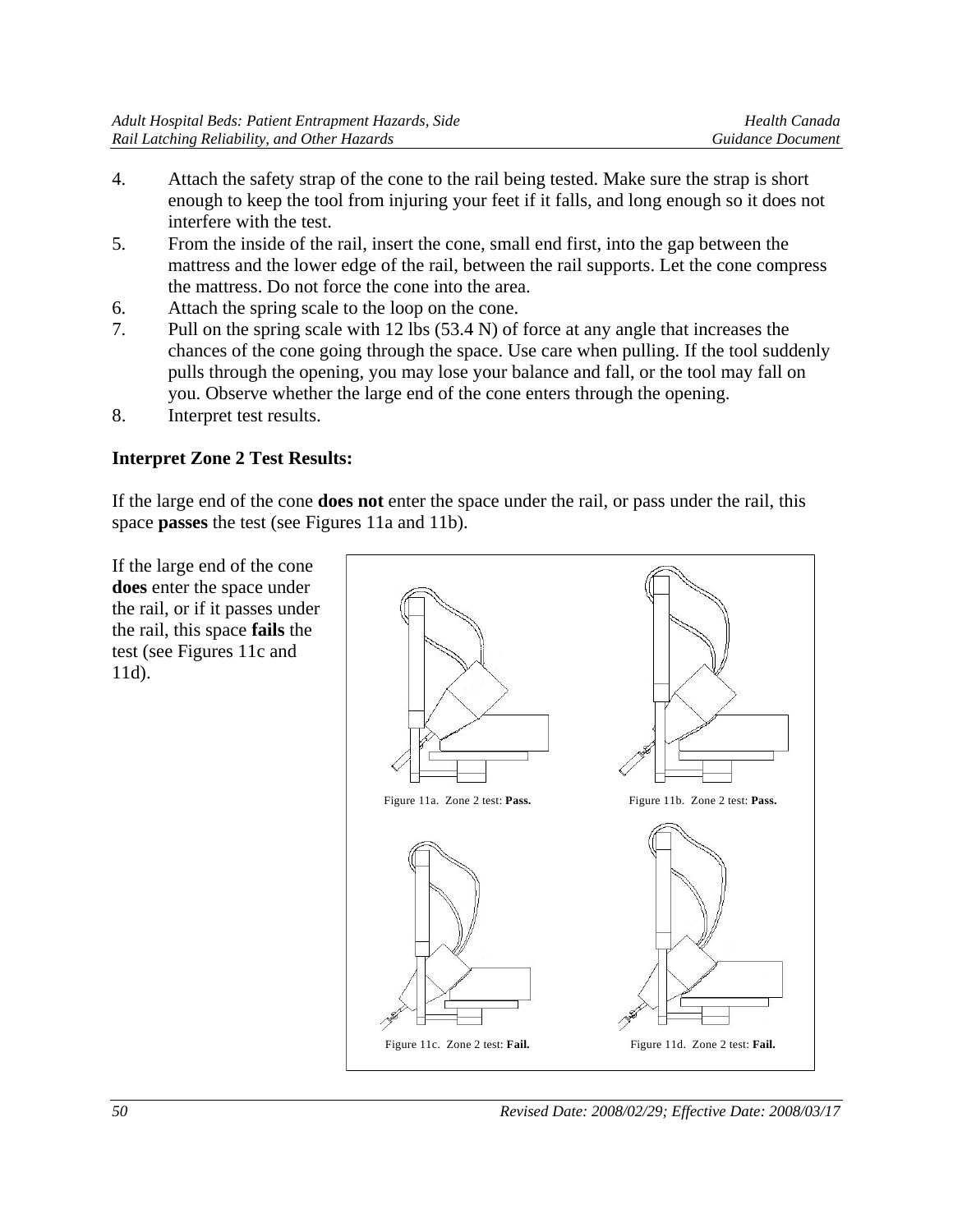## **Repeat the Zone 2 Test:**

*On the same rail:* If the rail has intermediate locking positions, perform the test for every intermediate position.

*On the other rails:* Perform the test for all other rails on the bed, including intermediate and raised positions; do not assume that the openings will all be the same.

#### **5.3 Zone 3 Test**

#### *This test assesses the potential for head entrapment between the inside of the rail and the surface of the mattress (compressed by the weight of a patient's head) or edge of the mattress.*

The tools needed for this test are the cone and the safety strap.

#### **Prepare for the Zone 3 Test:**

- 1. Lock the bed's wheels.
- 2. Put the bed in the flat, horizontal position.
- 3. Fully raise all bed rails.
- 4. Position the bed at a comfortable working height.

#### **Do the Zone 3 Test:**

- 1. Firmly push the mattress away from the rail being measured until it stops.
- 2. Put the cone near the rail being tested and attach the safety strap. *Make sure the strap is short enough to prevent the tool from injuring your feet if it falls, and long enough so it does not interfere with the test*.
- 3. Gently place the cone horizontally in the gap (see Figure 12a). **Do not** push the tool down into the gap.
- 4. Turn the cone until the line on the face of the large end is horizontal (see Figure 12b).
- 5. Let the cone sink into the space by its own weight. If the cone is tilted, use one hand to gently level it (see Figure 12c). **Do not** push the tool down into the gap.
- **NOTE:** If a mattress stop, rail support, or other structure keeps the cone from sinking in the gap, put the cone tool at a different location along the rail where there is no interference.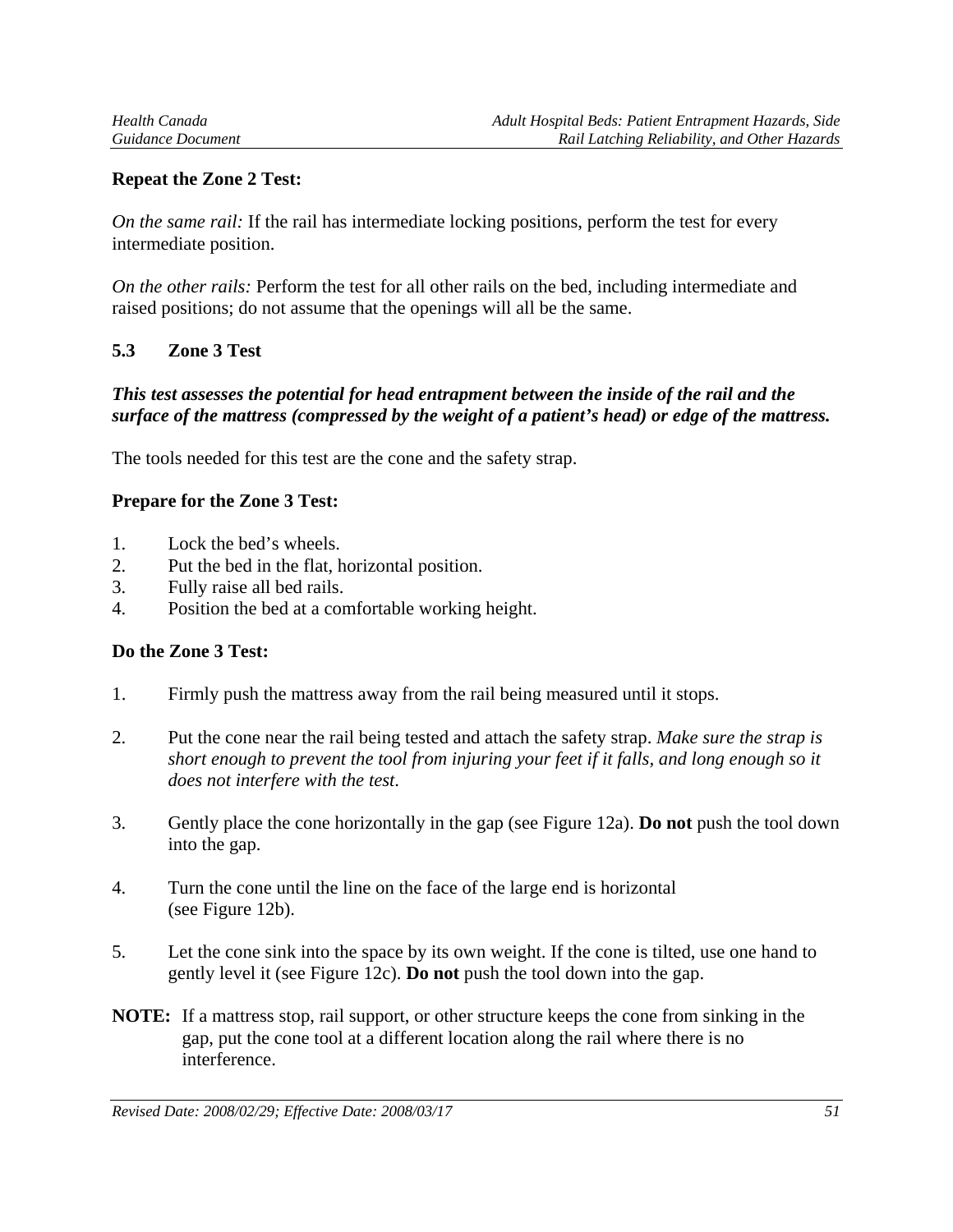- 6. Determine whether the cone's center line is above or below the surface of the mattress.
- 7. Interpret test results.



#### **Interpret Zone 3 Test Results:**

If the line across the flat end of the cone is **above** the surface of the mattress, the space **passes** the test (see Figure 13a).

If the line across the flat end of the cone is **at or below** the top surface of the mattress, the space **fails** the test (see Figure 13b).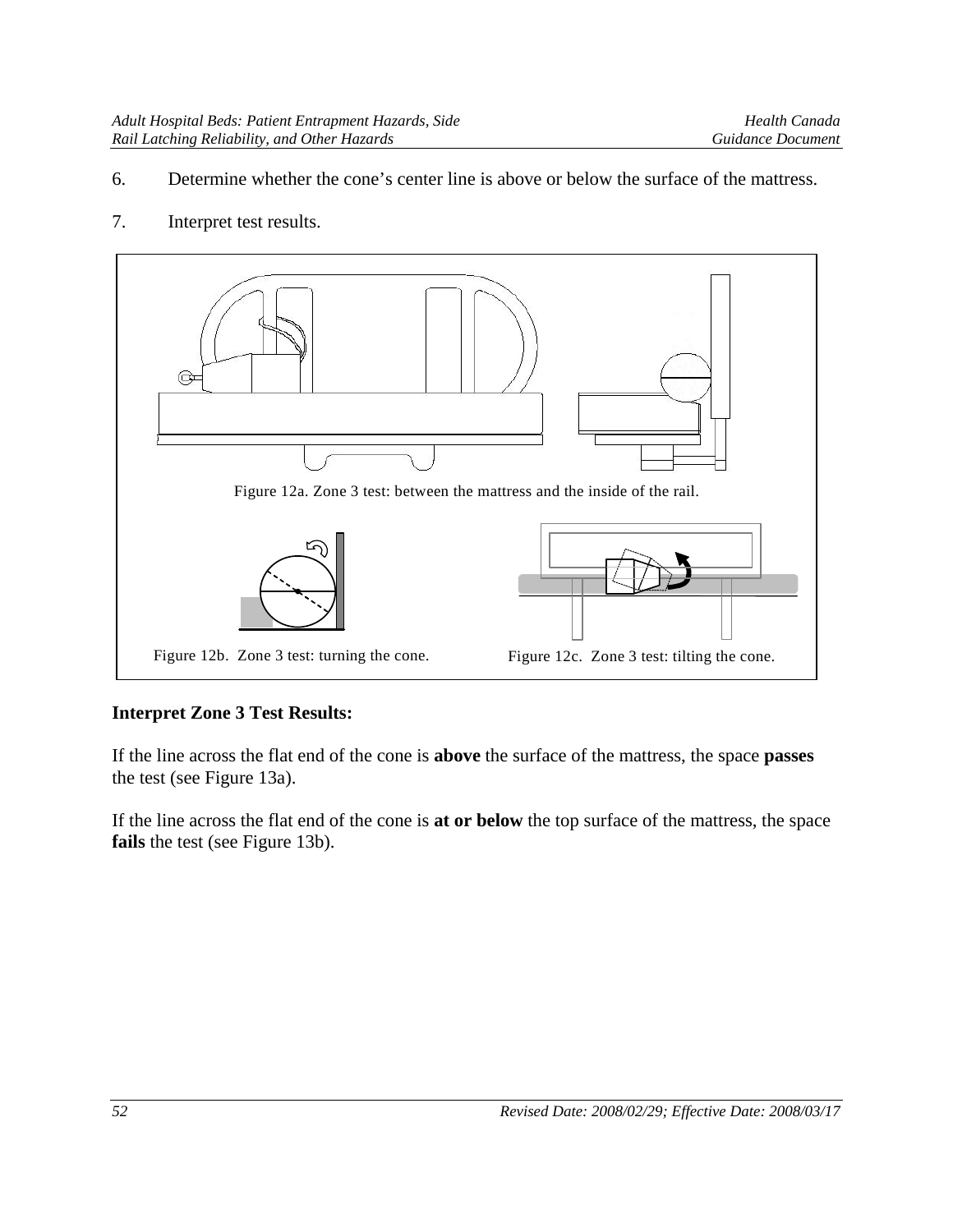

## **Repeat the Zone 3 Test:**

*On the same rail:* If the rail has any intermediate positions, perform the test at every intermediate position.

*On the other rails*: Perform the test for all other rails on the bed, including the intermediate positions; do not assume that the openings will all be the same.

# **5.4 Zone 4 Test**

## *This test assesses the potential for neck entrapment between the top of the mattress (compressed by the patient) and the lower-most portion of the rail, at the end of the rail.*

The tools needed for this test are the assembled cone and cylinder with safety strap.

## **Prepare for the Zone 4 Test:**

- 1. Lock the bed's wheels.
- 2. Put the bed in the flat, horizontal position.
- 3. Fully raise all bed rails.
- 4. Position the bed at a comfortable working height.

## **Do the Zone 4 Test:**

- 1. Firmly push the mattress away from the rail being tested until it stops.
- 2. Attach the safety strap of the cone tool to the rail being tested. *Make sure the strap is short enough to prevent the tool from injuring your feet if it falls, and long enough so it does not interfere with the test*.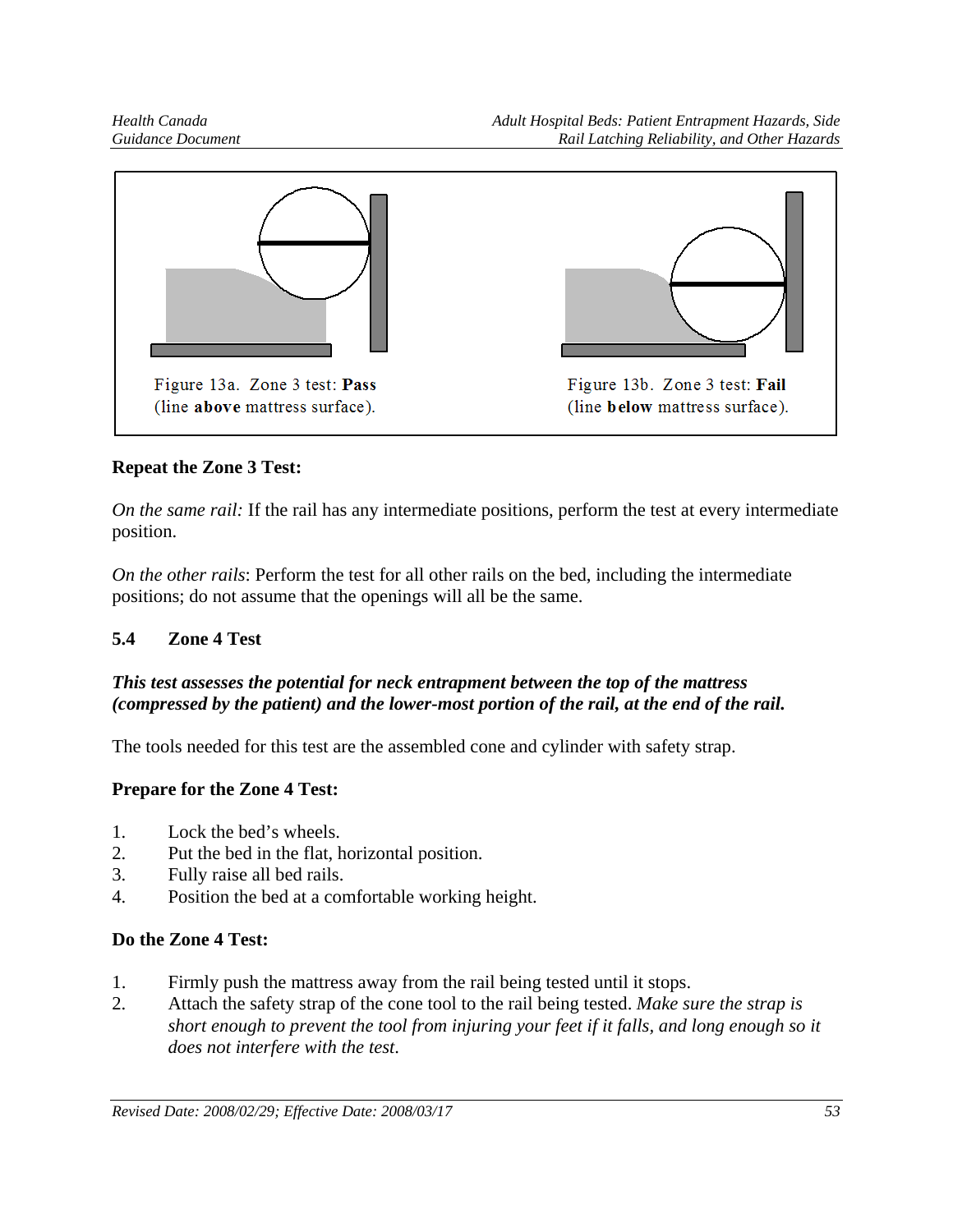3. Just beyond the end of the rail, rest the cone portion of the cone and cylinder tool on the mattress. The test area is shown in Figure 14. (If the bed has split rails, you may need to lower the rail next to the one being measured to make room for the tools.)

**Note**: If the cylinder tool **cannot fit** into an area between the head or footboard and the end of a rail, and if the large end of the cone does not enter or pass through the space below the rail defined by the end of the rail, the headboard (or footboard) and the



mattress, the space **passes** since the patient cannot in these circumstances place his neck between the lower portion of the rail at the end of the rail and the top surface of the mattress.

- 4. Position the tool so that the large face of the cone is flush or even with the edge of the mattress (see Figure 15a).
- 5. Let the weight of the cone compress the mattress, but do not force the tool down onto the mattress or under the rail. Slide the tool towards the rail until it touches the rail or support (see Figure 15b).

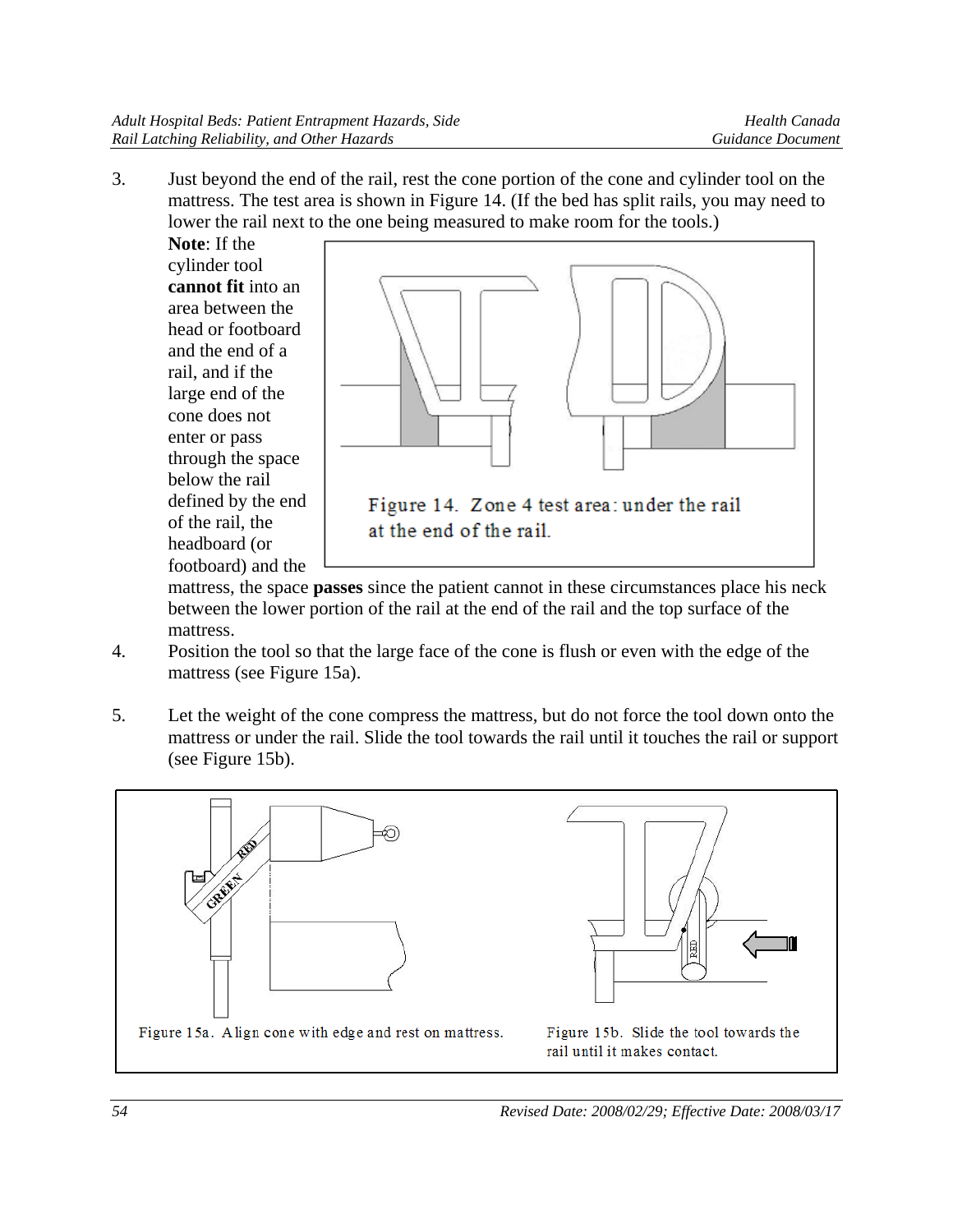- 6. Hold the cylinder section and use the level on the end of the cylinder to keep the cone level.
- 7. If the cylinder slides completely **under** the rail, this space **fails**. If the cylinder touches the rail, observe the color on the cylinder where it makes contact: Red **fails**; Green **passes** (see Figure 16).
- 8. Interpret test results.

## **Interpret Zone 4 Test Results:**

If the cylinder touches the rail in the **green** area, the space **passes** (see Figure 16a). If the cylinder touches the rail in the **red** area, the space **fails** (see Figure 16b). If the cylinder passes completely **under** the rail, the space **fails** (see Figure 16c).

Reminder: If the cylinder tool **cannot fit** into an area between the headboard or footboard and the end of a rail and if the large end of the cone does not enter or pass through the space below the rail defined by the end of the rail, the headboard (or footboard) and the mattress, the space **passes**.

## **Repeat the Zone 4 Test:**

*On the same rail:* If the rail has any intermediate positions, perform the test at every intermediate position.

*On the other rails*: Perform the Zone 4 test at both ends of all other rails on the bed, including the intermediate positions; do not assume that the openings will all be the same.

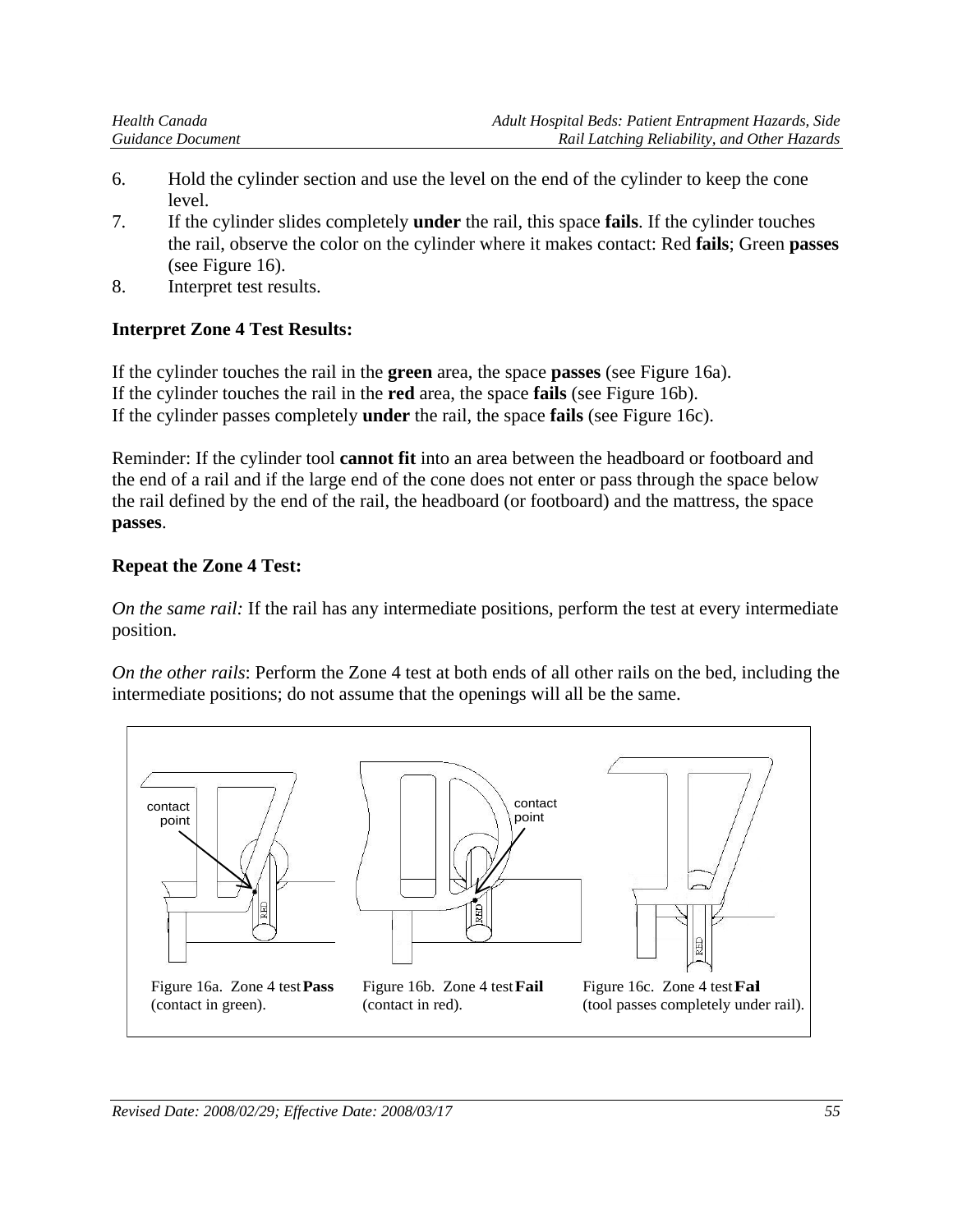#### **Appendix to HBSW Dimensional Test Methods for Bed Systems Testing Tips and Frequent Questions**

#### *Do I have to do the tests in order?*

No. You may do the tests in any order you wish. You may find it convenient to do all the tests on one side of the bed, then the other (to keep from repeatedly pushing the mattress back and forth and walking around the bed). Or, you may wish to do all of the tests that use just the cone, then all of the tests that use the cone and cylinder together (to avoid having to put the tool together and take it apart several times).

#### *Do I have to use the safety strap?*

The test tools are heavy, and the safety strap helps protect you if they fall or suddenly pull through a gap. Not using the safety strap increases the risk of injury.

## *How do I keep track of my test results?*

You may use any method that meets your recordkeeping requirements. HBSW has developed some sample data sheets that you may use or modify according to your needs. Sample data sheets are attached at the end of this document.

#### *What are the most common mistakes people make when doing the tests?*

In field tests conducted to evaluate the test tools and instructions, some of the most common errors made by the testers were:

- Not pushing the mattress away from the test location;
- Pulling the mattress *toward* the test location (instead of pushing it *away*);
- Not articulating the bed enough to create the largest possible gap in Zone 2;
- Not having the bed flat when testing Zones 1, 3, or 4;
- Not aligning or leveling the tool properly; and
- Forcibly pushing the tool into gaps.

#### *When pushing the mattress, how hard do I need to push?*

Some test instructions ask you to push the mattress "until it stops." Usually that means pushing until either:

- the mattress retention system (such as mattress stops, straps, or Velcro<sup>®</sup>) engages and keeps you from pushing the mattress any further, or
- the mattress stops against the opposite side rail(s).

Always make sure you push the mattress straight across; it should not be crooked on the bed.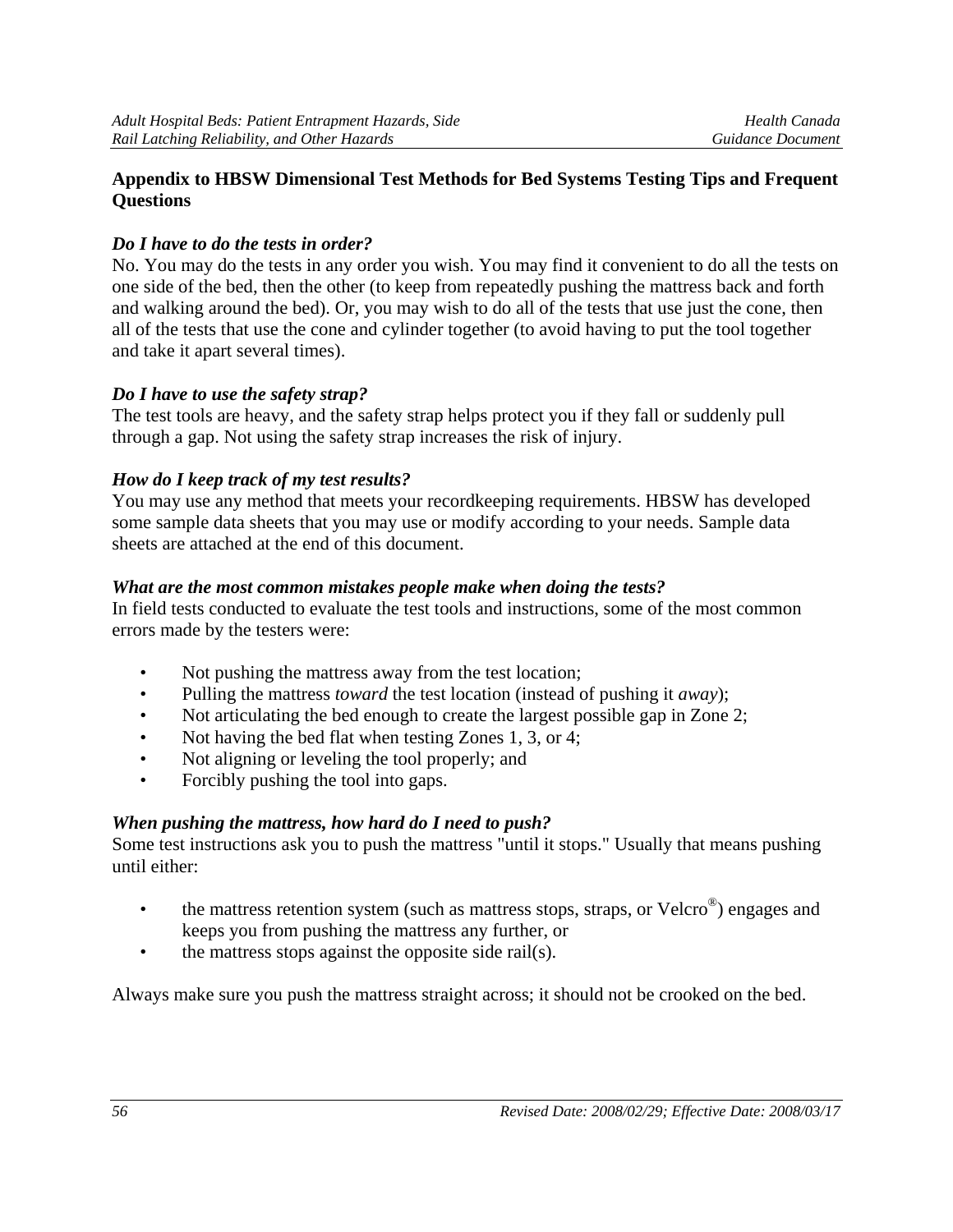| Health Canada     | Adult Hospital Beds: Patient Entrapment Hazards, Side |
|-------------------|-------------------------------------------------------|
| Guidance Document | Rail Latching Reliability, and Other Hazards          |

#### *When testing Zone 2, what position should the bed be in?*

Unlike the other three tests, the Zone 2 test is not always done with the bed in the flat position. Before you do the Zone 2 test, you first need to find the correct testing position. With the bed in the flat position, identify the location of the Zone 2 space. Then, articulate the bed (adjust the head and knee sections) while you watch the Zone 2 space. As you articulate the bed, the Zone 2 space may get bigger, get smaller, or stay the same. Adjust the position of the bed until you find the position that makes the **largest** opening in Zone 2. If the size of the opening gets smaller, or does not change, return the bed to the flat position to do the test. Some examples of how Zone 2 might change with articulation are shown below.



## *What if one of the Zones doesn't seem to exist on a particular bed system?*

If a zone doesn't exist on a particular bed, then there is no risk of a patient becoming trapped in that Zone. For example: if there are no openings in a rail, then a patient could not get his or her head trapped in Zone 1 of that rail. If you are using a generic form (such as a table or spreadsheet), it may be appropriate to record a result of either "pass," "not applicable," or "not tested," or to cross out entry spaces for Zones that do not exist. (You should provide some indication that the Zone was not accidentally omitted from testing.)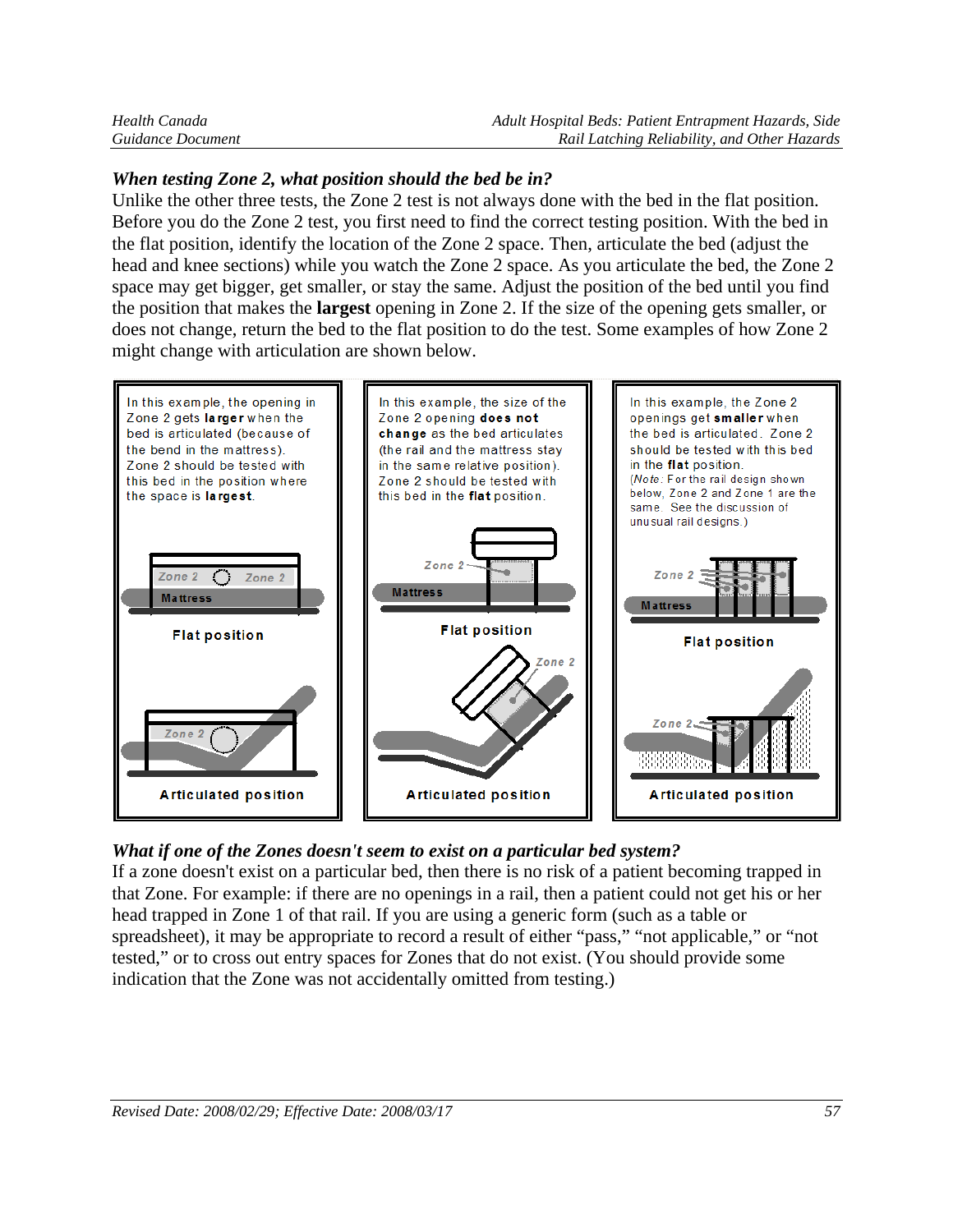#### *I need to test a bed with an unusual rail design. The rails don't look like any of the rails shown in the instructions or video. How do I figure out where to do each test?*

Occasionally, the most difficult part of a test may be figuring out where on the bed to perform the test. For some beds or rail configurations, it may be difficult to identify the locations of various Zones. The following hints and examples for each Zone may help.

**Zone 1:** The goal of the Zone 1 test is to see whether a patient could become trapped by putting his or her *head through* an opening in the rail itself.

# **Example: No openings in the rail**

If there are no openings in the rail, then there is no risk of entrapment in Zone 1. Examples of cases where there may not be any openings in the rail are:

- The rail consists of a solid panel; or
- The rail has a cover on it, and the cover blocks all the openings in the rail (whether you can see through the cover or not).

**Zone 2:** The goal of the Zone 2 test is to see whether a patient could become trapped by putting his or her *head under* the rail, head first, between the rail supports (or next to a single support). (Note: Trapping the head by sliding the neck under the rail sideways is addressed by the test for Zone 4.)

# **Example: Rail supports form part of the rail**

In some designs, the rail supports also form part of the body of the rail. Crib-style rails, shown here, are common examples. Often, when the rail supports form part of the rail, Zones 1 and 2 overlap. Zone 1 should be tested with the bed in the flat position; if the size of the space changes with articulation, the result for Zone 2 may be different.

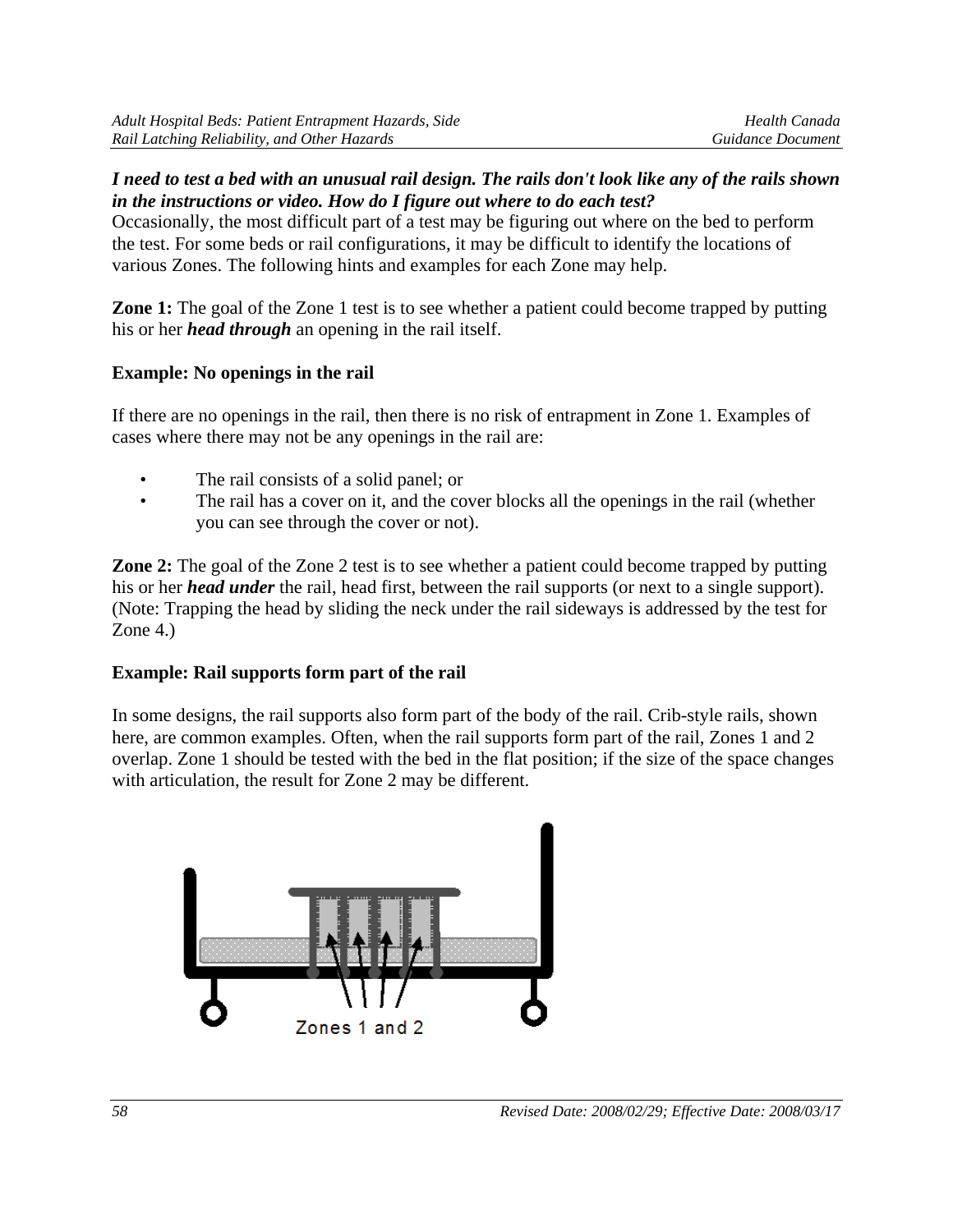**Zone 3:** The goal of the Zone 3 test is to see whether a patient could become trapped with his or her *head in the horizontal space between* the rail and the mattress. Usually, the gap in Zone 3 is easily identified, even if the rail design is unusual.

**Zone 4:** The goal of the Zone 4 test is to see whether a patient could become trapped by sliding or wedging his or her *neck under* the end of the rail.

#### **Example: The rail end is very close to headboard or foot board (very little space in between)**

When testing in Zone 4, do not try to force the cylinder down between the rail and the end board or insert it under the rail from behind. If the cylinder's diameter will not fit between the end of the rail and the headboard or footboard, and if the large end of the cone cannot pass through the space under the rail delimited by the board, mattress and rail, then record a result of Pass for Zone 4.

**Note**: Testing with the large end of the cone is necessary to prevent the possibility that, despite the space above between the rail's end and the board being too small for a neck to enter from above, the neck might enter Zone 4 if the head can first pass through the area below the rail that is bordered by the mattress, rail and board.

#### **Example: Full-length rail with horizontal supports at the ends**

An example of this rail type is shown at the right. The cylinder cannot pass between the end of the rail and the headboard or footboard and then under the rail -- it would stop on the support. As well, the head cannot enter the space between the rail, mattress and board at a location below the rail. The result for Zone 4 is Pass, because a patient would not be able to get his or her neck under the rail. The potential for head-first entrapment under the rail should be evaluated using the test for Zone 2.

# **Example: The end of the rail is vertical**

When the end of the rail is completely vertical from top to bottom, there may be no space "under" the end of the rail where the cylinder (or a patient's neck) could fit. In the example below, the left side of the rail is vertical, and there is no space "under" the end of the rail. For the left rail end in the figure, the rating for Zone 4 should be either "pass" or

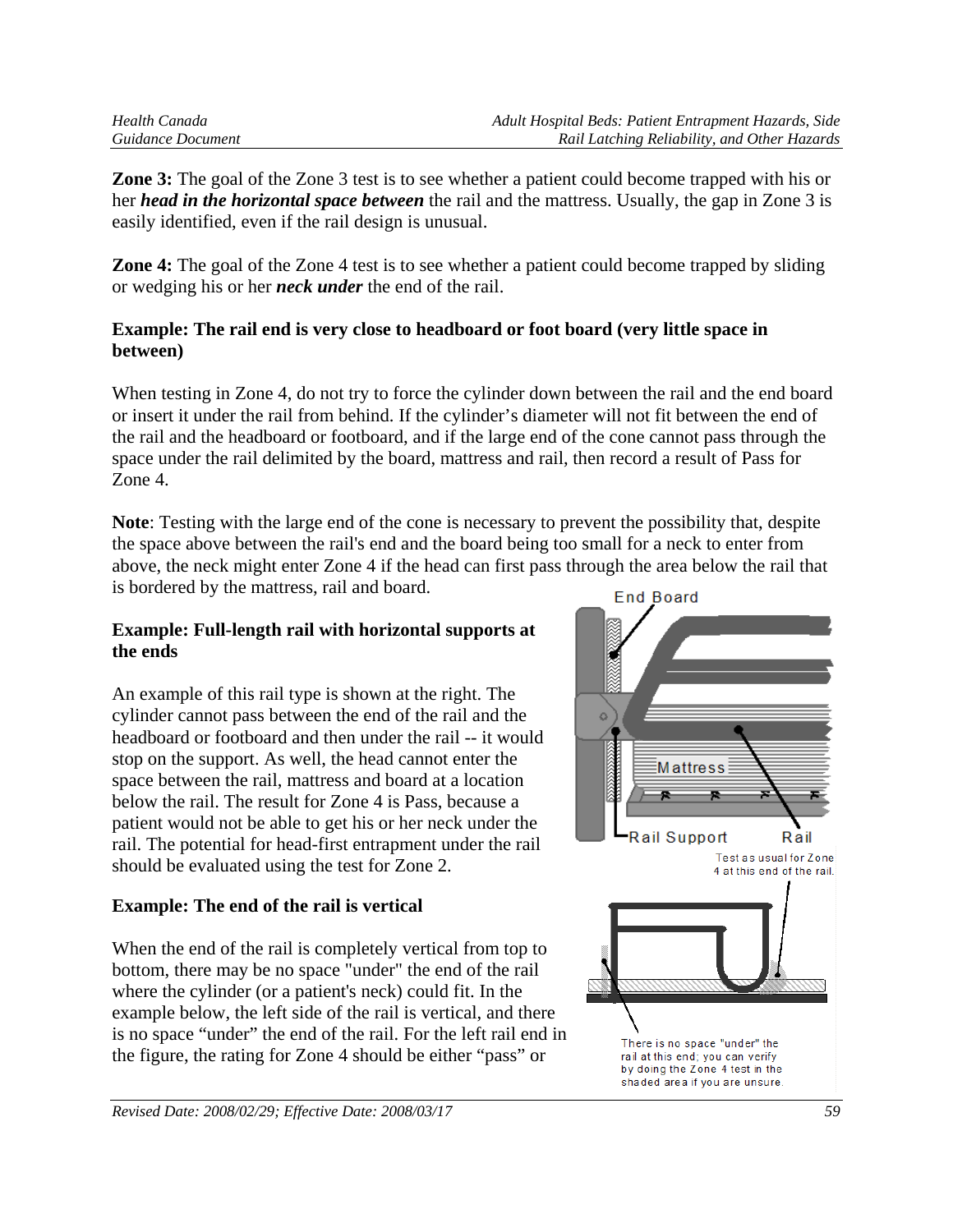"not applicable". The right end should be tested as usual for Zone 4.

**Note:** If you are unsure about a particular rail you are testing, you should go ahead and perform the Zone 4 test to verify your answer.

The cone and cylinder would give a result of Pass if they were used to physically test the area shown on the left side of the rail in the figure.

## *Why did my colleague and I get different results for the same test?*

Different testers can get different test results for the same bed system. Or, the same tester may get a different result when he or she repeats a test. Some reasons this can happen are:

- Different people may handle the tools slightly differently.
- An error or oversight can affect the test result (see common errors above).
- When a test is a very close call, some testers may be biased toward passing, and others toward failing.
- A long time has elapsed between tests (mattresses vary in softness, and can compress over time; rails or rail supports may loosen or bend over time).

## *What if a result is too close to call?*

If you are faced with a borderline pass/fail decision, use your best judgment to decide on a result. You can also try these suggestions:

- Repeat the test, and double-check that you did every step correctly.
- If possible, get a second opinion. Ask a colleague for help.

For beds with borderline passes that result from close calls, you may wish to consider mitigation (see the next question below).

## *What should I do if a bed system fails one of the tests?*

You should strongly consider mitigation of entrapment risks for bed systems that fail any of the four tests. You may also wish to consider mitigation for bed systems that have borderline passes. Mitigation may include patient assessment; some patients are at lower risk for entrapment than others. For more information, consult the following, available as links from the U.S. FDA website:

- *Clinical Guidance for Assessment and Implementation of Bed Rails in Hospitals, Long Term Care Facilities and Home Care Settings*
- *A Guide for Modifying Bed Systems and Using Accessories to Reduce the Risk of Entrapment*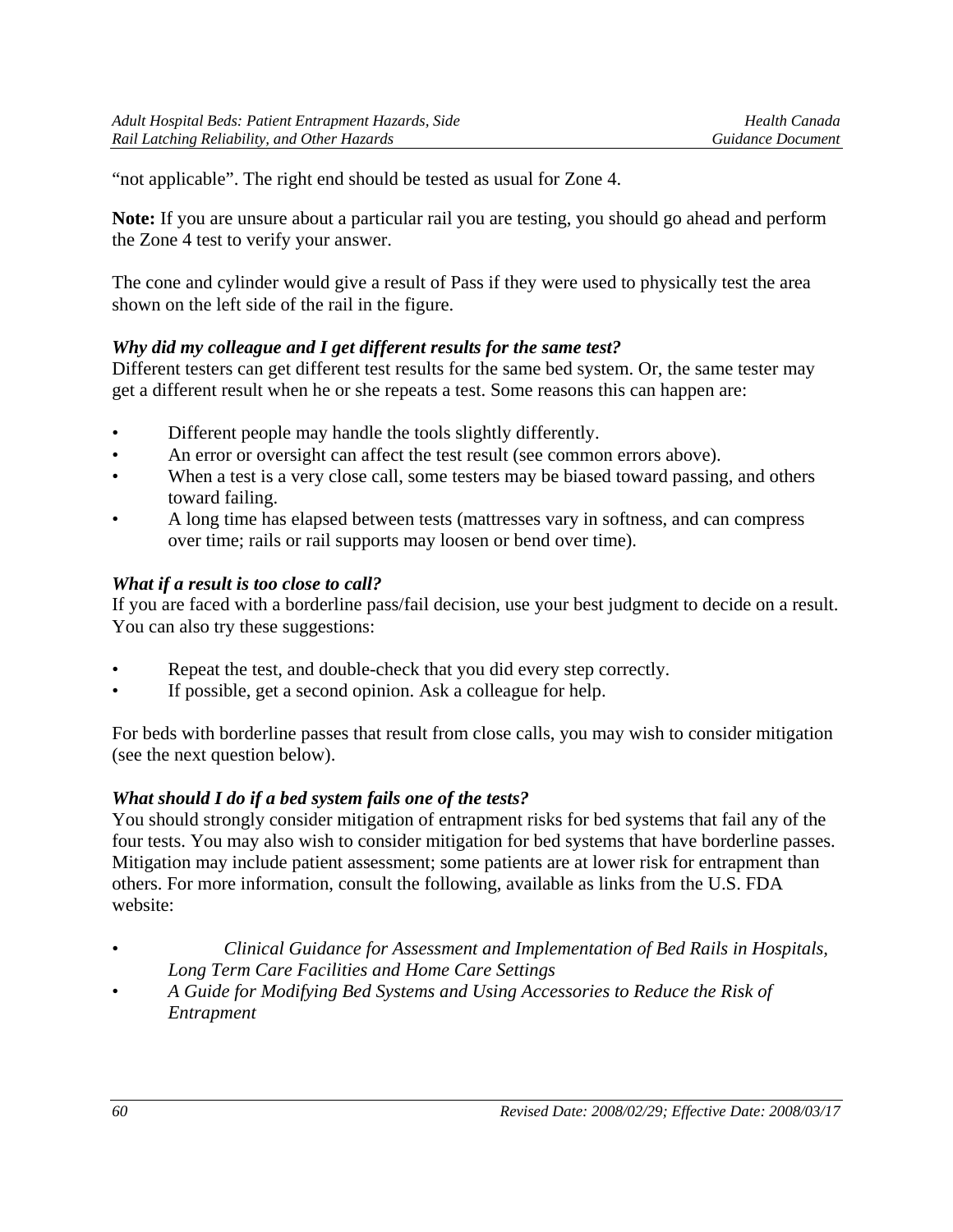| Health Canada     | Adult Hospital Beds: Patient Entrapment Hazards, Side |
|-------------------|-------------------------------------------------------|
| Guidance Document | Rail Latching Reliability, and Other Hazards          |

#### *What if I have a question that wasn't answered here?*

An advisory group has been established by the HBSW to address additional questions that arise. FAQs (Frequently Asked Questions) produced by this group are available as a link from the U.S. FDA website.

You may submit questions to that committee (cc Health Canada) or to Health Canada directly.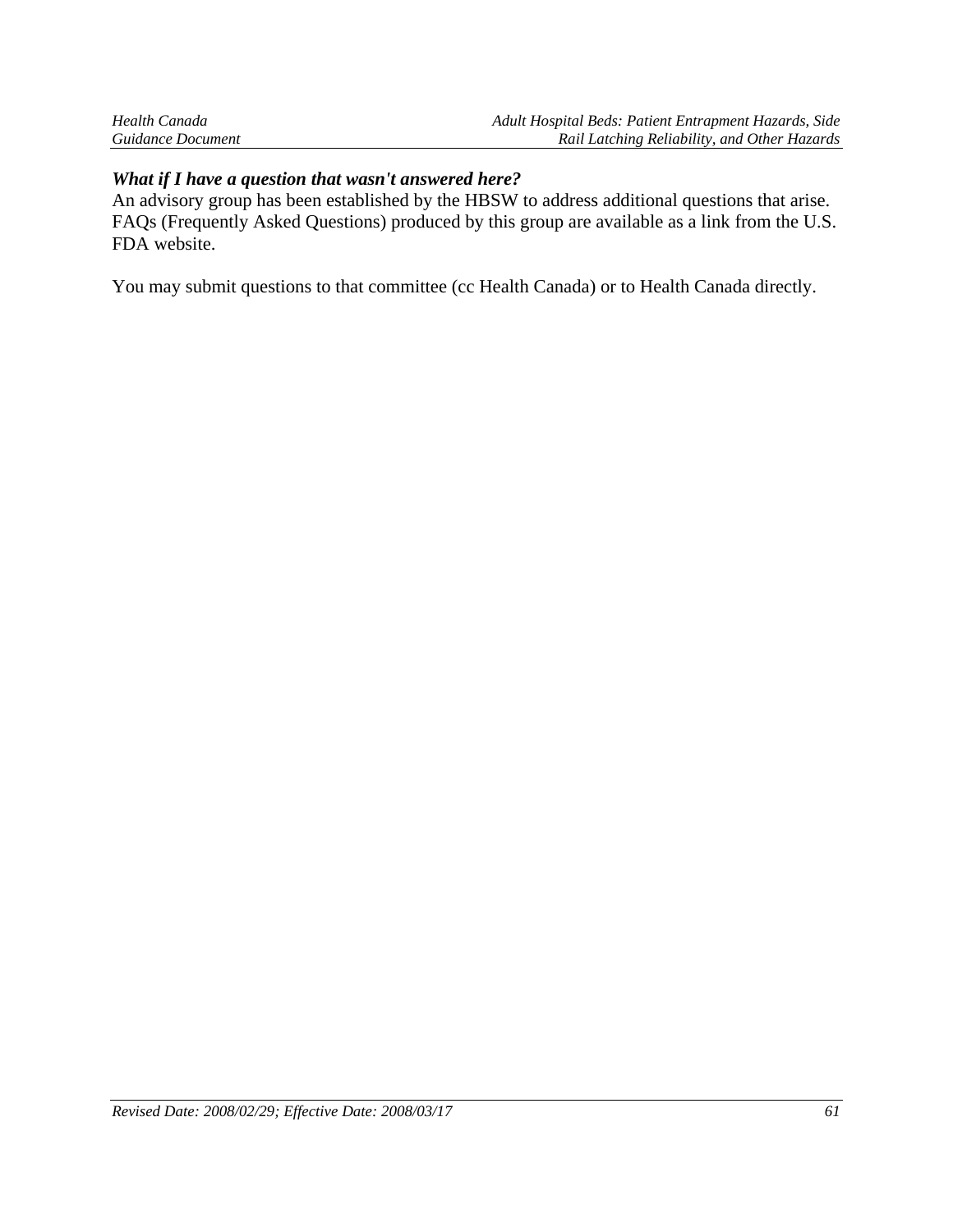# **Sample Datasheets**